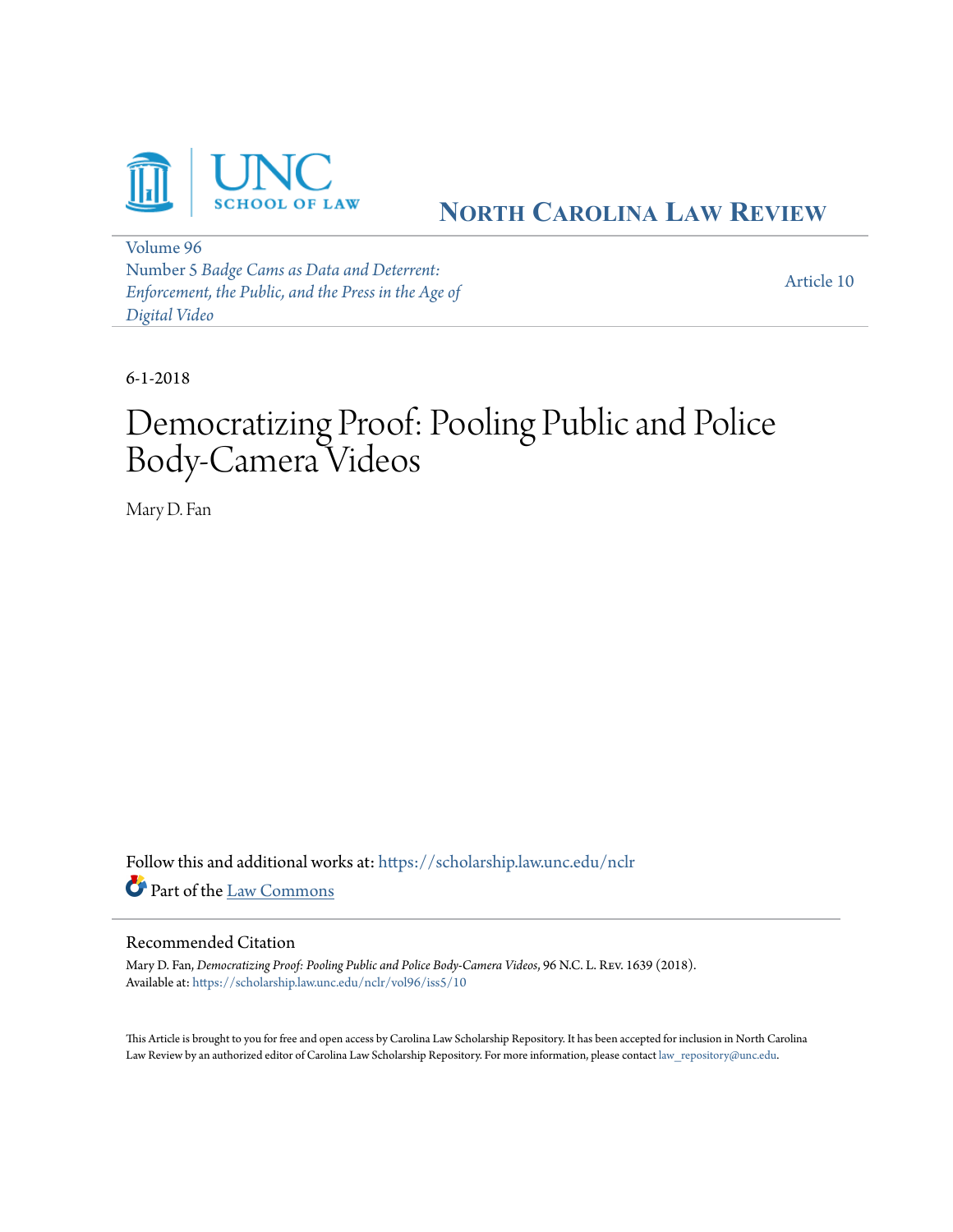# DEMOCRATIZING PROOF: POOLING PUBLIC AND POLICE BODY-CAMERA VIDEOS\*

# MARY D. FAN\*\*

*There are two cultural revolutions in recording the police. From the vantage of police departments, there is the rapidly spreading uptake of police-worn body cameras. On the public side, community members are increasingly using their cell phone cameras to record the police. Together, these dual recording revolutions are generating important new questions and possibilities regarding the balance of power in producing proof and illuminating contested encounters. This Essay is about how pooling police body camera and public videos can address three emerging challenges in the police recording revolution. The first challenge is the controversy over failures to record contested encounters by officers wearing body cameras. The second is the perceptual biases and limitations of body-camera video. The third is nondisclosure and policy limits on use of body-camera video to detect violations.* 

*This Essay argues that pooling public and police videos serves an important function in addition to offering evidence to solve crime. Including public videos in the official record democratizes proof so that members of the public can help shape and contest the official story. Perspective matters. A story can shift powerfully depending on the vantage point from which it is perceived and filmed—and depending on whether it is recorded at all. In addition to enhancing investigations, pooling public videos with police reports and recordings can better inform prosecutorial, defense, and judicial decision-making as well as police regulation.* 

<sup>\* © 2018</sup> Mary D. Fan.

<sup>\*\*</sup> Henry M. Jackson Professor of Law, University of Washington School of Law. Thanks to David Ardia, Lauren Kosches, Richard Myers, Mary-Rose Papandrea, Elizabeth Robinson, and Cordon Smart for the invitation to join the symposium and their excellent insights and to the outstanding team at the *North Carolina Law Review*, especially the lead editor on this article, Lauren Kosches.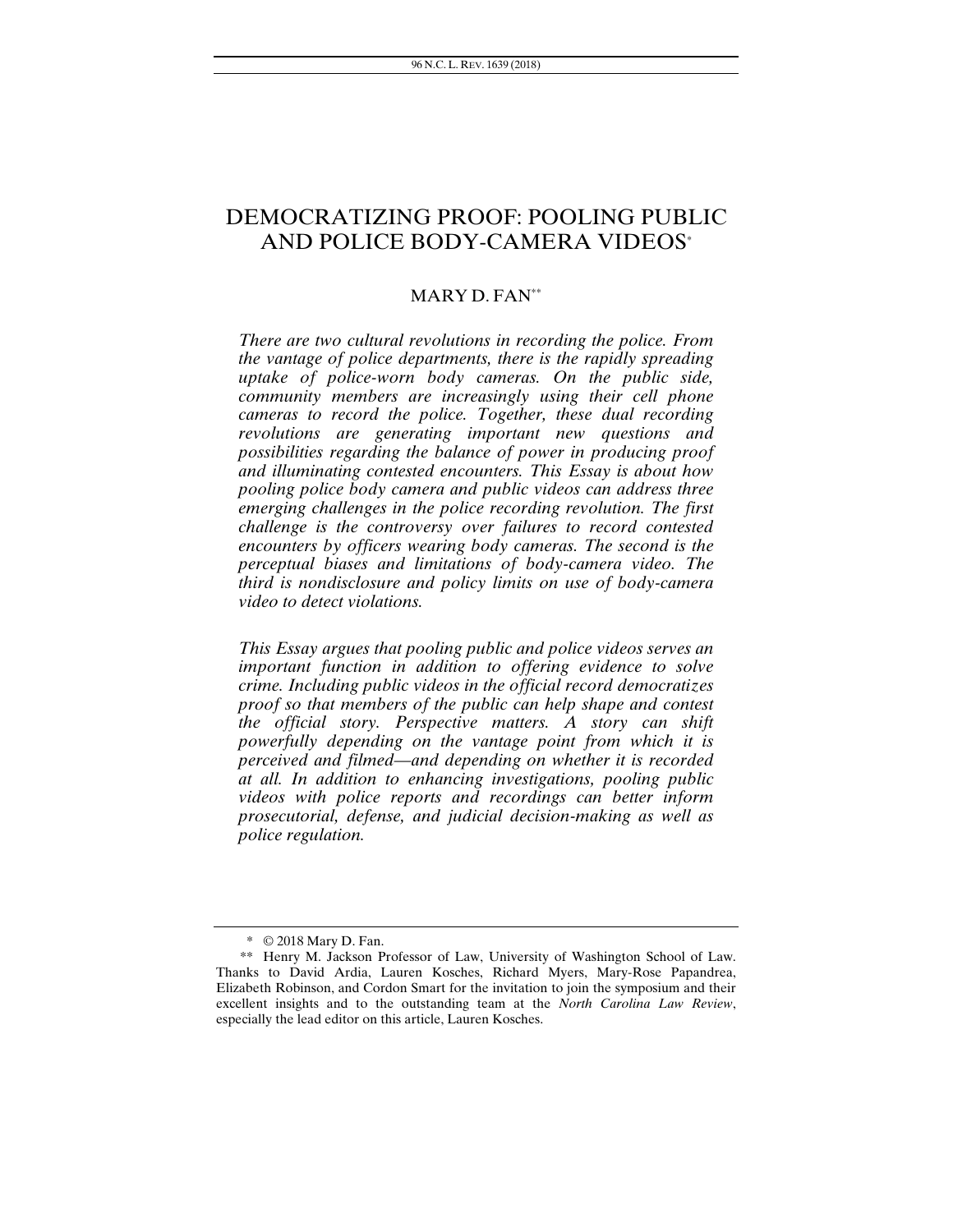| 1640 | <b>NORTH CAROLINA LAW REVIEW</b><br>[Vol. 96]                           |  |
|------|-------------------------------------------------------------------------|--|
|      |                                                                         |  |
| L    | DUAL CULTURAL REVOLUTIONS IN RECORDING THE                              |  |
|      |                                                                         |  |
|      | A. From Arrest to Protest: When the Public Records the                  |  |
|      | Radical Transparency: The Rapid Spread of Police-<br>$B_{\cdot}$        |  |
|      |                                                                         |  |
| II.  | THREE GROWING CHALLENGES WITH POLICE-WORN                               |  |
|      |                                                                         |  |
|      | A. Controversies Over Failures to Record by Officers                    |  |
|      |                                                                         |  |
|      | Perceptual and Interpretative Limitations and Biases1662<br>$B_{\cdot}$ |  |
|      | Nondisclosure Controversies and Limits on the Use of<br>$\overline{C}$  |  |
|      | Body-Worn Camera Video for Detecting Violations 1664                    |  |
| III. | POOLING POLICE AND PUBLIC VIDEOS TO ADDRESS THE                         |  |
|      |                                                                         |  |
|      | A. Advancing Beyond the Wild West of YouTube, Social                    |  |
|      |                                                                         |  |
|      | 1. Quality Control by Pooling Police and Public                         |  |
|      |                                                                         |  |
|      | 2. An Independent Repository of Public Videos for                       |  |
|      |                                                                         |  |
|      | B. The Advantages of Pooling Public Videos1671                          |  |
|      |                                                                         |  |
|      | 2. Remediating Perceptual Biases and Limitations 1672                   |  |
|      |                                                                         |  |
|      | Likely Concerns, Barriers, and Objections 1675<br>C.                    |  |
|      |                                                                         |  |

#### INTRODUCTION

In the softening light of dusk in Anacostia, in Washington, D.C.'s southeast quadrant, a call from dispatch crackles over the police patrol car's radio.<sup>1</sup> Multiple persons have reported that there is a youth brandishing a gun. Lights activated, the patrol unit I am riding in joins others responding to the call, converging at the intersection where people reported last seeing the armed youth. No person

 <sup>1.</sup> These and other narratives derive from my fieldwork during police ridealongs in Anacostia, in southeastern Washington, D.C., and in the Western and Central districts of Baltimore. In addition, this Essay will include narratives and interviews with members of Copwatch NYC. Notes from Ridealong with the Metropolitan Police of Washington, D.C., 7th District (May 23, 2017) (on file with the North Carolina Law Review).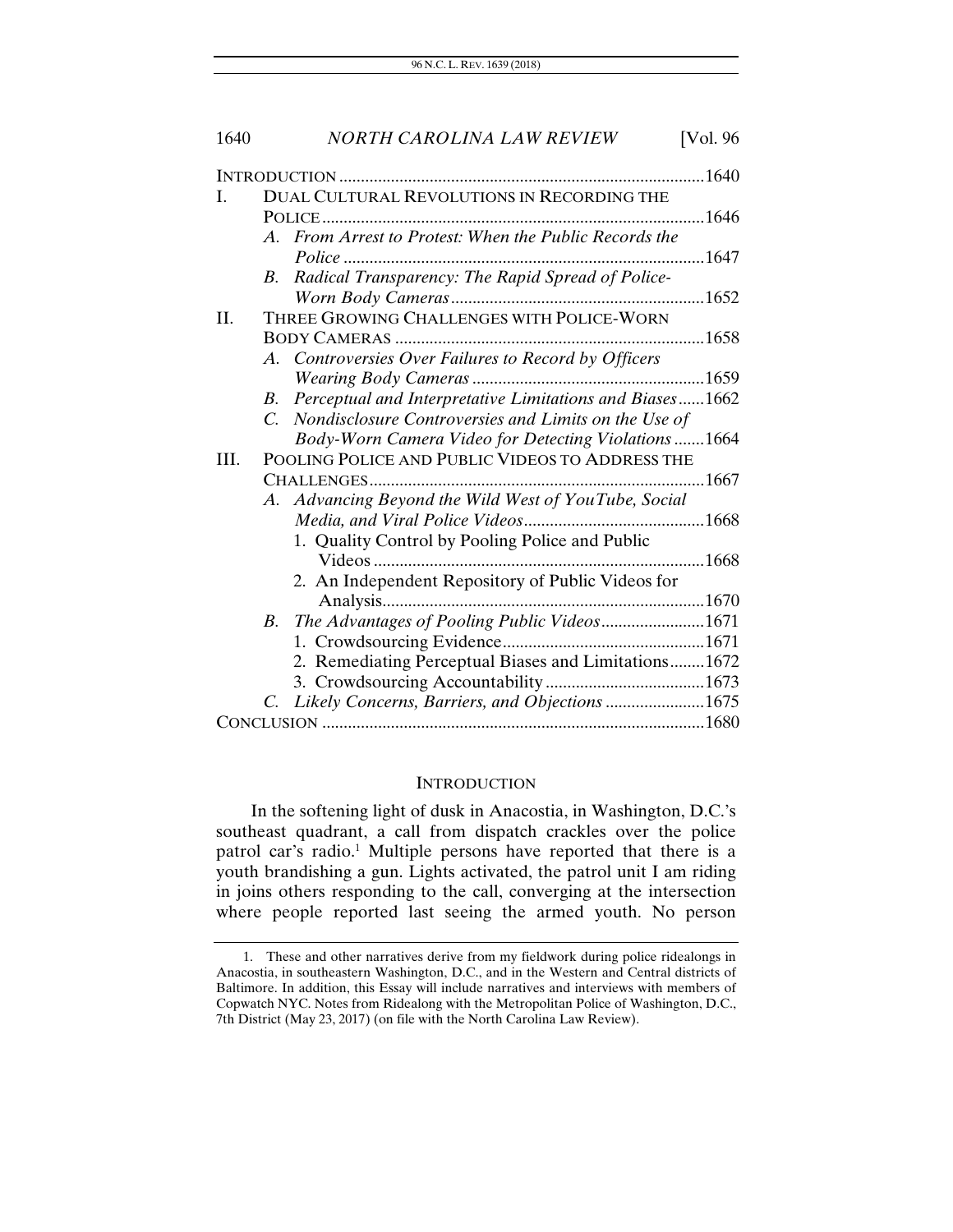bearing a gun is in sight. The patrol cars fan out to search adjacent streets.

The radio crackles again, summoning the officers to a nearby housing project. A suspect fitting the description is stopped with several of his friends in a public area on the ground floor of the complex. All the stopped persons are young black males, ranging from teenagers to young adults. At least three of the youths have their cell phone cameras out and are recording the officers at the scene and the several other officers arriving to provide backup. With their cell phone cameras aimed, the youths protest in variations of the following, as voiced by one of the teens: "What the fuck you stopping us for? We didn't do anything."

The cameras on all sides are recording as officers frisk the detained youths. Each officer wears a body camera, catching the scene from his or her position. Bent with legs spread for a frisk and a hand braced against the wall, the youths continue to hold out their cell phones, recording from their positions.

The search does not turn up any weapons. Officers search the grass and shrubs near the building in case guns were dropped nearby. The canvass also does not turn up weapons. The youths are free to leave and the officers withdraw to their patrol cars.

Furious about the stop-and-frisk, the youths run after the officers shouting things like, "Get the fuck out of here!" "You must have been nerds in school getting beat up and now you want to bully people." "Are you scared? Are you scared?" All the frustration and pain of being perennially a suspect as a young black male in a neighborhood long designated as high-crime, and thus under higher suspicion,<sup>2</sup> pours forth as the teens and young men run after the retreating cops, calling out and recording.

Grim-faced, recorded on multiple devices mounted on their chests and the cell phones aimed at them from the shouting youths, the officers are silent in their retreat. Taunts escalate, referring to the race, gender, and stature or size of the officers (several black officers, one woman, and shorter heavier officers bear the brunt of such taunts). The officers remain determinedly silent. In the patrol cars, the atmosphere is heavy and silent with words suppressed unsaid. The body cameras do not deactivate until the encounter ends and the youths running after the cops are well out of sight.

<sup>2.</sup> *See, e.g.*, Illinois v. Wardlow, 528 U.S. 119, 125–26 (2000) (holding that running from the police in a high-crime area is a sufficient basis for reasonable suspicion for a stop).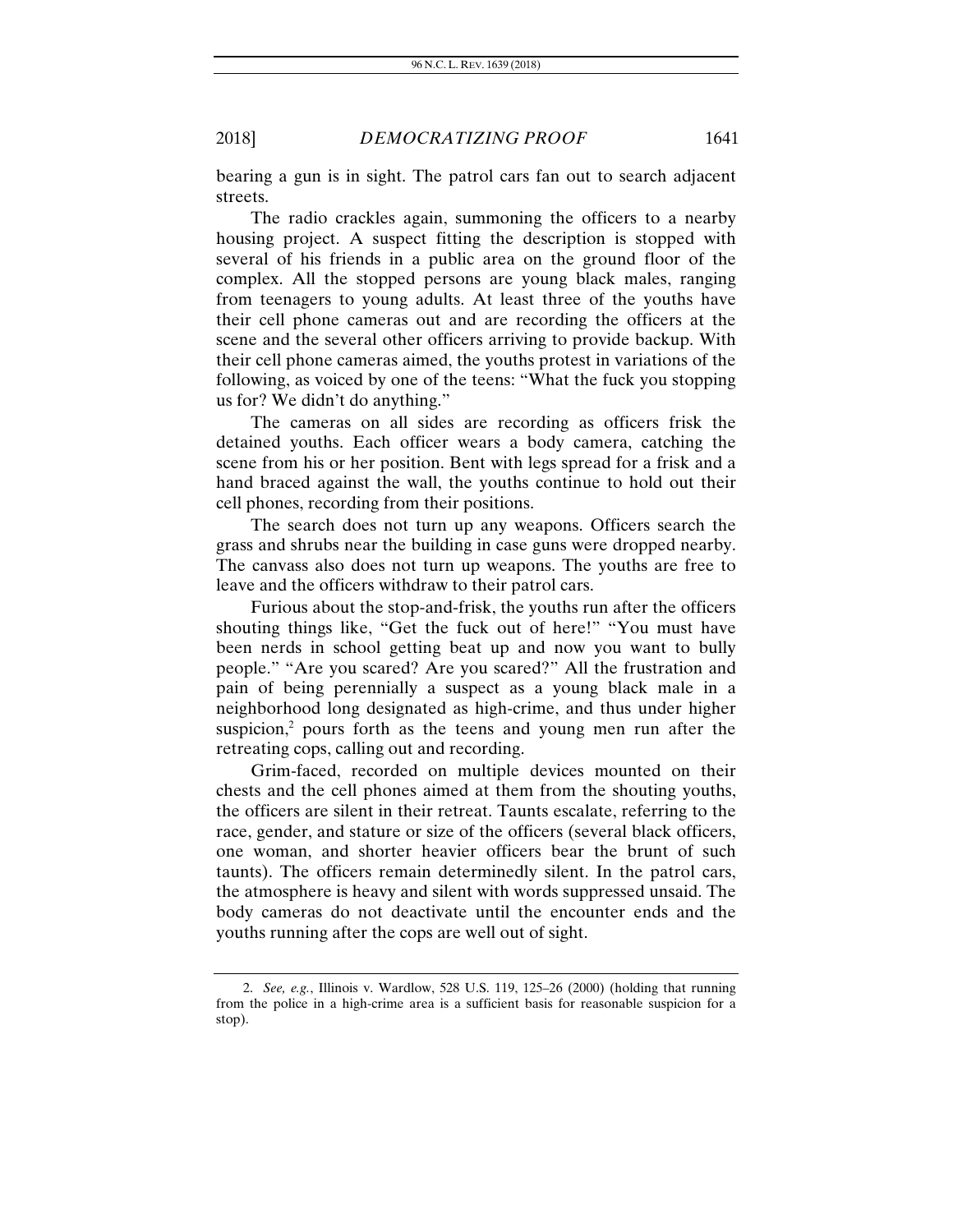In an encounter filled with anger and humiliation on all sides, the cameras wielded by the officers and the youths were protection more powerful than any traditional weapon. Because the stop-and-frisk yielded no evidence, no court or other adjudicator is likely to review the rights and wrongs of the encounter. Absent the compulsion of a court order, there is limited data on stops and frisks in many jurisdictions in America.<sup>3</sup> Yet the youths were creating their own record of the actions of the police. The officers wearing body cameras were doing so too. If anything went poorly in this specific encounter, there would be a video, recorded from the perspective of each side. And even if nothing erupted from this specific encounter, there would still be a video documenting that this event occurred as well as the identities and demographics of the people involved.

Such is our modern condition of police regulation by recording. We live in an age of toutveillance.<sup>4</sup> Toutveillance is more than the top-down of surveillance connoted by the French *sur*, meaning above or over.<sup>5</sup> Toutveillance also is more than bottom-up control suggested by sousveillance, from the French *sous*, meaning below or underneath.<sup>6</sup> Rather, people and the police are recording each other from all directions, making everyone at once surveilled and surveillor. I am recording you, you are recording me, and the police are recording us too, because the people demand it. The lines of power and control radiate from all directions as people seek to document their perceptions and thus shape the narrative. This is captured by the flexible French pronoun *tout*, meaning all or every. This also is captured by the simultaneous recording of law enforcement activities by officers wearing body cameras and by community members wielding cell phones.

<sup>3.</sup> *See, e.g*., Paul Butler, *The System Is Working the Way It Is Supposed to: The Limits of Criminal Justice Reform*, 104 GEO. L.J. 1419, 1447–48 (2016) (noting limited stop-andfrisk data and compiling available information).

 <sup>4.</sup> Mary D. Fan, *Justice Visualized: Courts and the Body Camera Revolution*, 50 U.C. DAVIS L. REV. 897, 908 (2017).

<sup>5.</sup> *Cf.* Steve Mann, *Equiveillance: The Equilibrium Between Sur-veillance and Sousveillance*, WEARCAM.ORG (May 2005), http://wearcam.org/anonequity.htm [https//perma.cc/2ZPJ-CVZ3] ("Surveillance is derived from [the] French 'sur' (above) and 'veiller' (to watch). Typically (though not necessarily) surveillance cameras look down from above, both physically (from high poles) as well as hierarchically (bosses watching employees, citizens watching police, cab drivers photographing passengers, and shopkeepers videotaping shoppers).").

 <sup>6.</sup> *See* Steve Mann, *Veillance and Reciprocal Transparency: Surveillance Versus Sousveilance, AR Glass, Lifeglogging, and Wearable Computing*, 2013 PROC. IEEE INT'L SYMP. ON TECH.  $&$  SOC'Y 1, 3-4 (defining the term "sousveillance" as referring to bottomup recording such as citizens monitoring the watchmen through cell phone cameras).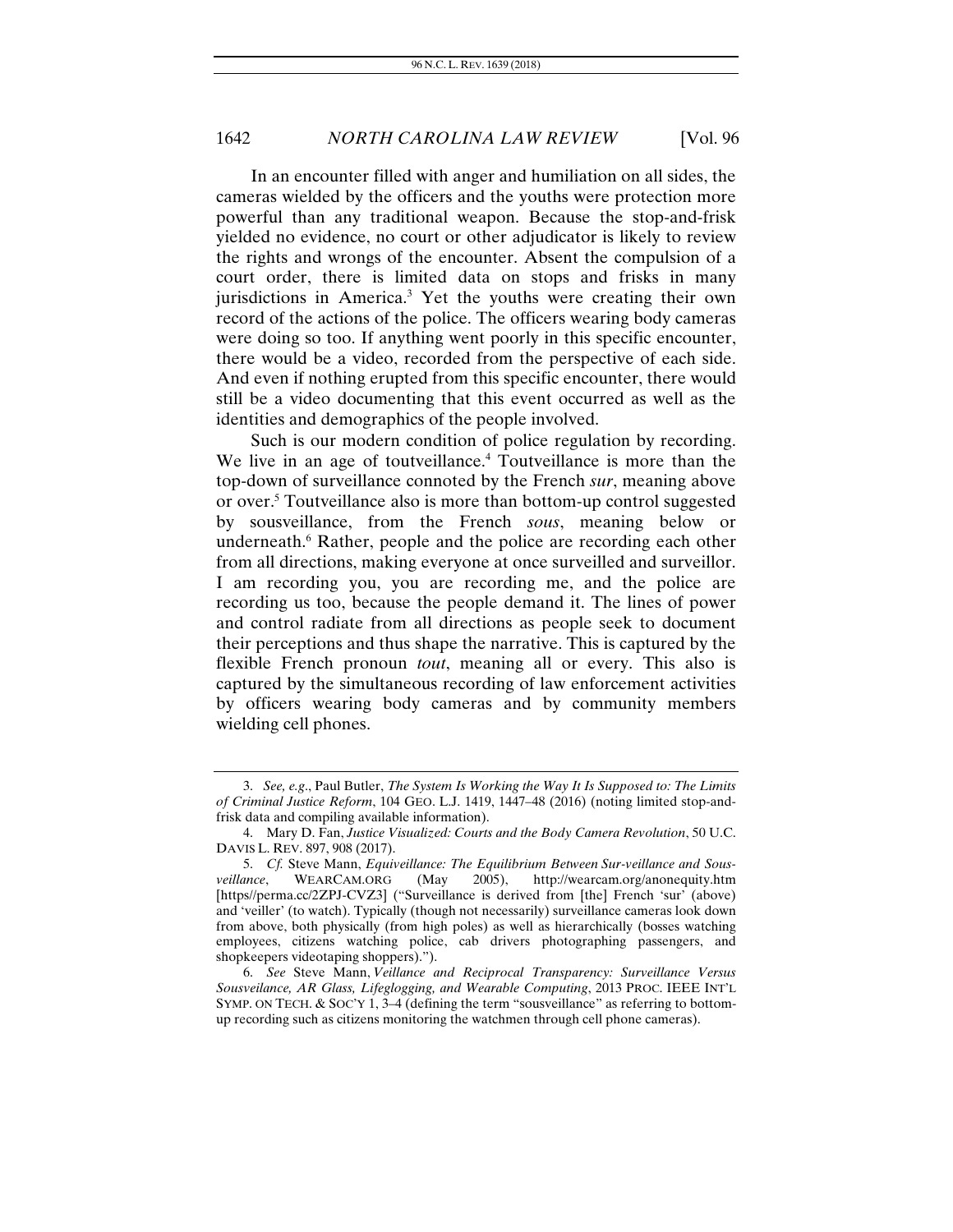While the recordings from different perspectives offer multiple sides of the story, only one side—that of the police—is uploaded securely to the cloud, ensuring video integrity, evidentiary chain of custody, and inclusion in the official record. Technology exists to change this status quo.<sup>7</sup> A leading policing-technology company has debuted a system that permits officers to invite members of the public to upload their video securely to the cloud where police body-camera videos also are stored.<sup>8</sup> As is frequently the case, however, law and policy lags behind the new potential opened by technology.9

Addressing the great potential and open questions in this new frontier of crowdsourcing evidence, this Essay explores the importance of pooling public and police videos for purposes beyond the investigation and prosecution of crimes.10 Allowing community member videos into the official record can improve police accountability; address imbalances of power in police-said, defendantsaid credibility contests; and offer a fuller picture of what happened in a contested incident.<sup>11</sup> Pooling police body-camera and public recordings also can address three emerging challenges in the bodycamera revolution. First is the missing-video problem—the rise of controversies over failures to record contested encounters by officers wearing body cameras. The second challenge is the limited vantage and perceptual biases of camera angle, perspective, and time-framing. The third set of challenges are policy limitations on the use of police body-camera videos to detect potential patterns of violations.

Crowdsourcing audiovisual data has proved powerful in the investigation of crimes, such as the Boston Marathon bombing.12

<sup>7.</sup> *Cf.* INT'L ASS'N OF CHIEFS OF POLICE, BODY-WORN CAMERAS CONCEPTS AND ISSUES PAPER 3, 5 (2014), http://www.theiacp.org/model-policy/wp-content/uploads/sites/6 /2017/07/BodyWornCamerasPaper.pdf [https://perma.cc/9DQD-PSV4] (discussing the import of maintaining chain of custody and security with body-worn camera videos and the doubt that can be cast on personal-device cameras).

 <sup>8.</sup> Cyrus Farivar, *Axon Wants You (Yes, You!) to Submit Photos, Videos to Police*, ARS TECHNICA (Oct. 19, 2017, 5:29 PM), https://arstechnica.com/tech-policy/2017/10/axon -wants-you-yes-you-to-submit-photos-videos-to-police/ [https://perma.cc/LFQ3-RM95].

<sup>9.</sup> *See, e.g.*, Schafer v. Astrue, 641 F.3d 49, 70 (4th Cir. 2011) (Davis, J., dissenting) ("The majority is surely correct in its implied lament that we live in a 'brave new world,' one in which the law lags behind technology, as it ever has."); Daniel J. Solove, *Reconstructing Electronic Surveillance Law*, 72 GEO. WASH. L. REV. 1264, 1294 (2004) (discussing how law has lagged behind surveillance technologies).

 <sup>10.</sup> *See infra* Part I.

 <sup>11.</sup> *See infra* Part I.

 <sup>12.</sup> Casey Glynn, *Boston Marathon Bombing "Crowdsourcing": How Citizens Are Using the Internet to Solve Crimes*, CBS NEWS (Apr. 18, 2013, 5:21 PM), https://www.cbsnews.com/news/boston-marathon-bombing-crowdsourcing-how-citizensare-using-the-internet-to-help-solve-crimes/ [https://perma.cc/7NLQ-WET4].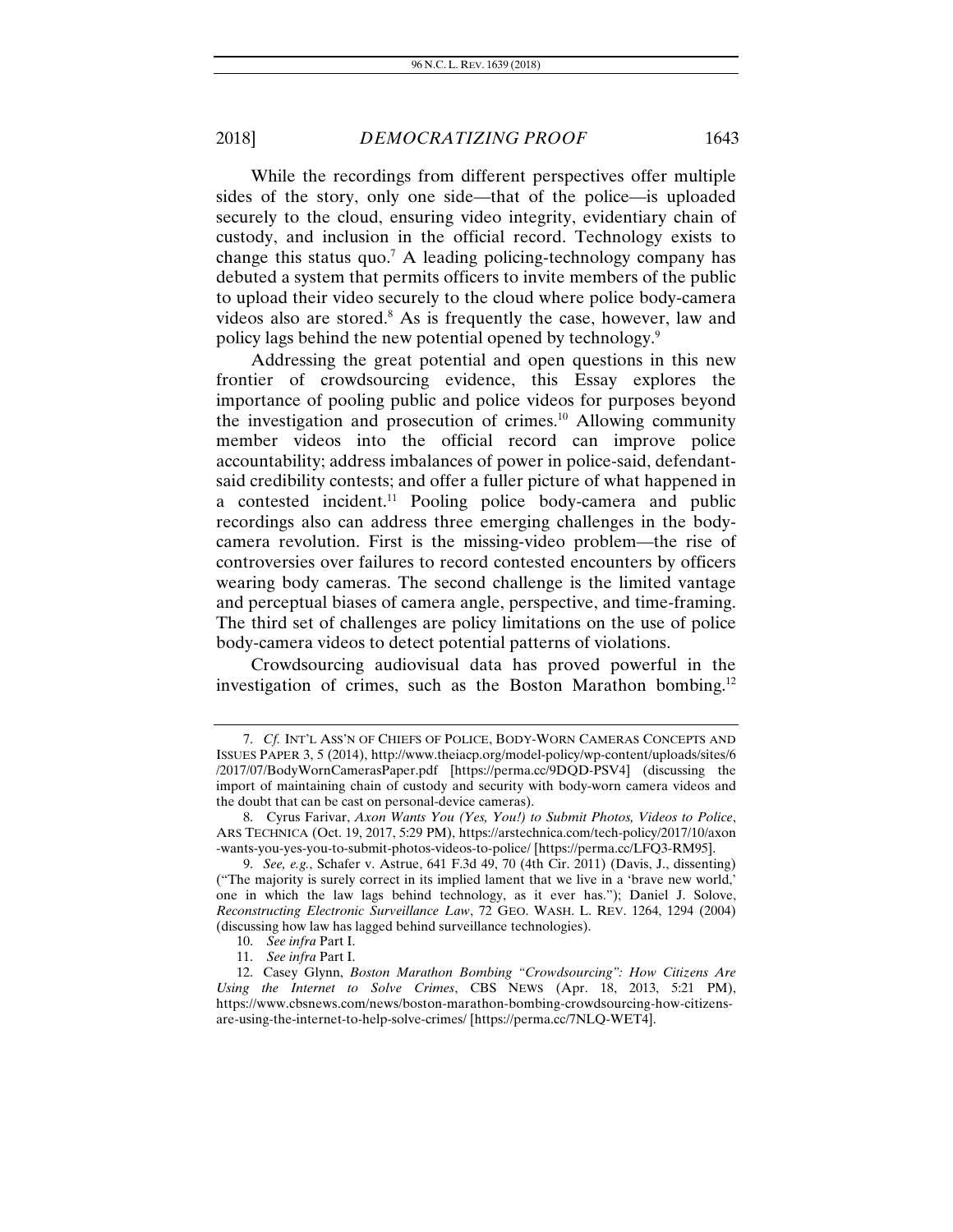Major companies tailor their products to appeal to their purchasers. The major customers for policing technology companies are police departments.13 Accordingly, the commercial impetus for developing technology to permit the pooling of community member and police videos is to enhance investigations and accumulate evidence.<sup>14</sup> Technology borne of one important purpose can serve other important goals, however, particularly if law and policy provide the imperative to police departments to expand the vision.

Recording by the public supplements police-worn body-camera recordings in at least three important ways. First, the recording by a community member may be the only audiovisual evidence where no body-camera video exists at all, either in a jurisdiction that has not yet deployed body cameras, or where officers did not record despite wearing body cameras.<sup>15</sup> Bystander videos, such as the cell phone recording made by immigrant barber Feidin Santana of the shooting of Walter Scott in North Charleston, South Carolina, can powerfully challenge and correct the official account of what happened.16 Scott died in a police shooting after a minor traffic stop for a broken taillight.17 The officer's account was that Scott was shot while reaching for an officer's taser.18 Santana's video, which went viral, showed the

18. Schmidt & Apuzzo, *supra* note 17.

<sup>13.</sup> *See, e.g.*, Robinson Meyer, *The Big Money in Police Body Cameras*, ATLANTIC (Apr. 30, 2015), https://www.theatlantic.com/technology/archive/2015/04/the-big-moneyin-police-body-cameras/392009/ [https://perma.cc/7ZKG-JVM8] (discussing the lucrative contracts technology companies can obtain from police departments).

<sup>14.</sup> *See* Press Release, Axon, Announcing Axon Citizen, A New Public Evidence Submission Portal for U.S. Law Enforcement (Oct. 19, 2017), https://www.prnewswire.com /news-releases/announcing-axon-citizen-a-new-public-evidence-submission-portal-for-uslaw-enforcement-300539580.html [https://perma.cc/B2EC-FWJK] (promoting product as "allow[ing] community members to submit evidence directly to law enforcement agencies only for crimes under investigation").

 <sup>15.</sup> *See* Mary D. Fan, *Missing Police Body Camera Videos: Remedies, Evidentiary Fairness, and Automatic Activation*, 52 GA. L. REV. 57, 74–82 (2017) (discussing the challenges of addressing failures to record using officer-worn body cameras); *see also infra* Section II.A.

 <sup>16.</sup> Phil Hesel, *Walter Scott Death: Bystander Who Recorded Cop Shooting Speaks Out*, NBC NEWS (Apr. 9, 2015, 11:54 AM), https://www.nbcnews.com/storyline/walterscott-shooting/man-who-recorded-walter-scott-being-shot-speaks-out-n338126 [https://perma.cc /2MNT-PP2Y].

 <sup>17.</sup> Wesley Lowery & Elahe Izadi, *Following 'Horrible Tragedy,' South Carolina Mayor Pledges Body Cameras for All Police*, WASH. POST (Apr. 8, 2015), https://www.washingtonpost.com/news/post-nation/wp/2015/04/08/following-horrible-tragedy -south-carolina-mayor-pledges-body-cameras-for-all-police/ [https://perma.cc/UQ47- HQYU]; Michael S. Schmidt & Matt Apuzzo, *South Carolina Officer Is Charged with Murder of Walter Scott*, N.Y. TIMES (Apr. 7, 2015), http://www.nytimes.com/2015/04/08/us /south-carolina-officer-is-charged-with-murder-in-black-mans-death.html [https://perma.cc /AZA7-2GGN (dark archive)].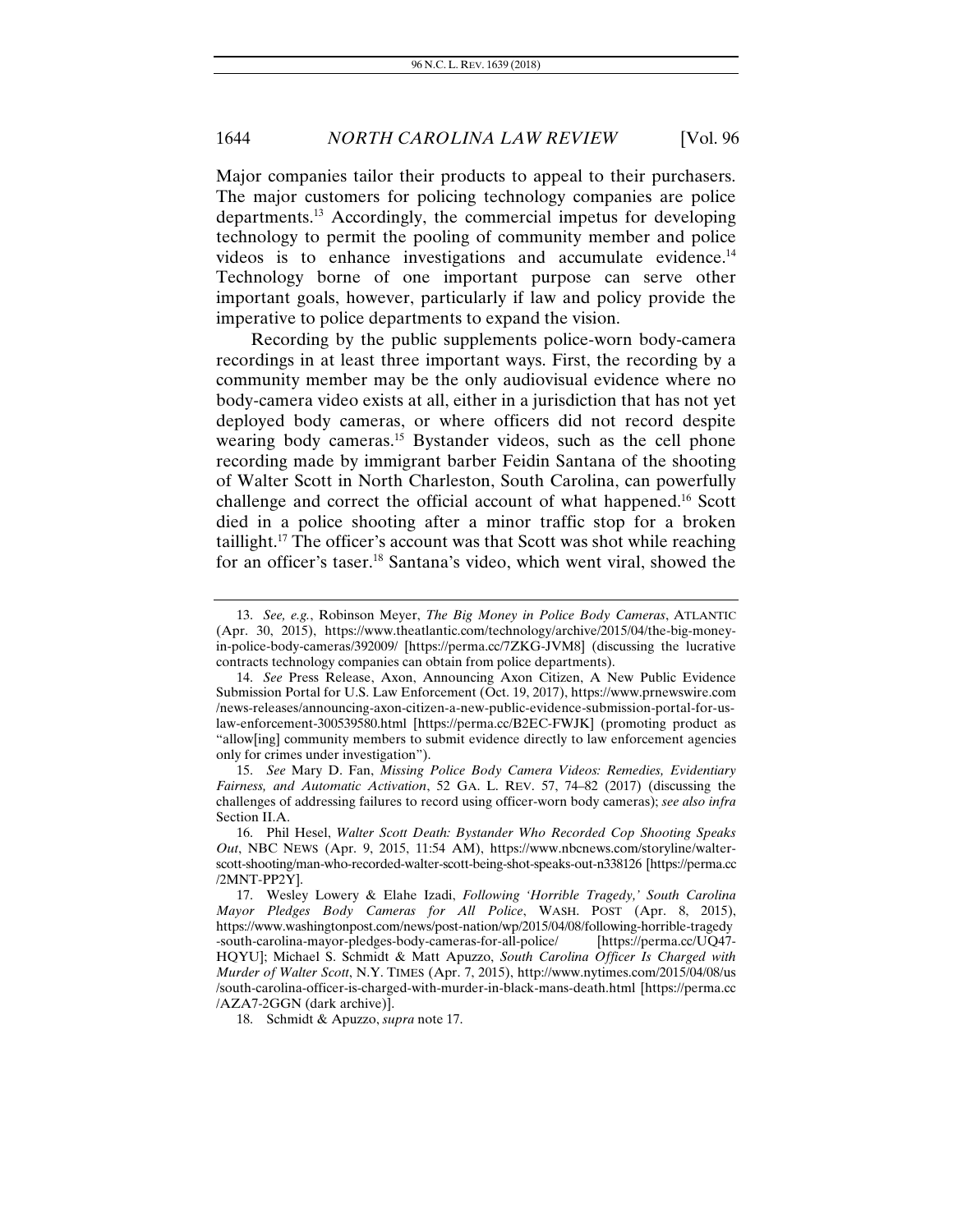world a different story: an officer shot Scott in the back from fifteen to twenty feet away as Scott was running away following the minor traffic stop.19

Second, community member videos can offer an important competing perspective.<sup>20</sup> The framing and perspective of videos can subtly shape viewer perceptions about legally important issues, such as whether an encounter was justified or improperly coerced.<sup>21</sup> Third, community member recordings, whether by bystanders or organized community member recording or "copwatch" groups, can help generate an official record where none may exist, such as in a street stop-and-frisk that yields no evidence.<sup>22</sup> Individually, such a stop-andfrisk may not present a legal case or controversy. In the aggregate, however, documenting such opaque street-level encounters may reveal important legally significant patterns and practices. Uploaded to the cloud alongside numerous other videos, aggregated audiovisual big data over many such encounters can give a powerful picture of law enforcement actions.

The Essay proceeds in three parts. Part I is about the dual cultural revolutions when it comes to recording the police. This Part discusses how the police-worn body-camera revolution and the copwatch revolutions can be complementary rather than conflicting. Part II is about how pooling public and police body-camera videos can serve important purposes beyond generating more evidence for criminal investigation and prosecution. This Part discusses how evidentiary crowdsourcing technology can also be an important tool for purposes of police regulation, accountability, and ensuring a full and fair defense. Part III explores the avenues for, and advantages of, pooling public and police videos to foster the democratization of proof. This Part also proposes alternative independent mechanisms beyond uploading community member videos to police databases to

<sup>19.</sup> *Id.*

 <sup>20.</sup> *See infra* Part II.

 <sup>21.</sup> G. Daniel Lassiter et al., *Attributional Complexity and the Camera Perspective Bias in Videotaped Confessions*, 27 BASIC & APPLIED SOC. PSYCHOL. 27, 28–29 (2005) [hereinafter Lassiter et al., *Attributional Complexity and the Camera Perspective Bias*]; G. Daniel Lassiter et al., *Evaluating Videotaped Confessions: Expertise Provides No Defense Against the Camera-Perspective Effect*, 18 PSYCHOL. SCI. 224, 224–25 (2007) [hereinafter Lassiter et al., *Evaluating Videotaped Confessions*]; G. Daniel Lassiter et al., *Further Evidence of a Robust Point-of-View Bias in Videotaped Confessions*, 21 CURRENT PSYCHOL.: DEVELOPMENTAL, LEARNING, PERSONALITY, SOCIAL 265, 267 (2002) [hereinafter Lassiter et al., *Further Evidence of Bias*].

<sup>22.</sup> *See infra* Part I.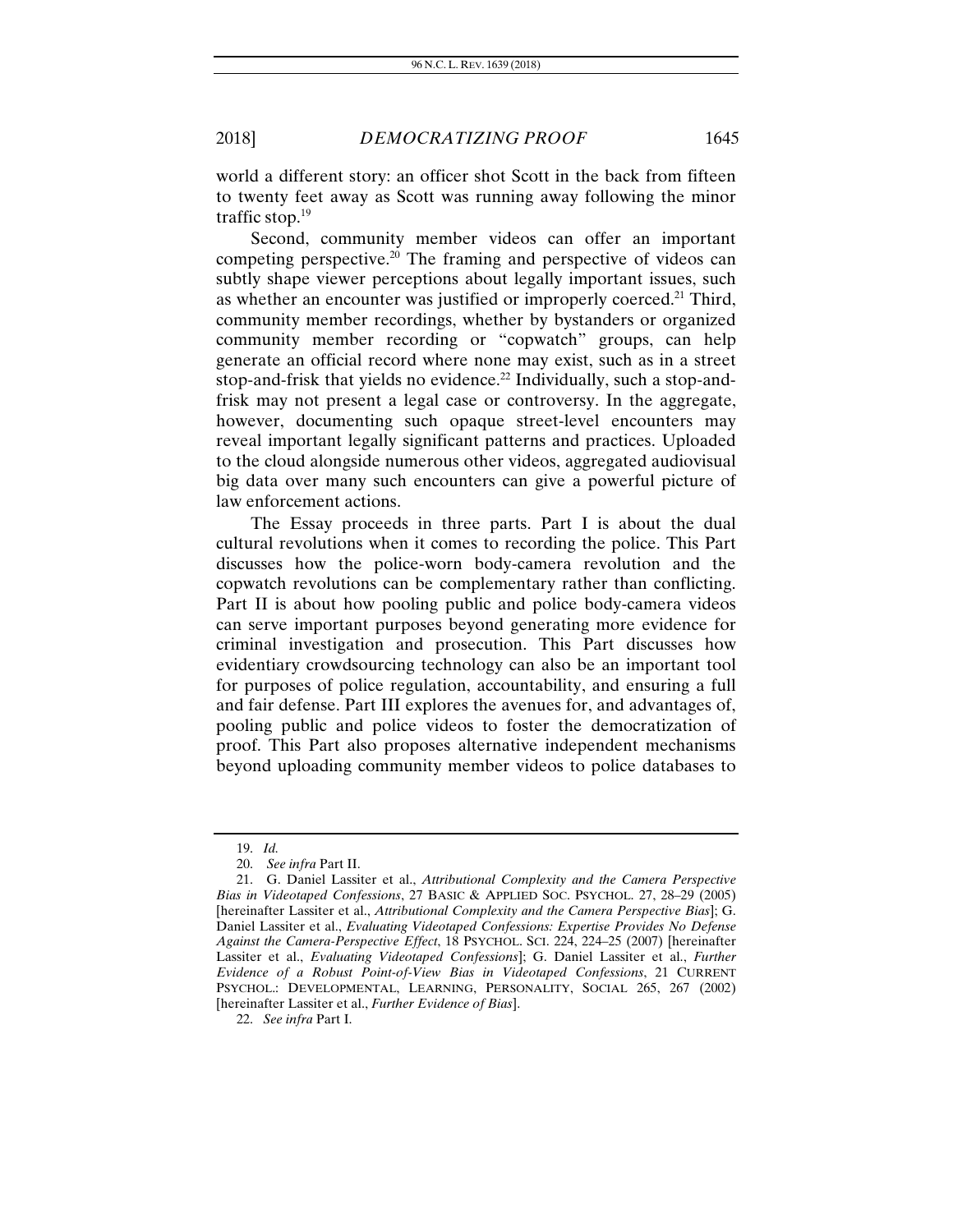ensure evidentiary integrity and to permit analytics to improve police regulation and accountability.

#### I. DUAL CULTURAL REVOLUTIONS IN RECORDING THE POLICE

It is a tense moment. An arrest is about to occur. Multiple community members have their cell phone cameras aimed at the officer, with some people streaming to Facebook Live. Accusations and invectives fly from the gathered people, some of whom shout that they got everything on video. The body camera on the officer is capturing the moment too. "If we try to arrest someone, they'll all be out filming us," the officer explains to me. "But now we have these cameras and we'll film them right back."23

The showdown by camera captures the dual recording revolutions sweeping policing. We live in an age of more mobile cameras ready to record at a moment's notice than ever before in history.<sup>24</sup> In communities fraught with police-citizen tension, like the Western District of Baltimore, or the Anacostia neighborhood of Washington, D.C., cameras act as insurance on both sides. As a patrol officer coming off a tough shift tells me, "People think we don't like [body cameras] but we don't mind them here. Because they can help. Because people are always lying. They lie, lie, lie about what went down. Now we can just point to this," pointing to the body camera on his chest.<sup>25</sup>

From a different perspective, CopWatch NYC and Black Lives Matter activist Elsa Waite explains, "Police lie and they lie for each other."26 A prime example, she observes, is the killing of Walter Scott, when the police officers all told the same story in their reports—later contradicted by the bystander video.<sup>27</sup> By recording the police, Waite says, "We are creating a permanent record so that we look back on this 20, 50, 100 years from now the powers that be cannot say that this

 <sup>23.</sup> Field Notes, Ridealong Central and Western Districts, Baltimore Police Dep't, p.18 (May 18, 2017) (on file with the North Carolina Law Review).

 <sup>24.</sup> Rose Eveleth, *How Many Photographs of You Are Out There in the World?*, ATLANTIC (Nov. 2, 2015), http://www.theatlantic.com/technology/archive/2015/11/howmany-photographs-of-you-are-out-there-in-the-world/413389/ [https://perma.cc/9YB8-XC33]; *When Fatal Arrests Are Caught on Camera*, TIME (July 23, 2014), http://time.com/3024396 /fatal-arrests-police-camera/ [https://perma.cc/FB7A-KZM7].

 <sup>25.</sup> Field Notes, Ridealong Western District, Baltimore Police Dep't (May 19, 2017) (on file with the North Carolina Law Review).

 <sup>26.</sup> Telephone Interview with Elsa Waite, Black Lives Matter Activist and CopWatch NYC Organizer 3 (July 22, 2017) (on file with the North Carolina Law Review).

<sup>27.</sup> *Id*.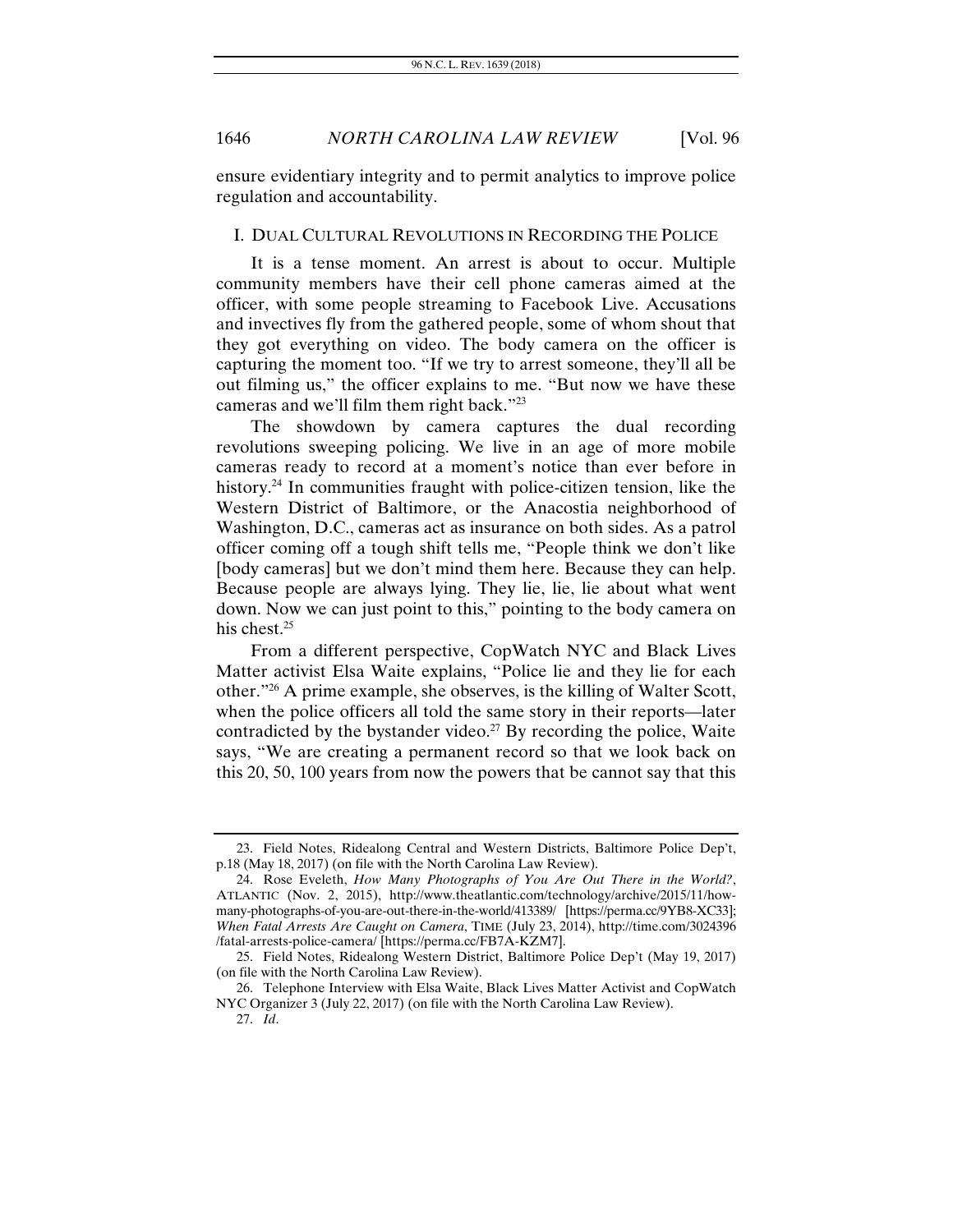wasn't happening. This turns public attention and public awareness, and it turns the public opinion."28

Some determined members of the public have recorded the police long before this era of viral violent videos.29 Before the citizen recordings of the deaths of Walter Scott, Alton Sterling, Eric Garner, and other slain people, the recorded beating of Rodney King seized national attention.30 Before the spread of police-worn body cameras after the national outcry following the fires of Ferguson in 2014, departments had widely deployed patrol car dash cameras and a few early movers had even adopted body cameras.<sup>31</sup> What makes this moment revolutionary, however, is the pervasiveness, heightened probability, and normalization of recording by the police and public. This Part discusses the rise of the dual recording revolutions and their competing and complementary potential to reshape the balance of law and power. For community members, recording the police is a form of self-protection, protest, and proof and is a peaceful way to redress an imbalance of power in credibility and the legitimate use of force.32 For police departments, adopting body cameras responds to public demand for transparency, better evidence, and accountability and can be a way to exonerate officers and prevent angry speculation and riots in controversial cases.33

#### *A. From Arrest to Protest: When the Public Records the Police*

For recording the police, Tony Alford was arrested, his car was towed, and he spent the night in jail—though recording the police was not a crime under state law.<sup>34</sup> Heading to work one November night

<sup>28.</sup> *Id*. at 4–5.

 <sup>29.</sup> Harvey Silverglate & James Tierney, *Echoes of Rodney King*, BOS. PHOENIX (Feb. 21, 2008), http://wayback.archive-it.org/1981/20170510031045/http://thephoenix.com //Boston/news/56680-echoes-of-rodney-king/ [https://perma.cc/E2LZ-THTS] (discussing experiences of bystanders in Boston who recorded the police).

 <sup>30.</sup> David Montero, *From Rodney King to Dallas: Video, Violence, Outrage*, ORANGE COUNTY REG. (July 9, 2016), https://www.ocregister.com/2016/07/09/from-rodney-king-todallas-video-violence-outrage/ [https://perma.cc/X32H-4R64].

 <sup>31.</sup> Robinson Mayer, *Seen It All Before: 10 Predictions About Police-Worn Body Cameras*, ATLANTIC (Dec. 5, 2014), https://www.theatlantic.com/technology/archive/2014 /12/seen-it-all-before-10-predictions-about-police-body-cameras/383456/ [https://perma.cc /CNJ3-S9LJ].

<sup>32.</sup> *See infra* Section I.A.

<sup>33.</sup> *See infra* Section I.B.

 <sup>34.</sup> Alford v. Haner, 333 F.3d 972, 974–75 (9th Cir. 2003), *rev'd sub nom*, Devenpeck v. Alford, 543 U.S. 146 (2004)*; see also* State v. Flora, 845 P.2d 1355, 1358 (Wash. Ct. App. 1992) (holding that recording police officers performing their public duties, in this case an arrest, is not a violation of the state's privacy act because "the arrest was not entitled to be private" and the officers "could not reasonably have considered their words private").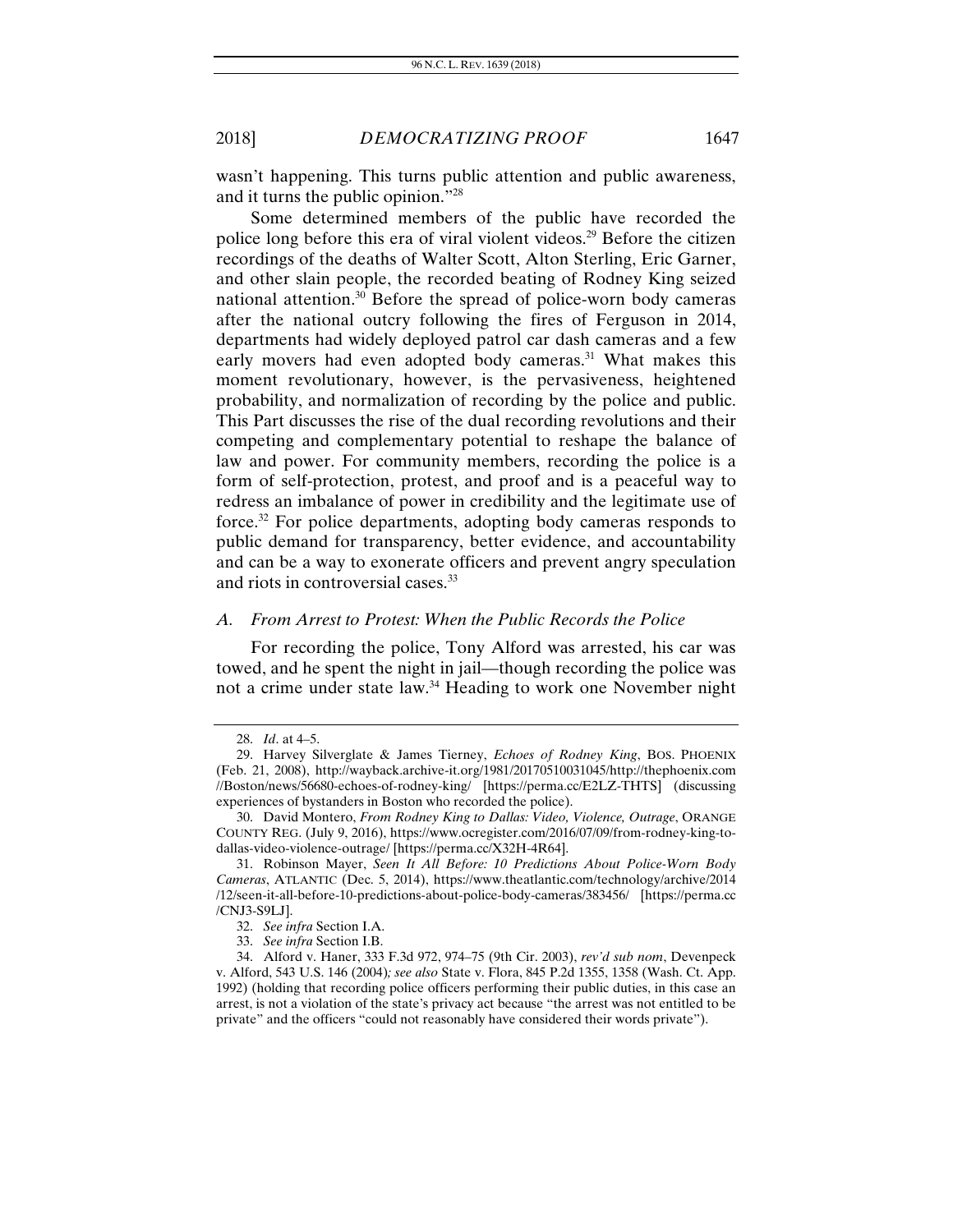in 1997, Alford stopped to help motorists stranded by the side of the road with a flat tire.<sup>35</sup> Alford helped the people jack up their car, gave them his flashlight, and then went back to his car.<sup>36</sup>

Meanwhile, a state trooper, who was headed in the opposite direction, saw the disabled vehicle and Alford pulling his car over to help.<sup>37</sup> The trooper, Joi Haner, turned his car around and arrived at the scene as Alford was going back to his car. $38$  Alford told the trooper that the motorists had a flat tire and that he gave them the flashlight they needed to fix it.<sup>39</sup> Alford then drove off.<sup>40</sup> Haner checked on the stranded motorists, who told him they thought Alford was a police officer because Alford's car had wig-wag headlights, the distinctive alternatively flashing headlights of police vehicles.<sup>41</sup>

Haner became concerned that Alford was impersonating a police officer.42 He called his supervisor Sergeant Devenpeck and then pursued Alford, pulling him over.<sup>43</sup> Haner noted that Alford's license plate was virtually undecipherable because of a tinted plate cover.<sup>44</sup> He also noted that Alford had a portable police scanner, handcuffs, and an amateur radio that relayed calls from the Kitsap County Sheriff's Office.<sup>45</sup> While Haner and Sergeant Devenpeck, who arrived to investigate, clearly found Alford creepy, the officers ultimately arrested Alford because he recorded their conversation.<sup>46</sup> Sergeant Devenpeck informed Alford he was under arrest for allegedly illegally recording the encounter.<sup>47</sup>

 <sup>35.</sup> Devenpeck v. Alford, 543 U.S. 146, 148 (2004).

 <sup>36.</sup> The facts presented by the Ninth Circuit and the United States Supreme Court differ in their sympathy to the would-be Samaritan (or fake cop) Alford, and whether he walked away after giving the motorists his flashlight, or "hurried" off after the trooper arrived at the scene. *Compare Devenpeck*, 543 U.S. at 148 ("The stranded motorists asked Haner if respondent was a 'cop'; they said that respondent's statements, and his flashing, wig-wag headlights, had given them that impression. They also informed Haner that as respondent hurried off he left his flashlight behind.") (citations omitted), *with Haner*, 333 F.3d at 974 ("While driving to his night job, Alford noticed a disabled car on the shoulder of a highway. The area was dark and deserted and he pulled over to offer assistance. After helping the motorists jack up their car and giving them a flashlight to use, he began walking back to his car.").

<sup>37.</sup> *Haner*, 333 F.3d at 974.

<sup>38.</sup> *Id.*

<sup>39.</sup> *Id.*

<sup>40.</sup> *Id.*

<sup>41.</sup> *Devenpeck*, 543 U.S. at 148.

<sup>42.</sup> *Id.* at 148–49.

<sup>43.</sup> *Id.*

<sup>44.</sup> *Haner*, 333 F.3d at 975.

<sup>45.</sup> *Devenpeck*, 543 U.S. at 149.

<sup>46.</sup> *Id.*

<sup>47.</sup> *Haner*, 333 F.3d at 975.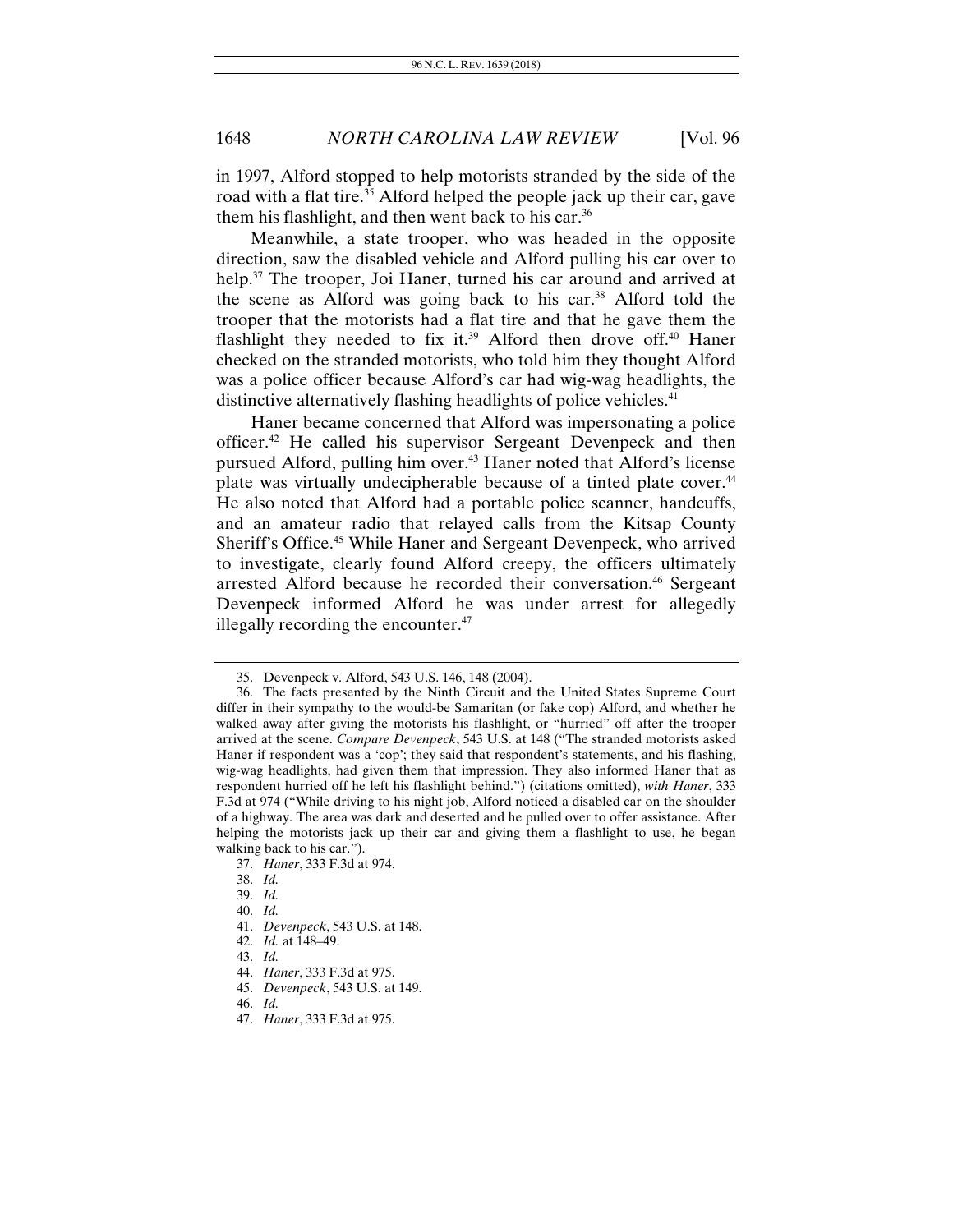This was apparently not the first time Alford had recorded the police. He told the officers that he had a similar run-in with sheriff's deputies over recording their interactions.<sup>48</sup> He said he carried in his glove compartment a Washington Court of Appeals opinion holding that the state's Privacy Act prohibiting recording without permission did not apply to police officers performing their public duties.<sup>49</sup> Refusing to examine the opinion, Sergeant Devenpeck ordered Alford transported to jail.<sup>50</sup> He testified later that the arrest was based solely on his belief that recording the encounter violated state law.<sup>51</sup> Though the belief was mistaken and it was legal to record, the U.S. Supreme Court held the arrest would nonetheless be proper if the facts known to the officer would give rise to some other violation—even if a prosecutor had to post hoc propose an alternative basis to justify the arrest for a non-crime. $52$ 

Fast-forward two decades. The setting is the same state, also on a late autumn evening. Another police-watch enthusiast, Tim Clemans, is out recording the police, as he often does in the bustling hours of 1 to 2:30 a.m. on Saturdays and Sundays, when the night spots in the Capitol Hill neighborhood of Seattle are hopping.<sup>53</sup> Clemans explains that he started using his cell phone "as an always on bodycam" when he heard about a Google manager who was assaulted by an officer for checking on the welfare of a suspect in a police encounter.<sup>54</sup> He mounts the cell phone on his chest, and the video uploads to YouTube every few minutes.<sup>55</sup> The cell phone is plugged into a fastcharging battery pack because he does "a lot of filming of police" and he has the camera always on so that he does not miss important things.<sup>56</sup>

Clemans is well-known to the police as a notorious requester. $57$ He made public records requests to police departments across

<sup>48.</sup> *Id.*

<sup>49.</sup> *Id.* The Court of Appeals of Washington had indeed so held that the state's Privacy Act did not apply to officers performing their public duties, such as arrests. State v. Flora, 845 P.2d 1355, 1358 (Wash. Ct. App. 1992).

<sup>50.</sup> *Devenpeck*, 543 U.S. at 150; *Haner*, 333 F.3d at 975.

<sup>51.</sup> *Haner*, 333 F.3d at 975.

<sup>52.</sup> *Devenpeck*, 543 U.S. at 155–56.

 <sup>53.</sup> E-mail from Tim Clemans to author (Sept. 20, 2016, 11:36 AM PST) (on file with the North Carolina Law Review)*.*

 <sup>54.</sup> E-mail from Tim Clemans to author (Sept. 20, 2016, 11:10 AM PST) (on file with the North Carolina Law Review).

<sup>55.</sup> *Id.*

<sup>56.</sup> *Id.*

 <sup>57.</sup> Mark Harris, *The Body Cam Hacker Who Schooled the Police*, MEDIUM: BACKCHANNEL (May 22, 2015), https://medium.com/backchannel/the-body-cam-hacker-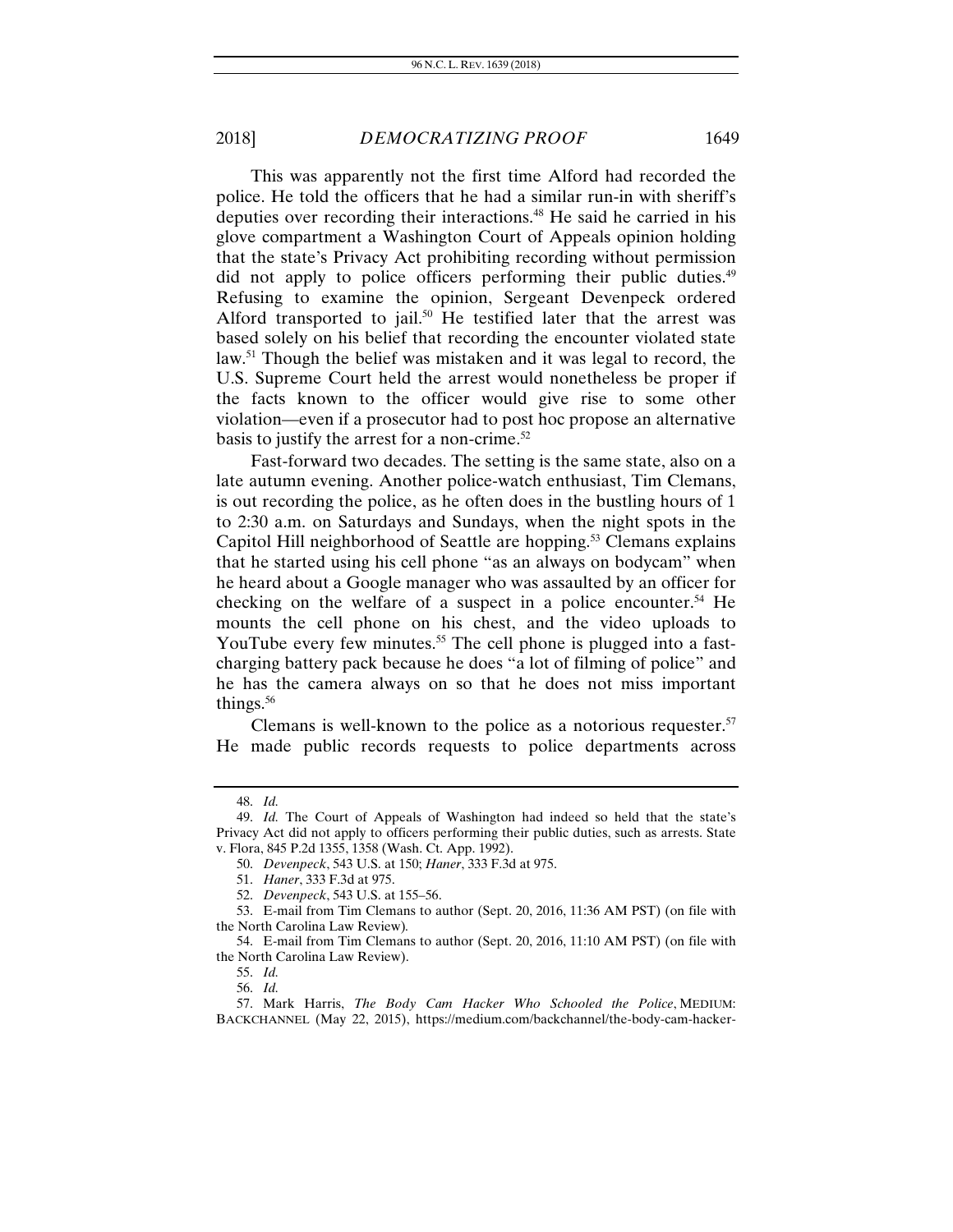Washington state for police videos from dash cameras and body cameras.58 Smaller police departments like Spokane or Bellingham, without the resources to painstakingly redact or fight the broad public disclosure requests, released volumes of body-camera and dashcam video, sometimes in sensitive contexts, which Clemans posted to YouTube for a while.<sup>59</sup> The Seattle Police Department wrestled with how to redact sensitive information from more than 360 terabytes worth of dash camera videos, 911 call records, and other data subject to thirty broad public disclosure requests by Clemans.<sup>60</sup> In a savvy move, the Department hired Clemans, who then dropped his requests, only to file 200 more when he resigned due to personality conflicts.61 Though Clemans is no darling of the Department, unlike Alford, he has never been arrested for his recording activities.

Times, attitudes, and case law on recording the police have changed dramatically. Every federal circuit court to address the question has ruled that there is a First Amendment right to record the police in public.62 Of course, some officers have continued to stop people from photographing or recording police activities, seized and searched cell phones used to record, and issued citations under broad headings like obstruction.<sup>63</sup> The Ninth Circuit has ruled that officers who do so are subject to civil rights lawsuits and are not shielded by qualified immunity, which can be overcome only if an officer violates

 58. Rachel Alexander, *Records Advocate Wants All Spokane Police Body Camera Videos*, SPOKESMAN-REV. (Jan. 13, 2016), http://www.spokesman.com/stories/2016/jan/13 /records-advocate-wants-all-spokane-police-body-cam/#/0 [https://perma.cc/SG6G-6NXL].

 59. Mary D. Fan, *Privacy, Public Disclosure, Police Body Cameras: Policy Splits*, 68 ALA. L. REV. 395, 397–98, 433 (2016).

60. *Seattle Police Body Camera Program Highlights Unexpected Issues*, *supra* note 57.

 61. Jennifer Sullivan, *SPD Tech Officer Quits, Files 200 More Public Disclosure Requests*, SEATTLE TIMES (Oct. 29, 2015), https://www.seattletimes.com/seattle-news/spdtech-officer-resigns-resumes-public-records-requests/ [https://perma.cc/W5YK-Y4G8].

62. *See* Fields v. City of Phila., 862 F.3d 353, 356 (3d Cir. 2017); Turner v. Lieutenant Driver, 848 F.3d 678, 688 (5th Cir. 2017); Gericke v. Begin, 753 F.3d 1, 3 (1st Cir. 2014); ACLU of Ill. v. Alvarez, 679 F.3d 583, 595 (7th Cir. 2012); Glik v. Cunniffe, 655 F.3d 78, 79 (1st Cir. 2011); Smith v. City of Cumming, 212 F.3d 1332, 1333 (11th Cir. 2000); Fordyce v. City of Seattle, 55 F.3d 436, 439 (9th Cir. 1995).

63. *See, e.g.*, *Fields*, 862 F.3d at 356 (describing case of officer who confronted Temple University student photographing officers breaking up a house party, seized and searched his cell phone, and cited him for obstructing public passageways; and case of an officer who pinned legal observer to a protest against a wall to prevent her from recording an arrest); Adkins v. Suba, 2011 WL 4443225, at \*1–2 (D. Guam 2011) (considering case where officer arrested a person for using cell phone to photograph unattended crash site as police officers stood in the shade across the street).

who-schooled-the-police-c046ff7f6f13 [https://perma.cc/T2M7-ZDWC]; *Seattle Police Body Camera Program Highlights Unexpected Issues*, NAT'L PUB. RADIO (Apr. 15, 2015, 5:36 PM), http://www.npr.org/2015/04/15/399937749/seattle-police-body-camera-programhighlights-unexpected-issues [https://perma.cc/MN6Q-HZN5 (staff uploaded archive)].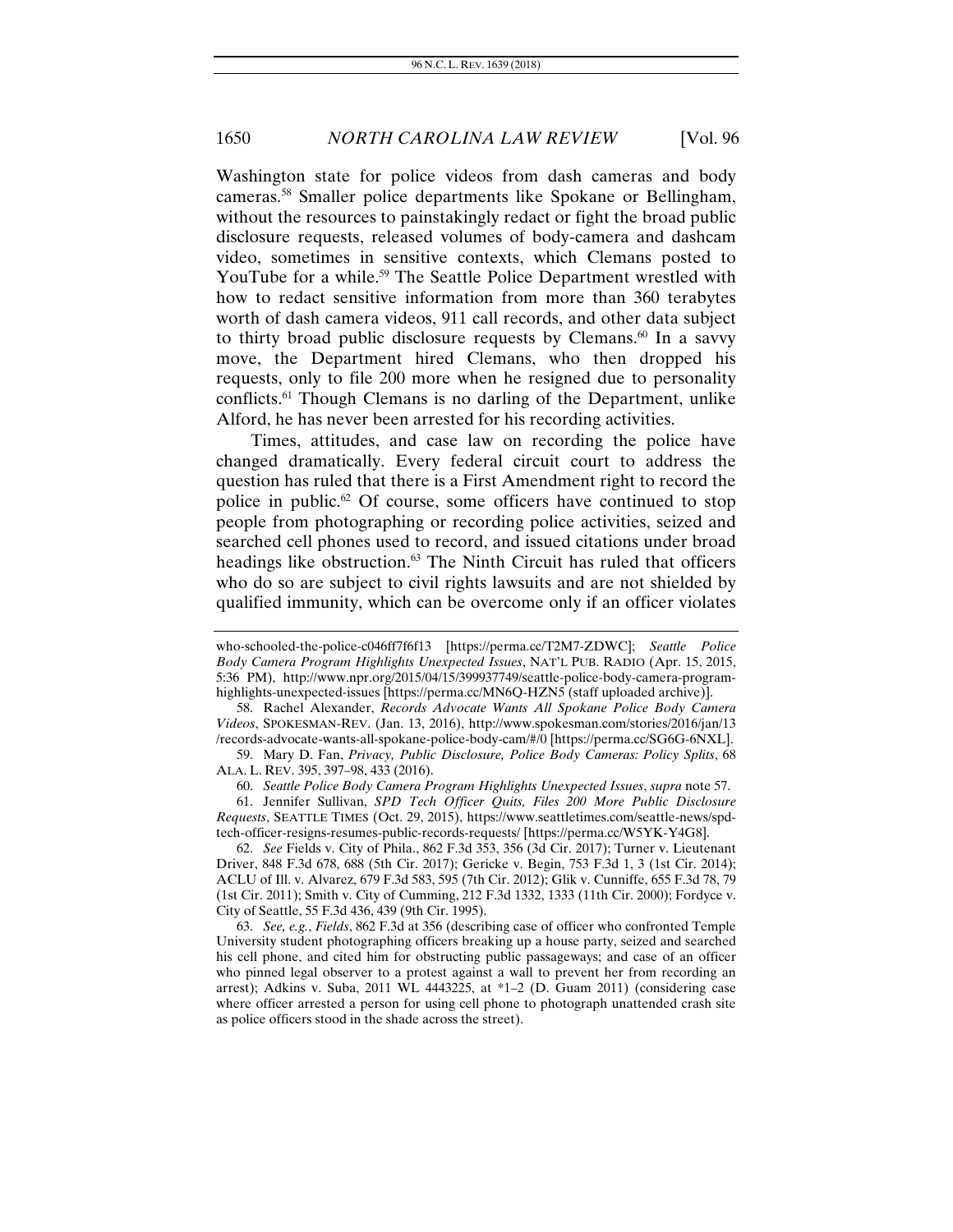clearly established rights.64 The Third Circuit earlier ruled that the right to record officers is not clearly established to overcome qualified immunity.65 But subsequently, in its recent decision in *Fields v. City of*  Philadelphia,<sup>66</sup> the Third Circuit joined the "growing consensus" on First Amendment protections against retaliation for recording the police,67 meaning officers now should not expect qualified immunity. The Fifth Circuit's recent decision recognizing a First Amendment right to record accorded the officers qualified immunity.<sup>68</sup> But going forward, officers are similarly on notice regarding the right to record.<sup>69</sup>

With protection by the courts, community members are increasingly aiming their cameras at the police to protest, check power, create proof, and sometimes just to satisfy their curiosity. Some community recording arises from organized copwatching.<sup>70</sup> In many prominent cases, the recordings are made by bystanders who were incidentally or fortuitously at the scene and were moved to record.71 This movement on the streets is prompting an efflorescence of scholarship exploring the First Amendment bases for the right to record.72

Beyond the books, each case of crucial bystander video that hits the news, and each copwatch group that educates more people about the right to record, create farther-reaching cultural cascades. Opinion leaders can influence informational and reputational cascades to spread new social norms and influence behaviors.<sup>73</sup> As more people record the police, the social meaning of the conduct can change from

 <sup>64.</sup> Adkins v. Limtiaco, 537 F. App'x 721, 721–22 (9th Cir. 2013) (mem.).

 <sup>65.</sup> Kelly v. Borough of Carlisle, 622 F.3d 263 (3d Cir. 2010).

 <sup>66. 862</sup> F.3d 353 (3d Cir. 2017).

<sup>67.</sup> *Id.* at 355–56.

 <sup>68.</sup> Turner v. Lieutenant Driver, 848 F.3d 678, 687 (5th Cir. 2017).

<sup>69.</sup> *Id.* at 688.

 <sup>70.</sup> Jocelyn Simonson, *Copwatching*, 104 CALIF. L. Rev. 391, 408–09 (2016).

<sup>71.</sup> *See, e.g.*, Lowery & Izadi, *supra* note 17 (discussing a bystander's video contradicting the officers' account of a shooting).

<sup>72.</sup> *See, e.g.*, Margot E. Kaminski, *Privacy and the Right to Record*, 97 B.U. L. Rev. 167, 184–99 (2017) (analyzing case law on the right to record generally); Jocelyn Simonson, *Beyond Body Cameras: Defending A Robust Right to Record*, 104 GEO. L.J. 1559, 1569–74 (2016) (arguing that filming the police is a form of First Amendmentprotected speech); Howard M. Wasserman, *Police Misconduct, Video Recording, and Procedural Barriers to Rights Enforcement*, 96 N.C. L. REV. 1313, 1331–36 (2018) (collecting and evaluating theories of the First Amendment foundations of the right to record). *Cf*. Jane Bambauer, *Is Data Speech?*, 66 STAN L. REV. 57, 82–83 (2014) (discussing what is protectable in generating photographs).

 <sup>73.</sup> Robert C. Ellickson, *The Market for Social Norms*, 3 AM. L. & ECON. REV. 1, 10, 16, 26–27 (2001).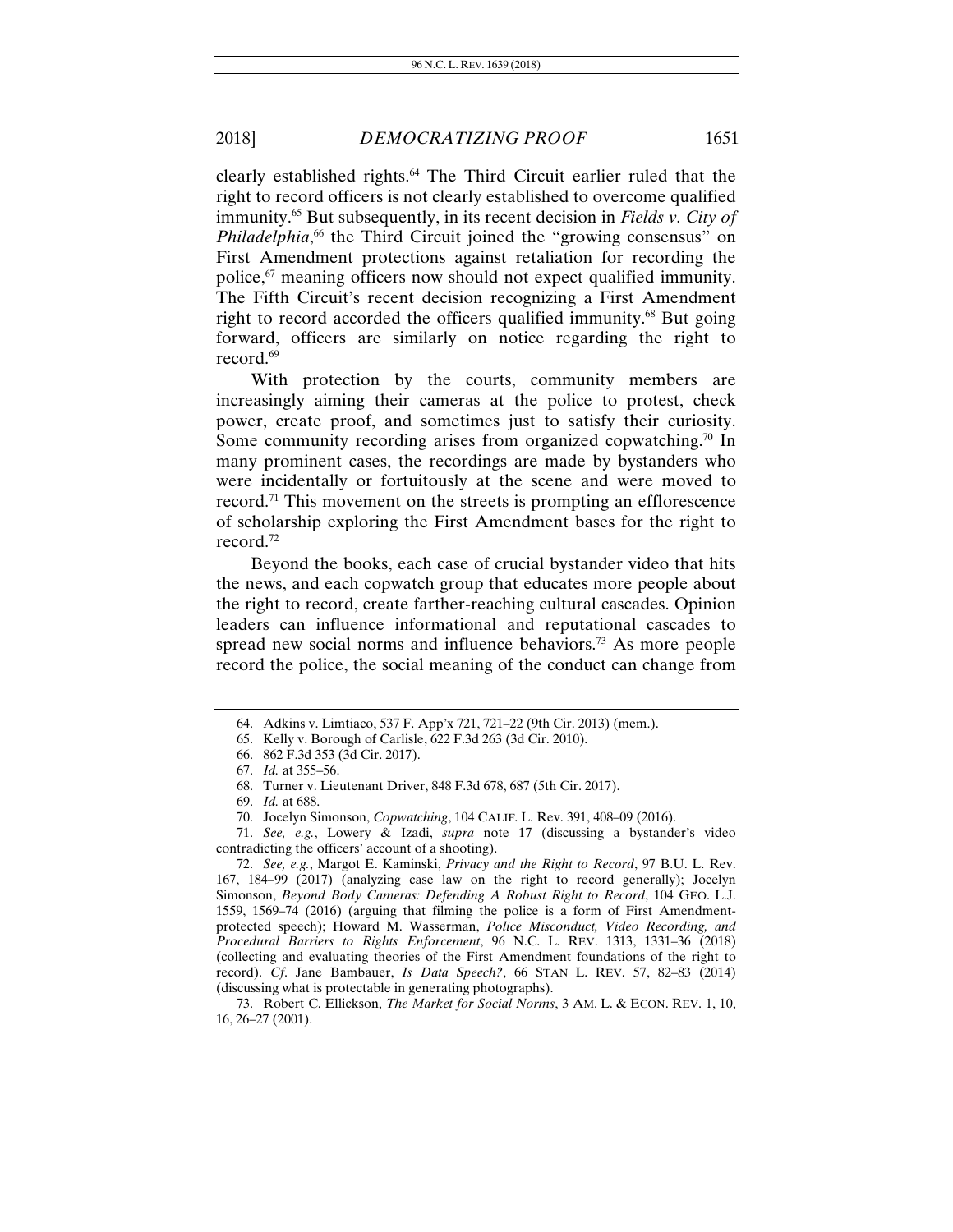creepy to societally beneficial, even courageous.<sup>74</sup> The hope of copwatch educators like Anthony Beckford is that education about the power to record also changes the consciousness of the people regarding power over police oversight. He explains:

Copwatching is something we all can do in different capacities. I teach you how to recognize when you're just out on the train. The whole thing is [for] copwatching to be like everyday actions. It's not just going to a protest or going to a march. You live social justice. Hopefully as you go through your day, you question [things.] Once you start to think about it, you want to do something about it.<sup>75</sup>

Barry Friedman has recently argued that democratic disengagement with police oversight contributes to controversies and crises over abuse of power.76 Beyond aiming more cameras at police, the larger project of copwatching is cultivating a culture of public concern that can help address this democratic disengagement.

# *B. Radical Transparency: The Rapid Spread of Police-Worn Body Cameras*

For a police officer, wearing a body camera is potentially more intrusive than other forms of recording because more activities can be recorded than a bystander or dash camera can capture.<sup>77</sup> Police unions

<sup>74.</sup> *Cf*. Dan M. Kahan, *Social Influence, Social Meaning, and Deterrence*, 83 VA. L. REV. 349, 362–65 (1997) (discussing the snowball effect in changing social meaning).

 <sup>75.</sup> Interview with Anthony Beckford, Copwatch NYC and Black Lives Matter Activist, in Brooklyn, N.Y. (Oct. 22, 2017) (on file with the North Carolina Law Review).

<sup>76.</sup> *See* BARRY FRIEDMAN, UNWARRANTED: POLICING WITHOUT PERMISSION xiv (2017) ("We have abdicated our most fundamental responsibility as citizens in a democracy: to be in charge of those who act in our name.").

 <sup>77.</sup> *See, e.g.*, ATLANTA POLICE DEP'T, SPECIAL ORDER APD.SO.14.05, at 2–3 (2014), https://www.bja.gov/bwc/pdfs/atlantapd\_ga\_bwcpolicy.pdf [http://perma.cc/4AWR-6K3D] (requiring recording of pedestrian stops, field interviews, foot pursuits, search warrant executions, victim and witness interviews as well as traffic-related law enforcement activities); AUSTIN POLICE DEP'T, POL'Y 303, at 129–30 (2017), http://www.austintexas.gov/sites/default/files/files/Police/policy\_9-28-17.pdf [http://perma.cc /C4HC-7PLY] (requiring recording of warrant service, investigatory stops, and "any contact that becomes adversarial in an incident that would not otherwise require recording" as well as traffic stops); HOUS. POLICE DEP'T, DRAFT GEN. ORD. 400-28, at 5– 6 (2015), http://www.houstontx.gov/police/pdfs/DRAFT-General-Order-400-28-Body-Worn-Cameras-dated-123115.pdf [http://perma.cc/L3FF-KLKJ] (requiring body-worn camera activation when "[a]rriving on scene to any call for service, . . . [s]elf-initiating a law enforcement activity," initiating a stop, conducting searches, during transportation after arrest, while interviewing witnesses and complainants as well as during vehicular stops and pursuits); S.F. POLICE DEP'T, BODY WORN CAMERAS GEN. ORD. 10.11, at 2–3 (2016), https://sanfranciscopolice.org/sites/default/files/Documents/PoliceCommission /AgendaDocuments/COMMISSION-DGO-10.11-BODYWORNCAMERAS.pdf [http://perma.cc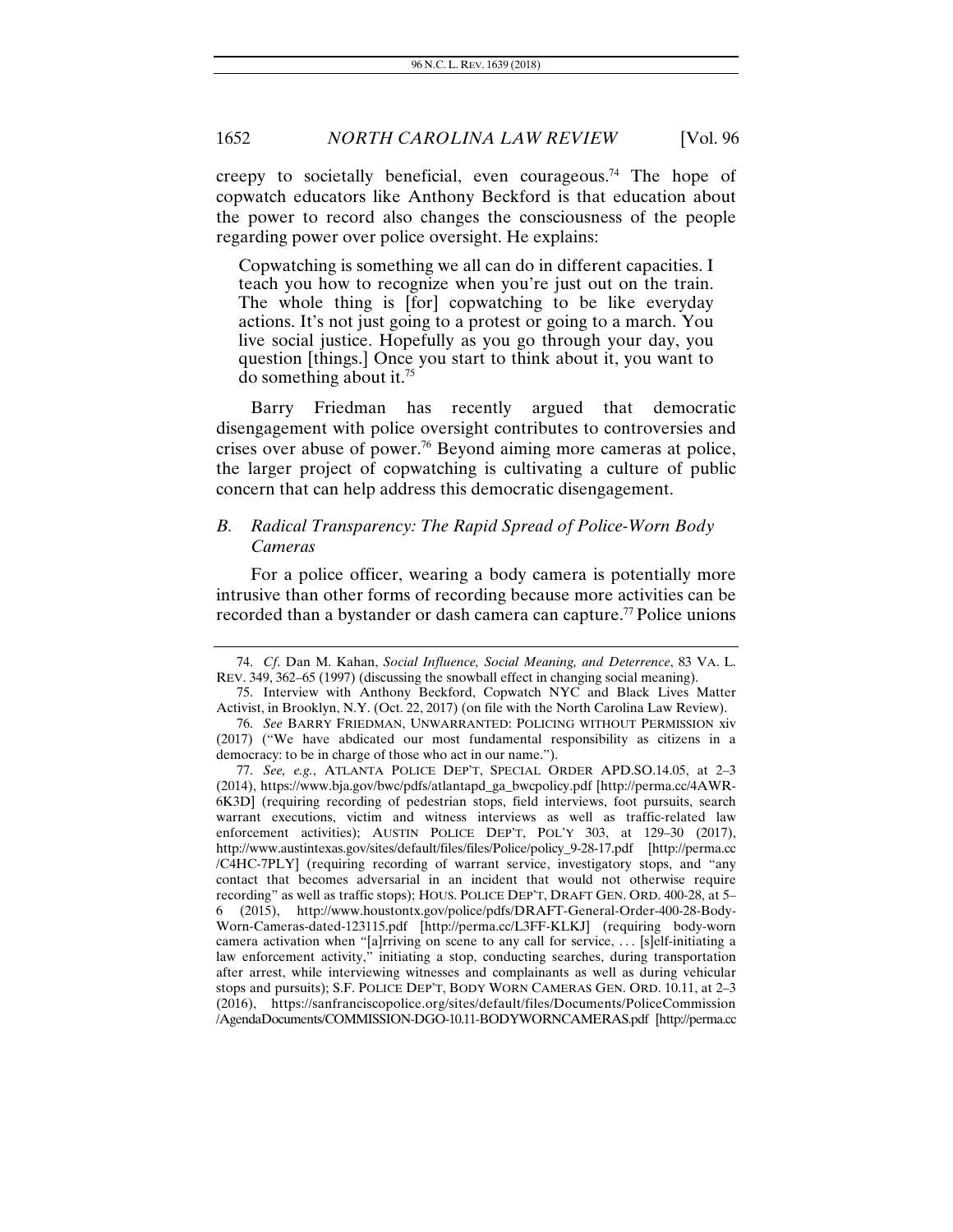and officers have expressed concern about the incursions on the employee's privacy, as well as the privacy of people who call the police for help in their worst moments.78 Unsurprisingly, body cameras were not wildly popular before 2014. A July 2013 survey found that less than a quarter of the 254 departments that responded used body cameras.79

Then came what police leaders have termed a "watershed moment in policing"—the death of Michael Brown in Ferguson, Missouri, and the increased national focus on the deaths of young black men and children in police encounters.<sup>80</sup> The nation and world watched in horror as fires from protests burned and tanks rolled down the streets of Ferguson after a grand jury refused to indict Officer Darren Wilson for shooting an unarmed black youth, Michael Brown, age eighteen.<sup>81</sup> Wilson was responding to a call about a convenience store robbery, in which Brown was the suspect. $82$  Witness accounts

 80. Sandhya Somashekhar et al., *Black and Unarmed*, WASH. POST (Aug. 8, 2015), http://www.washingtonpost.com/sf/national/2015/08/08/black-and-unarmed/ [http://perma.cc /5KA3-QX39].

<sup>/</sup>MA5P-DPKB] (requiring recording of detention and arrests, "consensual encounters," pedestrian stops, foot pursuits, service of search or arrest warrants, consent-based as well as suspicion-based searches, transportation of arrestees and detainees, and "[d]uring any citizen encounter that becomes hostile" as well as vehicle pursuits and traffic stops).

 <sup>78.</sup> *See, e.g.*, Douglas Hanks, *For Police Cameras, Going Dark Can Be A Challenge*, MIAMI HERALD (Dec. 14, 2014), http://www.miamiherald.com/news/local/community /miami-dade/article4480249.html [http://perma.cc/6HJ7-Y4VZ] (discussing concerns among officers, including recording community members on some of the worst days of their lives).

 <sup>79.</sup> POLICE EXEC. RESEARCH FORUM, U.S. DEP'T OF JUSTICE, IMPLEMENTING A BODY-WORN CAMERA PROGRAM: RECOMMENDATIONS AND LESSONS LEARNED 2 (2014), http://www.justice.gov/iso/opa/resources/472014912134715246869.pdf [http://perma.cc /TAK6-A46X].

 <sup>81.</sup> *See* John Eligon & Manny Fernandez, *Grand Jury Declines to Indict Police Officer in Ferguson Killing*, N.Y. TIMES, Nov. 25, 2014, at A1; Brianna Lee & Michelle Florcruz, *Ferguson, Missouri, Protests: International Newspapers, Media Showcase Violence, Destruction, Flames*, INT'L BUS. TIMES (Nov. 24, 2014, 1:51 PM), http://www.ibtimes.com/ferguson-missouri-protests-international-newspapers-media-showcase -violence-1729216 [http://perma.cc/QUM9-QLRA]; Jill Reilly et al., *Ferguson, Missouri Burns as Darren Wilson Will Not Face Charges*, DAILYMAIL (Nov. 24, 2014, 9:26 PM), http://www.dailymail.co.uk/news/article-2844491/Ferguson-Missouri-Police-officer-Darren -Wilson-NOT-face-charges-shooting-unarmed-black-teen-Michael-Brown.html [http://perma.cc /U49R-DMAH].

 <sup>82.</sup> *See, e.g.*, Diantha Parker, *Protests Around the Country Mark the Moment of Ferguson Shooting*, N.Y. TIMES (Dec. 1, 2014), http://www.nytimes.com/2014/12/02/us /protests-around-the-country-mark-the-moment-of-ferguson-shooting.html [http://perma.cc /728G-B47U (dark archive)] (detailing protests); *Thousands March Across Nation to Protest Police Killings of Black Men*, NBC NEWS (Dec. 14, 2014, 10:09 AM), http://www.nbcnews.com/storyline/michael-brown-shooting/thousands-march-across-nation -protest-police-killings-black-men-n267806 [http://perma.cc/6CSD-KEEF] (detailing protests).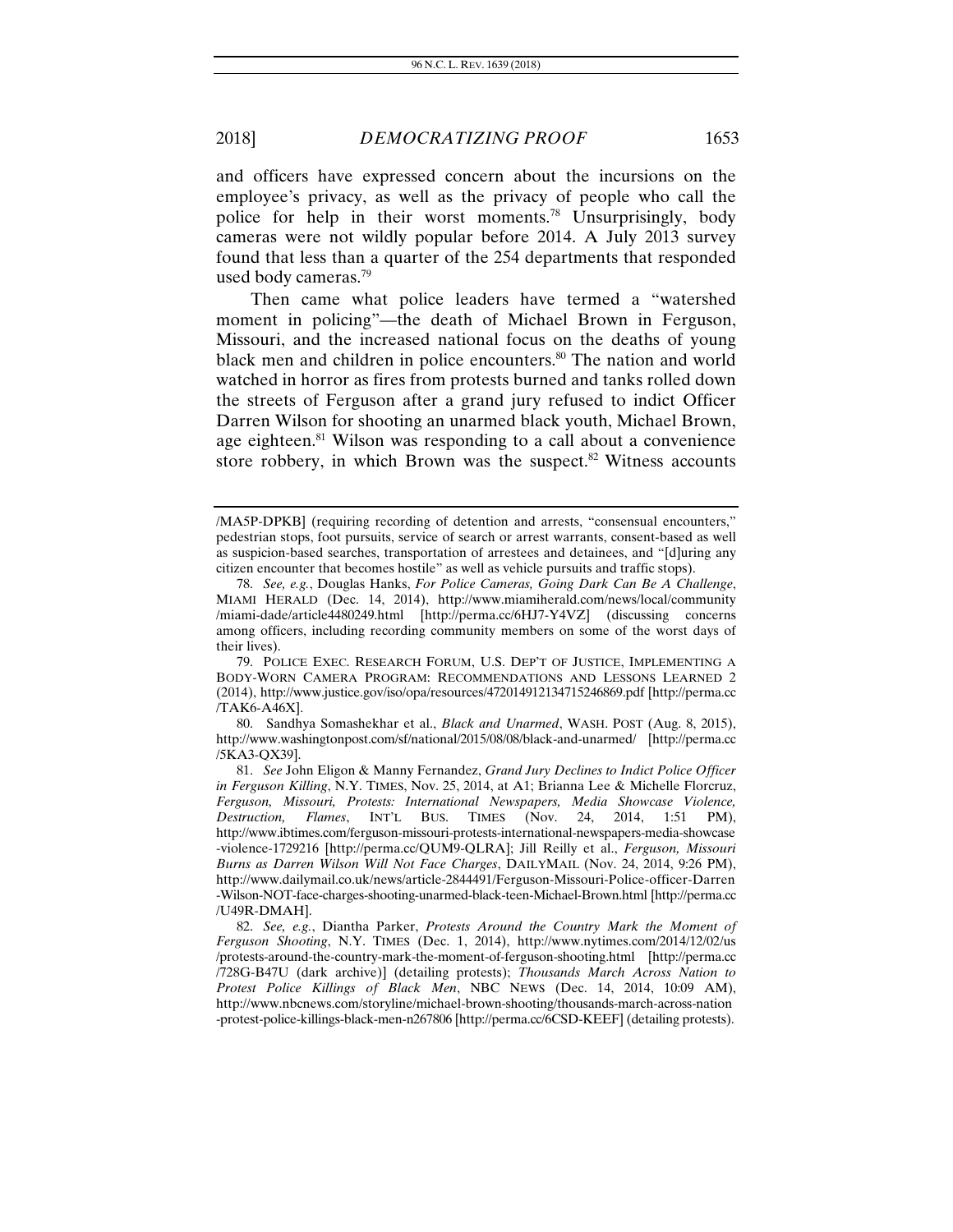differed on whether Officer Wilson punched and then shot Brown when Brown had his hands up in surrender—or whether it was Brown who punched Wilson, tried to grab his gun, and turned to charge at the time he was shot.<sup>83</sup> There was no video recording of the fatal encounter to offer additional perspective or mediate the sharply conflicting witness accounts.<sup>84</sup>

Michael Brown's mother made a poignant call urging police to wear body cameras.<sup>85</sup> Perhaps the biggest change to arise from the protests that have wracked the nation over the deaths of Michael Brown and other young black men is the rapid adoption of policeworn body cameras.<sup>86</sup> Public opinion polls indicated that support for body cameras was widespread, cutting across ideological and racial divides.<sup>87</sup>

The rapidity of body-camera uptake shows the power of interest convergence, when the self-interest of the powerful converges with the interests of reformers.<sup>88</sup> The urgency of the need to address police accountability led civil rights and civil liberties groups such as the NAACP, the Lawyer's Committee for Civil Rights under Law, and even the privacy-protective ACLU, to join in calling for police-worn body cameras.<sup>89</sup> The crisis in public confidence also showed police

 85. Adam Aton, *Michael Brown's Family Pushes for Missouri Body Camera Bill*, ASSOCIATED PRESS (Feb. 17, 2016), https://apnews.com /f7e642c0855f48dda1a0df3385d77c707 [http://perma.cc/Z73Y-JXSP].

 <sup>83.</sup> *See* U.S. DEP'T OF JUSTICE, DEPARTMENT OF JUSTICE REPORT REGARDING THE CRIMINAL INVESTIGATION INTO THE SHOOTING DEATH OF MICHAEL BROWN BY FERGUSON, MISSOURI POLICE OFFICER DARREN WILSON 6–8 (2015), http://www.justice.gov/sites/default/files/opa/press-releases/attachments/2015/03/04/doj\_report \_on\_shooting\_of\_michael\_brown\_1.pdf [http://perma.cc/3GWE-UZX7] (summarizing conflicting witness accounts about what happened); Frances Robles & Michael S. Schmidt, *Shooting Accounts Differ as Holder Schedules Visit*, N.Y. TIMES, Aug. 20, 2014, at A1 (reporting on divergent witness accounts).

 <sup>84.</sup> Josh Sanburn, *The One Battle Michael Brown's Family Will Win*, TIME (Nov. 26, 2014), http://time.com/3606376/police-cameras-ferguson-evidence/ [http://perma.cc/UH99- 3MRE].

 <sup>86.</sup> Max Ehrenfreund, *Body Cameras for Cops Could Be the Biggest Change to Come Out of the Ferguson Protests*, WASH. POST (Dec. 2, 2014), https://www.washingtonpost.com/news/wonk/wp/2014/12/02/body-cameras-for-cops-couldbe-the-biggest-change-to-come-out-of-the-ferguson-protests/ [http://perma.cc/7SRH-Z5TR]; Sanburn, *supra* note 84.

 <sup>87.</sup> Ariel Edwards-Levy, *Police Body Cameras Receive Near-Universal Support in Poll*, HUFFINGTON POST (Apr. 16, 2015), https://www.huffingtonpost.com/2015/04/16/body -cameras-poll\_n\_7079184.html [http://perma.cc/MYR4-FKBY].

 <sup>88.</sup> *See* Derrick A. Bell, Jr., Brown v. Board of Education *and the Interest-Convergence Dilemma*, 93 HARV. L. REV. 518, 523 (1980).

 <sup>89.</sup> LAWYERS' COMM. FOR CIVIL RIGHTS UNDER LAW ET AL., A UNIFIED STATEMENT OF ACTION TO PROMOTE REFORM AND STOP POLICE ABUSE 1–3 (Aug. 18, 2014), https://www.aclu.org/sites/default/files/assets/black\_leaders\_joint\_statement\_-\_final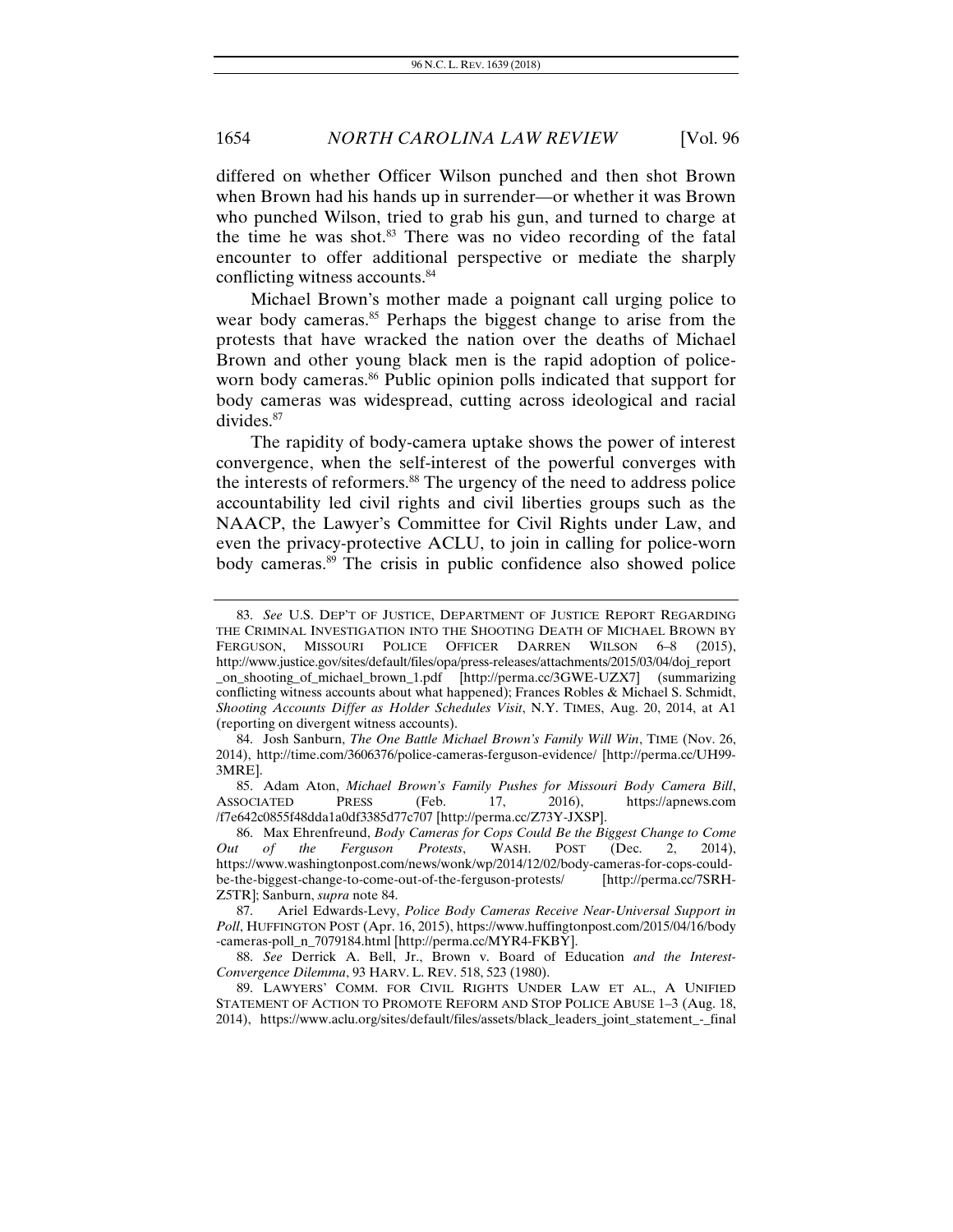chiefs the value of body cameras to supply evidence, rebuild trust, reduce unfounded complaints, and potentially exonerate officers.<sup>90</sup>

The outcome of the U.S. Department of Justice's investigation into the killing of Brown in Ferguson underscored to police chiefs the potential benefits of body cameras. Seven months after protests rocked the nation, the U.S. Department of Justice found that the forensic evidence contradicted accounts that Brown was shot in the back when his hands were up in surrender. $91$  The outcome underscored the importance of video evidence in addressing societal unrest over contested encounters.<sup>92</sup> After Ferguson and other highly publicized killings by police, departments rushed to announce bodycamera plans.<sup>93</sup> By the end of 2015, a nationwide survey found that

\_-\_8-18.pdf [http://perma.cc/L32F-V6DA]; JAY STANLEY, AM. CIVIL LIBERTIES UNION, POLICE BODY-MOUNTED CAMERAS: WITH RIGHT POLICIES IN PLACE, A WIN FOR ALL 2 (2015), https://www.aclu.org/sites/default/files/assets/police\_body-mounted\_cameras-v2.pdf [http://perma.cc/BE4Y-PAP9].

 <sup>90.</sup> *E.g.*, POLICE EXEC. RESEARCH FORUM, *supra* note 79, at 6 n.73 (2014); Mara H. Gottfried, *St. Paul Police to Get Body Cameras, Explain Details at Community Meetings*, TWIN CITIES PIONEER PRESS (Dec. 17, 2015), http://www.twincities.com/2015/10/19/stpaul-police-to-get-body-cameras-explain-details-at-community-meetings/ [http://perma.cc /NYK6-95L3] (reporting on shifts in police opinion); *see also, e.g.*, D.C. MUN. REGS. tit. 24, § 3900.2 (2016) http://dcrules.elaws.us/dcmr/24-3900 [https://perma.cc/3VT8-YNF5] ("The intent of the BWC Program is to promote accountability and transparency, foster improved police-community relations, and ensure the safety of both MPD members . . . and the public."); PHILA. POLICE DEP'T, DIRECTIVE 4.21, at 1 (2017), http://www.phillypolice.com/assets/directives/D4.21-BodyWornCameras.pdf [http://perma.cc /L7S9-AGQK]; SAN DIEGO POLICE DEP'T, PROC. NO. 1.49, at 1 (2017), https://rcfp.org/bodycam\_policies/CA/SanDiegoBWCPolicy\_update.pdf [http://perma.cc /HF7P-Z5ZR] ("Cameras provide additional documentation of police/public encounters and may be an important tool for collecting evidence and maintaining public trust."); S.F. POLICE DEP'T, *supra* note 77, at 1 ("The use of Body Worn Cameras (BWC) is an effective tool a law enforcement agency can use to demonstrate its commitment to transparency, ensure the accountability of its members, increase the public's trust in officers, and protect its members from unjustified complaints of misconduct.").

 <sup>91.</sup> U.S. DEP'T OF JUSTICE, *supra* note 83, at 7–8; Somashekhar et al., *supra* note 80.

 <sup>92.</sup> POLICE EXEC. RESEARCH FORUM, *supra* note 79, at 6; Gottfried, *supra* note 90; Somashekhar et al., *supra* note 80.

 <sup>93.</sup> *See, e.g.*, Michael Blasky, *Conduct on Camera*, UNLV MAG., Spring 2015, at 33, https://issuu.com/university.of.nevada.las.vegas/docs/unlvmagazinespring2015 [http://perma.cc /AS7S-PPW8] (reporting findings that officers initially skeptical of body cameras changed their views after Ferguson because they realized that wearing a camera might help exonerate them); William Crum, *Oklahoma City Police Take 'Huge Step' Toward Body Cameras for Officers*, OKLAHOMAN (Sept. 5, 2015, 1:00 PM), http://newsok.com/article /5444779 [http://perma.cc/THN8-LBVV] (noting the department had been considering whether to adopt body cameras but Ferguson spurred action).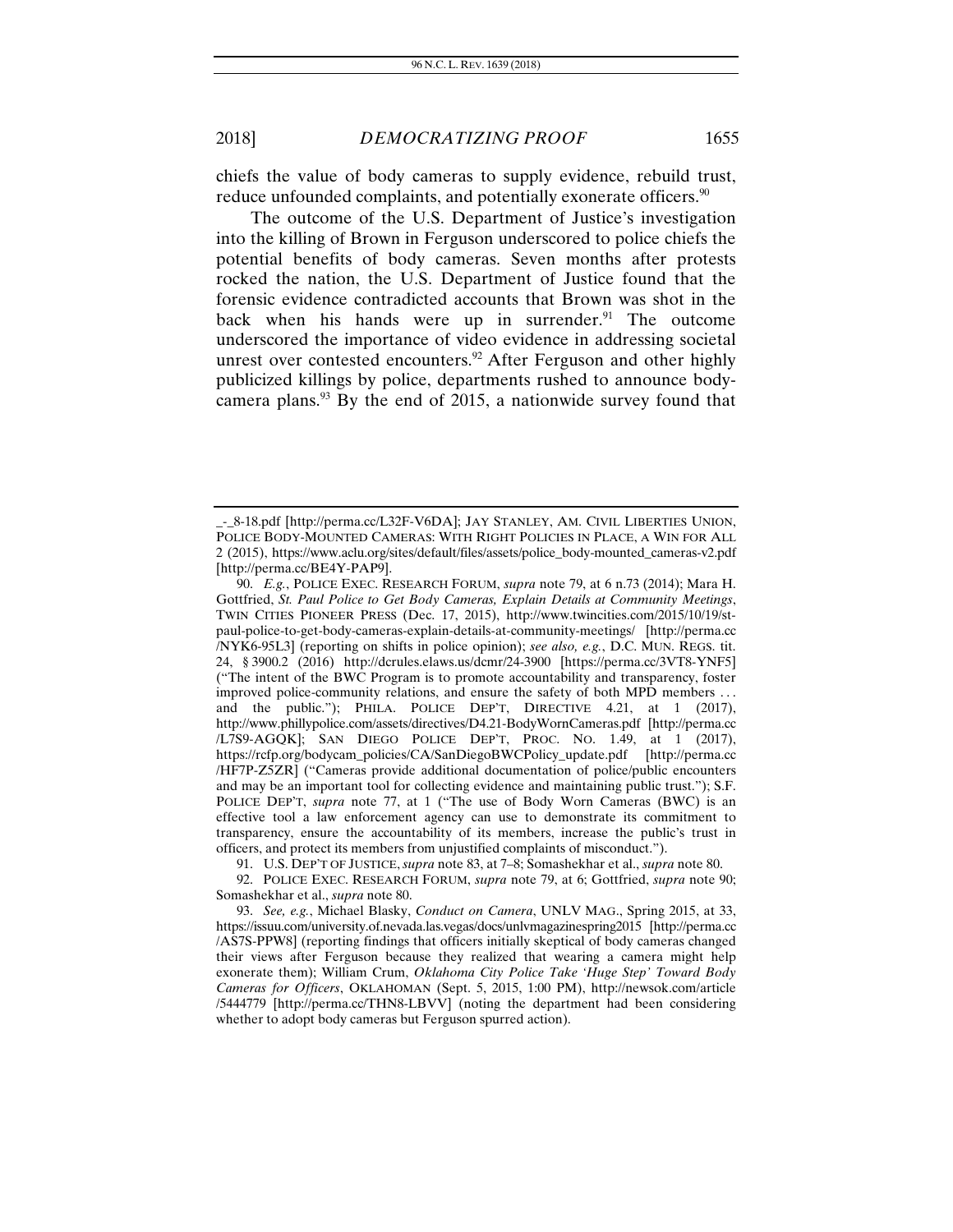ninety-five percent of the seventy law enforcement agencies surveyed were planning to adopt body cameras or had already done so.<sup>94</sup>

Across the spectrum of perspectives, a commonly cited hope is that the public and the police will behave better if they know they are being recorded, thus averting escalation into violence.<sup>95</sup> One of the most oft-invoked and earliest studies about the potential effectiveness of body cameras involves fifty-four officers of the Rialto Police Department who were randomly assigned to wear body cameras or to not wear body cameras.<sup>96</sup> The results indicated that officers not wearing body cameras used force twice as often as officers wearing body cameras.<sup>97</sup> However, the investigators were unable to detect a statistically significant between-groups effect due to the low number of complaints against either group.<sup>98</sup> A comparison of complaint volume and uses of force before and after body cameras in Rialto indicated that the volume of complaints fell by more than ninety percent, and uses of force dropped by sixty percent.<sup>99</sup>

Promising findings have been replicated in other police departments. A study of body cameras mounted on Phoenix Police Department officers found that complaints against officers declined by 22.5% even as complaints against officers in comparable precincts were rising.<sup>100</sup> A study of the Mesa Police Department found a forty

 <sup>94.</sup> Mike Maciag, *Survey: Almost All Police Departments Plan to Use Body Cameras*, GOVERNING (Jan. 26, 2016), http://www.governing.com/topics/public-justice-safety/govpolice-body-camera-survey.html [http://perma.cc/J9ZQ-7RXF].

<sup>95</sup>. POLICE COMPLAINTS BD., ENHANCING POLICE ACCOUNTABILITY THROUGH AN EFFECTIVE ON-BODY CAMERA PROGRAM FOR MPD OFFICERS 3 (2014), https://policecomplaints.dc.gov/sites/default/files/dc/sites/office%20of%20police%20complaints /publication/attachments/Final%20policy%20rec%20body%20camera.pdf [https://perma.cc /CAW8-5XJ4]; POLICE EXEC. RESEARCH FORUM, *supra* note 79, at 5–6; EUGENE P. RAMIREZ, MANNING & KASS, ELLROD, RAMIREZ, TRESTER, LLP, A REPORT ON BODY WORN CAMERAS 3–4 (2014), https://www.bja.gov/bwc/pdfs/14-005\_Report\_BODY \_WORN\_CAMERAS.pdf [http://perma.cc/WXB2-5JHW]; MICHAEL D. WHITE, POLICE OFFICER BODY-WORN CAMERAS: ASSESSING THE EVIDENCE 20–22 (2014), https://ojpdiagnosticcenter.org/sites/default/files/spotlight/download/Police%20Officer%2 0Body-Worn%20Cameras.pdf [http://perma.cc/228K-KNB5]; Wesley G. Jennings, Lorie A. Fridell & Mathew D. Lynch, *Cops and Cameras: Officer Perceptions of the Use of Body-Worn Cameras in Law Enforcement*, 42 J. CRIM. JUST. 549, 552 (2014).

 <sup>96.</sup> Barak Ariel, William A. Farrar & Alex Sutherland, *The Effect of Police Body-Worn Cameras on Use of Force and Citizens' Complaints Against the Police: A Randomized Controlled Trial*, 31 J. QUANTITATIVE CRIMINOLOGY 509, 520 (2015).

 <sup>97.</sup> *Id.* at 523.

 <sup>98.</sup> *Id.* at 524.

 <sup>99.</sup> *Id.*

 <sup>100.</sup> CHARLES M. KATZ ET AL., CTR. FOR VIOLENCE PREVENTION & COMM. SAFETY, ARIZ. STATE UNIV., EVALUATING THE IMPACT OF OFFICER WORN BODY CAMERAS IN THE PHOENIX POLICE DEPARTMENT 33 (2014), https://publicservice.asu.edu /sites/default/files/ppd\_spi\_feb\_20\_2015\_final.pdf [http://perma.cc/96ZQ-QBQA].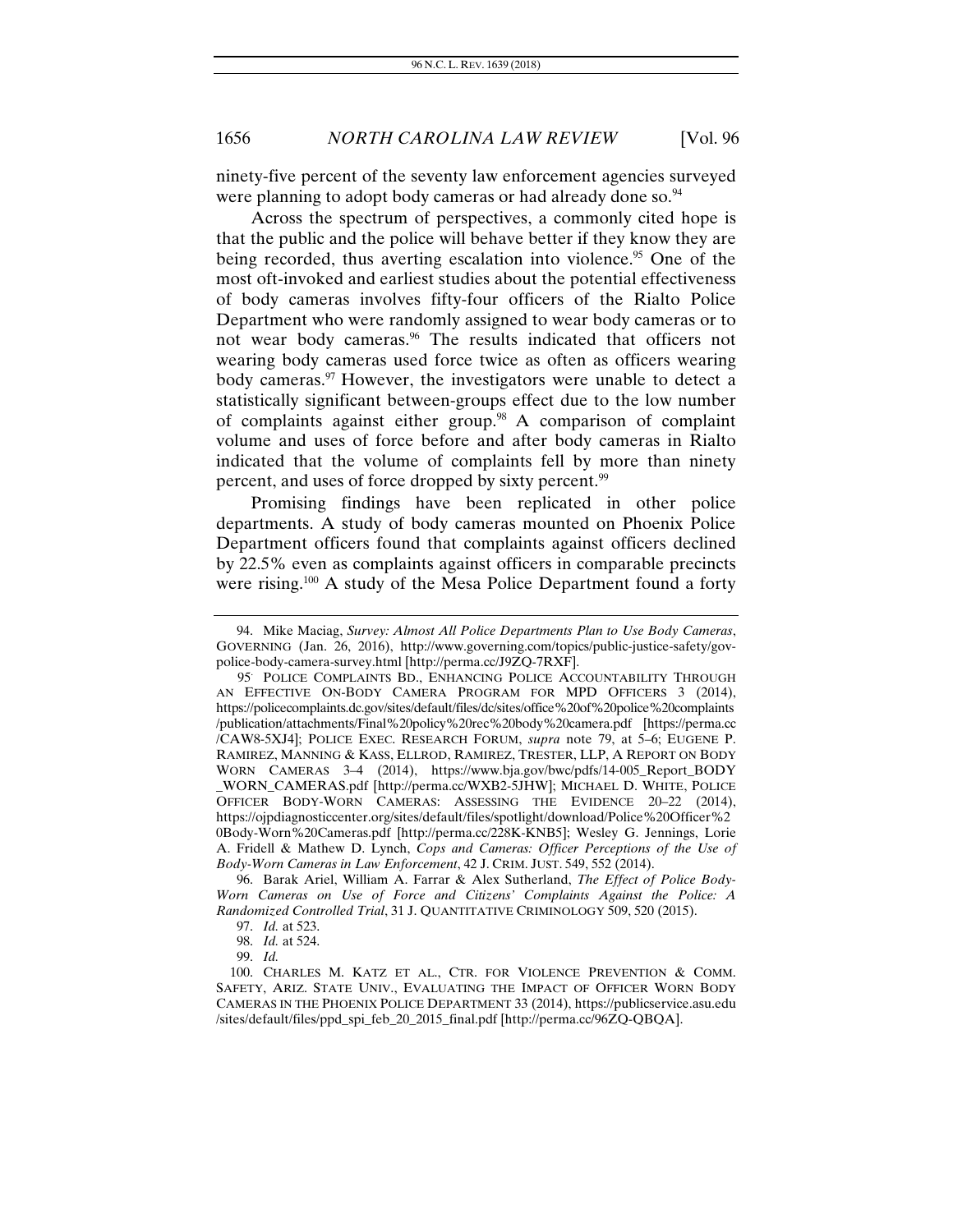percent decline in complaints against officers and a seventy-five percent drop in use of force incidents after the introduction of body cameras.101 A study of the Orlando Police Department found a statistically significant 65.4% reduction in external complaints against officers for officers who wore body cameras.<sup>102</sup>

However, other findings are mixed and concerning. Early results from the largest set of randomized controlled trials of the effectiveness of body cameras found that uses of force increased by seventy-one percent among officers with body cameras who recorded at their discretion rather than when they followed recording rules.<sup>103</sup> A meta-analysis of randomized controlled trials from ten discrete tests found a statistically significant increased rate of assaults upon officers wearing body cameras.104 Some studies have been unable to detect a statistically significant effect on reducing use of force or complaints against officers.<sup>105</sup>

Body-camera skepticism is growing. Howard Wasserman has cautioned that the rapid turn to body cameras shows the signs of a moral panic prompting a search for a quick technological fix.<sup>106</sup> Elizabeth Joh has expressed concern over the rush to embrace body cameras without secure policies in place.107 Police regulation by

 <sup>101.</sup> WHITE, *supra* note 95, at 35; Jennings et al., *supra* note 95, at 550.

 <sup>102.</sup> Wesley G. Jennings, Mathew D. Lynch & Lorie A. Fridell, *Evaluating the Impact of Police Officer Body-Worn Cameras (BWCs) on Response-to-Resistance and Serious External Complaints: Evidence from the Orlando Police Department (OPD) Experience Utilizing a Randomized Controlled Experiment*, 43 J. CRIM. JUST. 480, 480 (2015).

 <sup>103.</sup> Barak Ariel et al., Report: Increases in Police Use of Force in the Presence of Body-Worn Cameras are Driven by Officer Discretion: A Protocol-Based Subgroup Analysis of Ten Randomized Experiments, 12 J. EXPERIMENTAL CRIMINOLOGY 453, 459 (2016).

 <sup>104.</sup> Barak Ariel et al., *Wearing Body Cameras Increases Assaults Against Officers and Does Not Reduce Police Use of Force: Results from a Global Multi-Site Experiment*, 13 EUR. J. CRIMINOLOGY 744, 750–52 (2016).

 <sup>105.</sup> EDMONTON POLICE SERV., BODY WORN VIDEO: CONSIDERING THE EVIDENCE 8 (2015), http://www.edmontonpolice.ca/News/BWV.aspx [http://perma.cc/2429-HJ9S]; LYNNE GROSSMITH ET AL., POLICE, CAMERA, EVIDENCE: LONDON'S CLUSTER RANDOMISED CONTROLLED TRIAL OF BODY WORN VIDEO 13 (2015), http://whatworks.college.police.uk/Research/Documents/Police\_Camera\_Evidence.pdf [https://perma.cc/T794-AH8G].

 <sup>106.</sup> Howard M. Wasserman, *Recording of and by the Police: The Good, the Bad, and the Ugly*, J. GENDER, RACE & JUST. 543, 546–47 (2017) [hereinafter Wasserman, *Recording of and by the Police*]; Howard M. Wasserman, *Moral Panics and Body Cameras*, 92 WASH. U. L. REV. 831, 832–37 (2015).

<sup>107.</sup> *See* Elizabeth E. Joh, *Beyond Surveillance: Data Control and Body Cameras*, 14 SURVEILLANCE & SOC'Y 133, 136 (2016) ("[I]n the rush to respond to calls for greater police accountability, many American police departments lack consistent, clear, or––in some cases––any, formal policies regarding how to control that data. Without clear limits,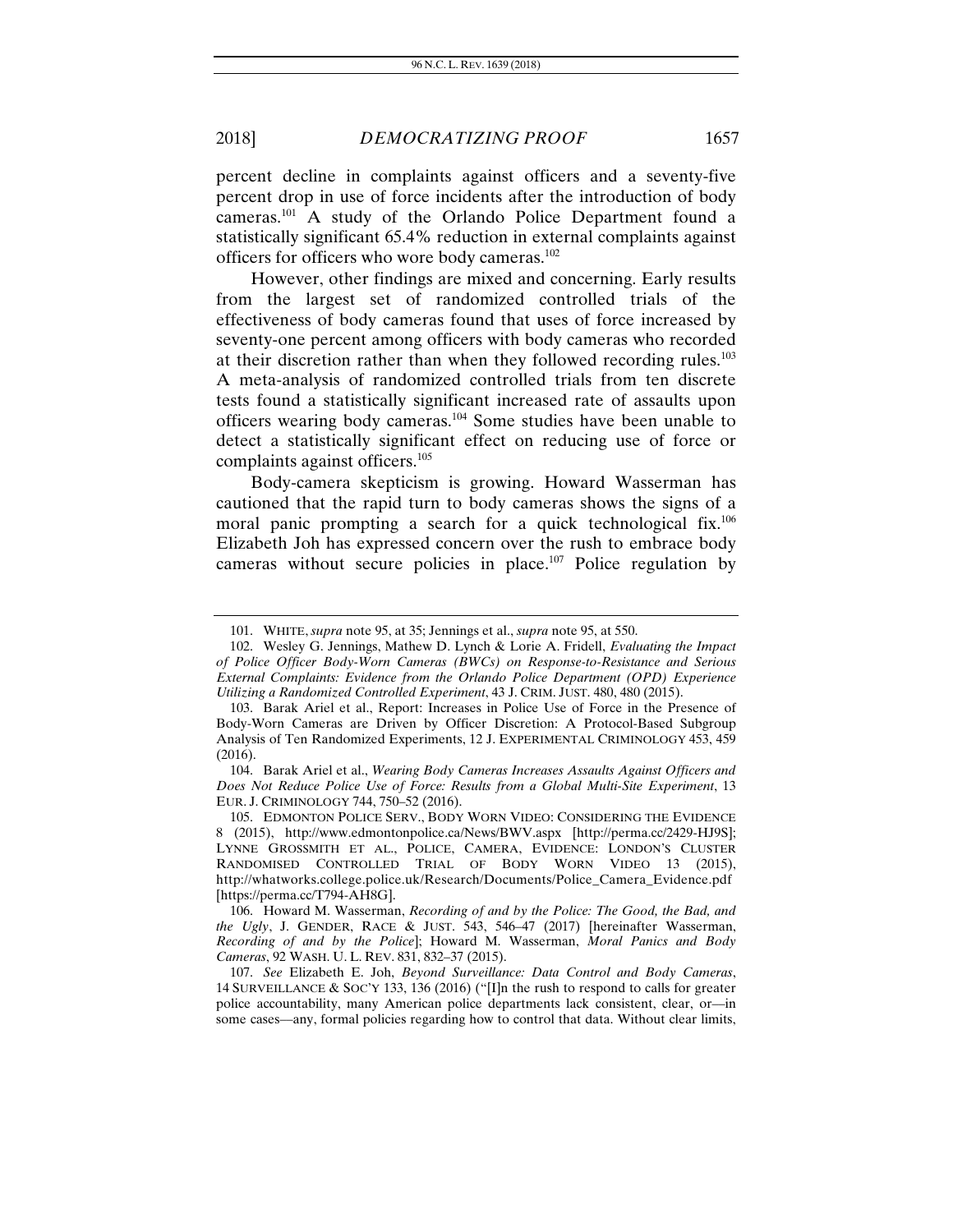radical transparency also poses potentially severe privacy harms and difficult questions about how to balance public disclosure with privacy.108 Additional controversies are arising in the days following the body-camera revolution over nondisclosure of police bodycamera videos and failures to record by officers wearing body cameras.109

Finally, as interpretive conflicts persist despite the availability of videos of controversial police encounters, there is a growing literature extending findings on perceptual biases to the police video context.<sup>110</sup> Video is no magic bullet to end fierce conflicts in interpretation,<sup>111</sup> but as discussed in the subsequent Sections, a plethora of police and public videos can help address perceptual biases and provide more data for decision-making. The next Part discusses three challenges that are emerging with police-worn body-camera videos and how pooling police and public videos can address them.

# II. THREE GROWING CHALLENGES WITH POLICE-WORN BODY CAMERAS

The real test of seemingly good ideas on paper is the implementation on the ground. As more departments begin putting body cameras on their officers, new and existing frontiers of controversy are emerging and growing.<sup>112</sup> This Part focuses on three such challenges with the production and use of police-worn body cameras. The first set of challenges is controversies over failures to

body-worn cameras may become just another tool for law enforcement rather than a mechanism for police accountability.").

<sup>108.</sup> *See, e.g.*, Fan, *supra* note 59, at 411–29 (discussing the conflicts between regulation by transparency, public disclosure obligations and privacy protection and how policies are striking the balance); Bryce Clayton Newell, *Collateral Visibility: A Socio-Legal Study of Police Body-Camera Adoption, Privacy, and Public Disclosure in Washington State*, 92 IND. L.J. 1329, 1370–93, 1385–88 (2017) (discussing the experience of police departments in Washington state in addressing public disclosure obligations and handling civilian privacy).

<sup>109.</sup> *See infra* Section II.A.

<sup>110.</sup> *E.g.*, Fan, *supra* note 4, at 947–53; Dan M. Kahan, David A. Hoffman & Donald Braman, *Whose Eyes Are You Going to Believe?* Scott v. Harris *and the Perils of Cognitive Illiberalism*, 122 HARV. L. REV. 837, 859, 879–80 (2009); Seth Stoughton, *Police Body-Worn Cameras*, 96 N.C. L. REV. 1363, 1404–11 (2018); Wasserman, *supra* note 72, at 1325– 29; Wasserman, *Recording of and by the Police*, supra note 106, at 543, 552, 557; Michael D. White & Henry Fradella, *The Intersection of Law, Policy, and Police Body-Worn Cameras: An Exploration of Critical Issues*, 96 N.C. L. REV. 1579, 1626–32 (2018).

 <sup>111.</sup> Vivian Yee & Kirk Johnson, *Body Cameras Worn by Police Officers Are No Slam Dunk, Experts Say*, N.Y. TIMES, Dec. 7, 2014, at A1.

<sup>112.</sup> *See infra* Sections II.A–B.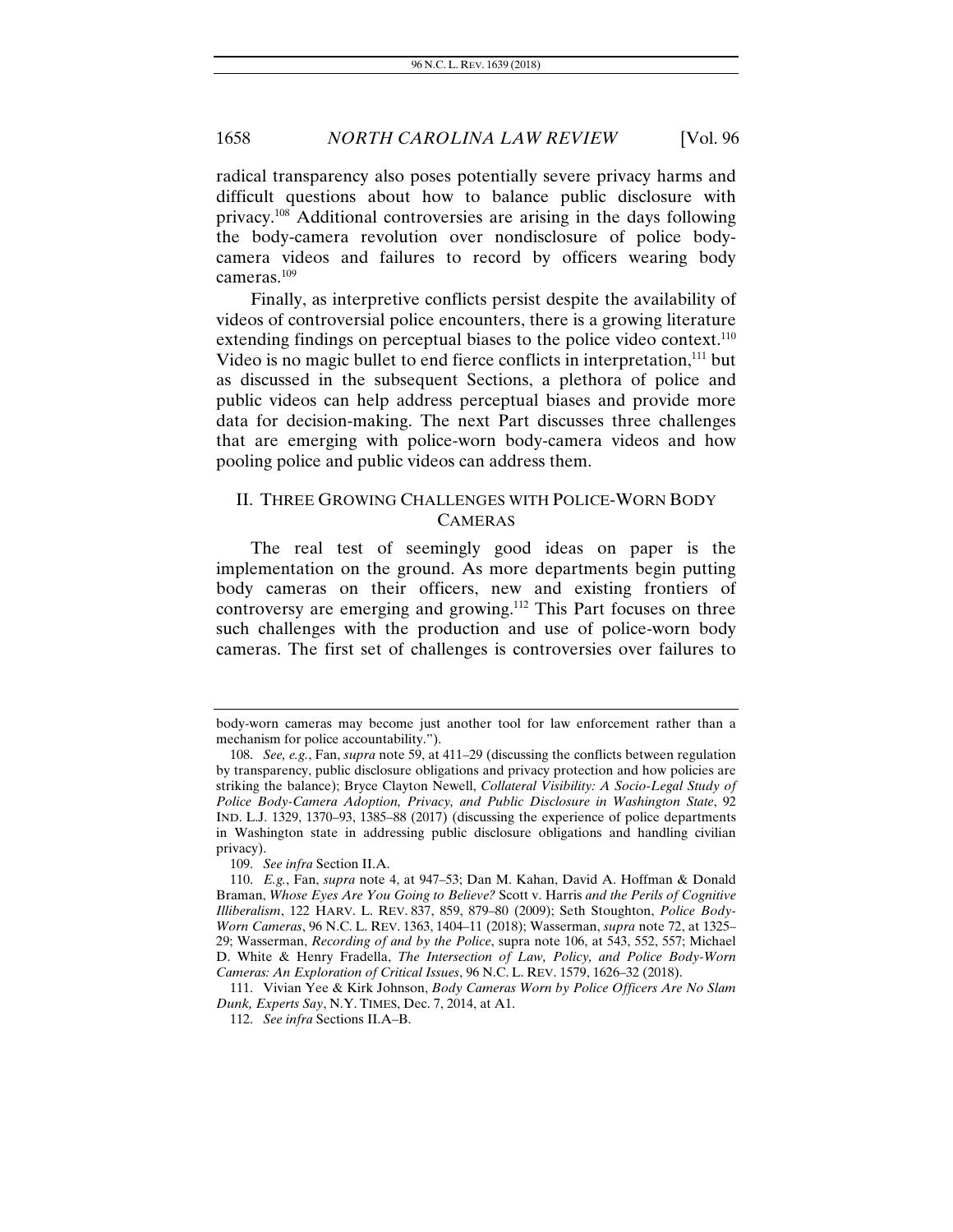record contested encounters by officers wearing body cameras.<sup>113</sup> The second is perceptual and interpretive limitations and biases when it comes to audiovisual evidence.<sup>114</sup> The third is growing controversies over nondisclosure of police body-camera videos and limitations on their use for officer evaluation.<sup>115</sup> The overview sets the framework for discussing how pooling public and police recordings can address these three important challenges.

# *A. Controversies Over Failures to Record by Officers Wearing Body Cameras*

Days of protests and chaos erupted in Charlotte, North Carolina, after the shooting of Keith Scott.<sup>116</sup> The police officers said he was armed and refused to drop the weapon.<sup>117</sup> His family said he was holding a book.<sup>118</sup> The officer at the scene, who was wearing a body camera, did not activate the camera until after the fatal shooting, though under departmental policy, the encounter should have been recorded.119 The major brand of body cameras that the Charlotte-Mecklenburg Police Department uses requires officers to double-tap to record, capturing both audio and video.<sup>120</sup> If the camera is not activated, it is on buffer mode, which only saves the most recent thirty seconds of soundless video.<sup>121</sup> After four days of turbulent protests, authorities produced body-camera video that was missing audio of the crucial moments before the shooting.122

Other controversies over missing video are emerging as more police departments deploy body cameras.<sup>123</sup> To take three more

117. *Id.*

118. *Id.*

<sup>113.</sup> *See infra* Section II.A.

<sup>114.</sup> *See infra* Section II.B.

<sup>115.</sup> *See infra* Section II.C.

 <sup>116.</sup> Alex Johnson & Gabe Gutierrez, *Charlotte Protests Over Keith Scott Shooting Descend into Chaos for 2nd Night*, NBC NEWS (Sept. 22, 2016, 10:05 AM), https://www.nbcnews.com/news/us-news/charlotte-protests-over-keith-scott-shooting-descendchaos-2nd-night-n652331 [http://perma.cc/VDE4-NVUW].

 <sup>119.</sup> Wesley Lowery, *Charlotte Officer Did Not Activate Body Camera Until After Keith Scott Had Been Shot*, WASH. POST (Sept. 26, 2016), https://www.washingtonpost.com /news/post-nation/wp/2016/09/26/charlotte-officer-did-not-activate-body-camera-until-after -keith-scott-had-been-shot-2/?utm\_term=.1463a9f57580 [http://perma.cc/R4QM-ZW5C].

<sup>120.</sup> *Id.*

<sup>121.</sup> *Id.*

<sup>122.</sup> *Id.*

<sup>123.</sup> *See, e.g.*, United States v. Daniel, No. 1:16 CR 6 SNLJ (ACL), 2016 WL 4004578, at \*5 (E.D. Mo. July 7, 2016) ("[A]ccording to Perryville Police Department policy the body camera should be used during interactions with suspects. . . . Officer James testified that he believed his body camera was on throughout the traffic stop, however, it turned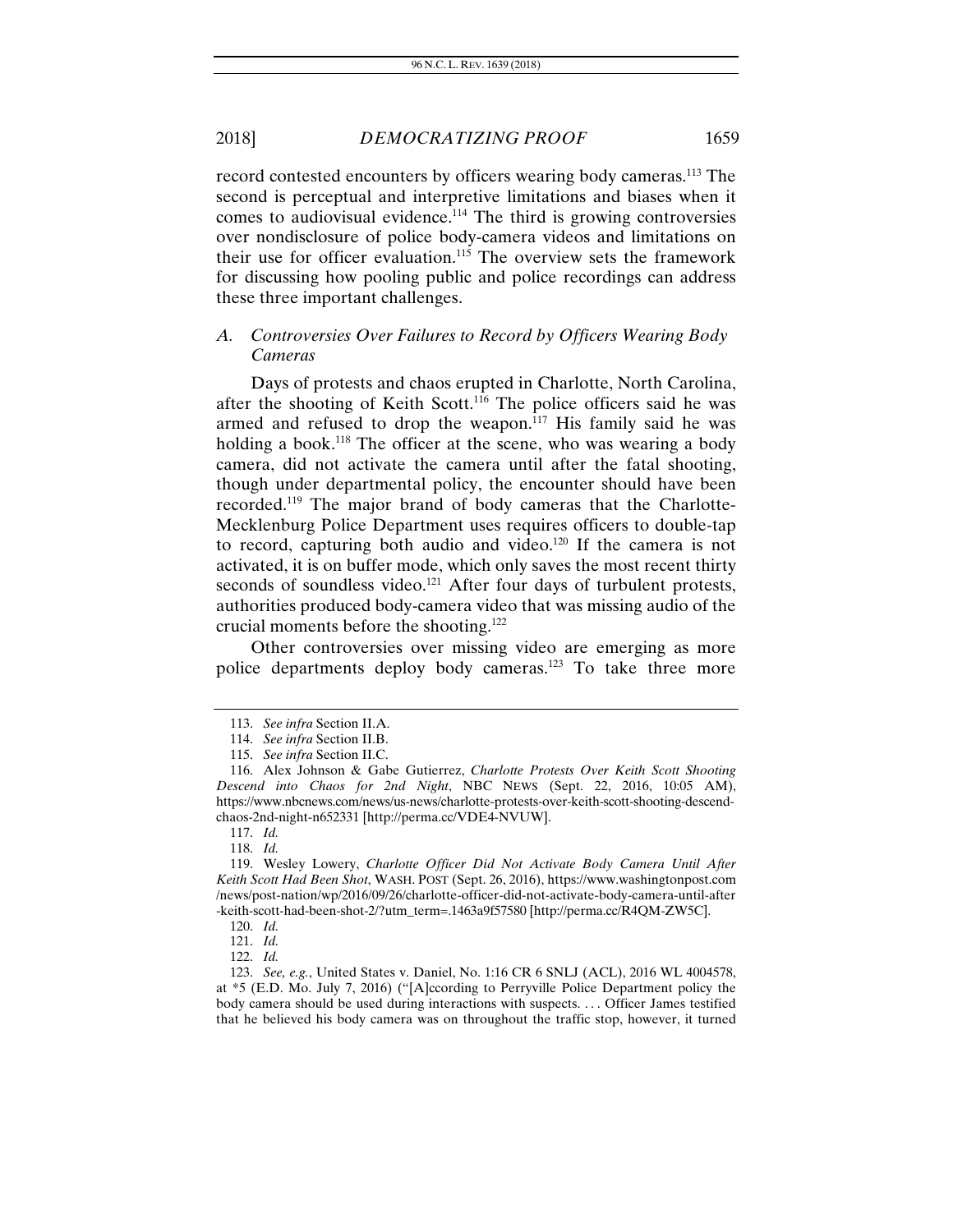highly controversial examples, in Minneapolis, the officer who shot Justine Damond after she called to report sexual assault was wearing a body camera, but did not activate it to record the fatal encounter.124 In Baton Rouge, the officers involved in the fatal shooting of Alton Sterling were both wearing body cameras—but both claimed the cameras fell off during the altercation.<sup>125</sup> In Chicago, the officer who fired the fatal shot in the back of eighteen-year-old Paul O'Neal, following a car pursuit and then a foot chase, did not record until after the shooting.126

You can put a camera on an officer, but getting that officer to record—particularly at the crucial high-stress moment—can be

out the recorder either hadn't been turned on, it was not functioning, or he 'possibly didn't use it correctly.'"); Lynh Bui & Peter Hermann, *Federal Officials Indict Seven Baltimore Police Officers on Racketeering*, WASH. POST (Mar. 1, 2017), http://wapo.st/2lqLXSU [http://perma.cc/JVA9-UW7Y] (detailing charges against officers who allegedly extorted money from civilians, used or threatened force, and turned off their body cameras during the encounters); Nashelly Chavez, *Rocklin Officers Who Shot Former Honor Student Didn't Turn on Body Cameras Until Later*, SACRAMENTO BEE (Mar. 3, 2017, 6:11 PM), http://www.sacbee.com/news/local/crime/article136372438.html [http://perma.cc/MWV8- JK7H] (reporting that officers did not record until after fatal shooting); Alex Holloway, *Ricky Ball Shooting: Officers Respond to Ball Lawsuit*, DISPATCH (Nov. 2, 2016, 10:48 AM), http://www.cdispatch.com/news/article.asp?aid=53932 [http://perma.cc/6V8G-UAZQ] (reporting that an officer did not activate his body camera during a traffic stop in which the officer shot and killed Ricky Ball, a passenger); Yihyun Jeong, *Completed Investigation into Flagstaff Officer Punching Woman Sent to Coconino County Attorney*, ARIZ. REPUBLIC (Jan. 3, 2017, 2:18 PM), https://www.azcentral.com/story/news/local /arizona/2017/01/03/completed-investigation-into-flagstaff-officer-punching-woman-sentcoconino-county-attorney/96117334/ [http://perma.cc/NEV6-XW74] (reporting that an officer turned off his body camera during an encounter that involved the officer punching a woman); Kym Klass, *Community Gathers to Remember Greg Gunn One Year Later*, MONTGOMERY ADVERTISER (Feb. 26, 2017, 5:53 PM), http://www.montgomeryadvertiser.com/story/news/2017/02/25/community-gathers-remember -greg-gunn-one-year-later/98373608 [http://perma.cc/JKN6-VX22] (reporting that the officer failed to turn on his body camera during a stop and chase in which the officer beat, tased, and then fatally shot Greg Gunn).

 <sup>124.</sup> Mark Berman, *After Justice Damond Shooting, Minneapolis Police Must Now Turn on Body Cameras for All Calls*, WASH. POST (July 26, 2017), https://www.washingtonpost.com/news/post-nation/wp/2017/07/26/after-justine-damondshooting-minneapolis-police-now-must-turn-on-body-cameras-for-all-calls/?utm\_term =.8df53d5a9bfd [http://perma.cc/3VZP-VKQB].

<sup>125.</sup> *See* Kimbriell Kelly et al., *Fatal Shootings by Police Remain Relatively Unchanged After Two Years*, WASH. POST (Dec. 30, 2016), https://www.washingtonpost.com /investigations/fatal-shootings-by-police-remain-relatively-unchanged-after-two-years/2016 /12/30/fc807596-c3ca-11e6-9578-0054287507db\_story.html?utm\_term=.1a507b2af320 [http://perma.cc/CRX8-65DS] ("[P]olice said body cameras 'fell off' the officers . . . as they responded to a call about a man with a gun outside of a convenience store.").

 <sup>126.</sup> William Lee, *Autopsy: Paul O'Neal Fatally Shot by Police in Back*, CHI. TRIB. (Aug. 17, 2016, 8:13 PM), http://www.chicagotribune.com/news/local/breaking/ct-chicagopolice-shooting-eddie-johnson-met-20160801-story.html [http://perma.cc/N4LF-5FZ8].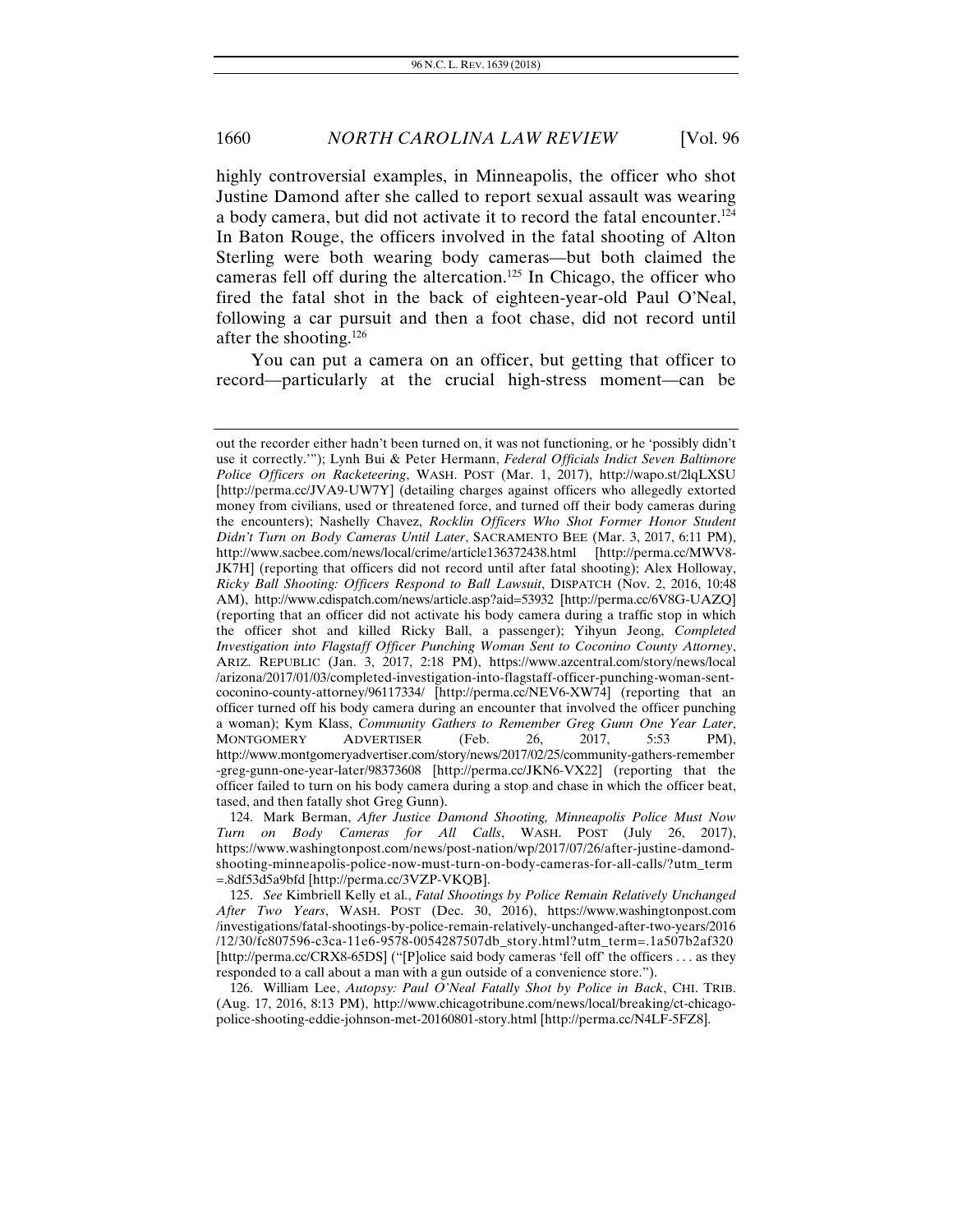difficult, as recent controversies illustrate.<sup>127</sup> There are many legitimate reasons for not recording, such as the exigencies and stress of the moment, technological malfunction, inexperience, the transition to new technology and mandates, and other mistakes.128 But there are also potentially problematic reasons for failures to record, such as refusal to comply with the rules, concealment, or subversion.129 Parsing between legitimate and illegitimate reasons for failures to record can lead courts and the public into a murky morass.<sup>130</sup>

In an earlier work, I discussed judicial and technological remedies for the missing video problem.131 Ultimately, the optimal longer-term approach is to automate recording, reducing the risk of human error or resistance in the heat and stress of unfolding situations in the field.<sup>132</sup> Policing technology companies are debuting automatic activation systems relying on triggers such as the motion of a gun drawn from the holster; a gunshot; in-car indicators such as siren activation, acceleration or doors opening or closing; physiological indicators of stress; and geofencing to activate upon entry into certain areas.<sup>133</sup> Technology also exists to automatically activate all the body cameras of officers within the radius of an event, offering more angles of recording for a fuller context.134

These approaches focus on maximizing the utility of law enforcement recording technology. As discussed in Part III, there are

134. *See* Nick Wing, *New Police Body Camera Device Starts Recording When Cops Draw Guns*, HUFFINGTON POST (Mar. 1, 2017, 6:11 PM), http://www.huffingtonpost.com /entry/taser-signal-police-body-camera\_us\_58b72c32e4b0284854b385b2 [http://perma.cc /T7PV-2SH] (describing product that activates body cameras of officers within radius).

<sup>127.</sup> *See supra* notes 116–26 and accompanying text.

 <sup>128.</sup> Fan, *supra* note 15, at 89–90; *cf.* Atwater v. City of Lago Vista, 532 U.S. 318, 346– 47 (2001) (explaining that police officers frequently have to act "on the spur (and in the heat) of the moment").

 <sup>129.</sup> Fan, *supra* note 15, at 89–93.

<sup>130.</sup> *Id.* 

<sup>131.</sup> *Id.* at 94–104.

<sup>132.</sup> *Id.* at 106–07.

<sup>133.</sup> *See* Laura Diaz-Zuniga, *New Bodycams Start Recording with the Draw of A Gun*, CNN (July 21, 2017, 7:11 PM), http://www.cnn.com/2017/07/21/us/bodycams-activateautomatically/index.html [http://perma.cc/3LCV-FQ83] (activation based on movement of firearm from holster); Ryan Mason, *More than a Body Cam*, POLICE MAG. (Apr. 28, 2015), http://www.policemag.com/channel/technology/articles/2015/04/more-than-a-bodycam.aspx [http://perma.cc/4MGT-4NJS] (discussing how activation is based on preset triggers such as speeding over 75 miles per hour or entry into a geo-fenced area); Robert Maxwell, *Lakeway Police First to Use Automatic Body Cameras*, KXAN (June 12, 2015, 4:57 PM), http://kxan.com/2015/06/12/lakeway-police-first-to-use-automatic-body-cameras/ [http://perma.cc/23AP-SVVY] (discussing how activation is linked to patrol car's "lights, siren, brake system, airbag, dome light or doors").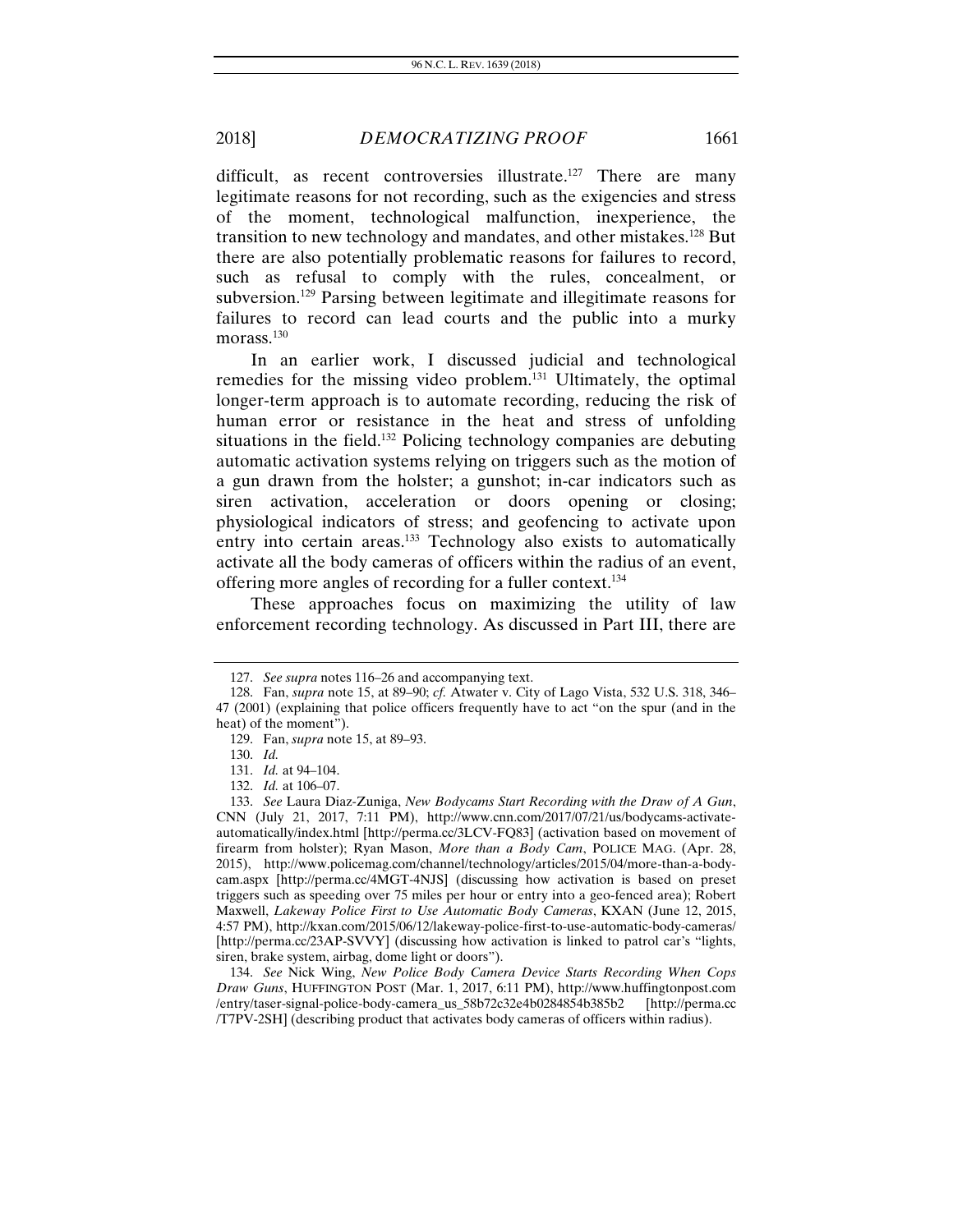additional benefits to harnessing the power of recording by community members to supplement government recordings. Besides the automatic activation and judicial remedies that I have explored in earlier work, this Essay explores how pooling recordings by the public with those by the police also can help address the missing video problem.135

#### *B. Perceptual and Interpretative Limitations and Biases*

Many scholars have begun to question the truthfulness of video evidence and the partiality of perception.136 Recordings have the volatile, sometimes potentially misleading, power to seem to offer the viewer a window into what really happened.137 One of the rationales for the adoption of body cameras is the hope that recordings will "provide an unbiased audio and video recording of events that officers encounter."138 The hope is that unlike human memory and narratives, recordings are objective and impartial.<sup>139</sup>

The allure of video's seeming transparency into truth heightens the risk that viewers will miss the persuasion effects and even potential distortion caused by angle, framing, perspective, and the filter of one's own preconceived notions.<sup>140</sup> A camera's position and angle, the perspective from which recordings are made, and the timeframing of what is recorded all may powerfully shape a story and potentially mislead. A suspect may look belligerent in the moments before force is used—but crucial events that rouse the suspect's ire may go unrecorded if the camera is not activated at the time.<sup>141</sup> A body camera may not be at the right angle to catch the flash of a

<sup>135.</sup> *See infra* Sections III.A, C.

<sup>136.</sup> *E.g.*, NEAL FEIGENSON & CHRISTINA SPIESEL, LAW ON DISPLAY 8, 14 (2009); Fan, *supra* note 4, at 947–53; Kahan et al., *supra* note 110, at 859, 879; Stoughton, *supra* note 110, at 1406–13; Wasserman, *Recording of and by the Police*, *supra* note 106, at 552, 557; Wasserman, *supra* note 72, at 1325–296; White & Fradella, *supra* note 110, at 1628–34.

 <sup>137.</sup> FEIGENSON & SPIESEL, *supra* note 136, at 8; Fan, *supra* note 4, at 947–49.

 <sup>138.</sup> PHILA. POLICE DEP'T, *supra* note 90, at 1; *see also, e.g.*, AUSTIN POLICE DEP'T, *supra* note 77, at 130 ("The use of Body Worn Camera (BWC) system provides an unbiased audio/video recording of events that employees encounter.").

 <sup>139.</sup> FEIGENSON & SPIESEL, *supra* note 136, at 8; Fan, *supra* note 4, at 947–49.

<sup>140.</sup> *See, e.g.*, Rebecca Tushnet, *Worth a Thousand Words: The Images of Copyright*, 125 HARV. L. REV. 683, 692 (2012) (discussing how the seemingly transparent depiction of reality that images offer obscures the manipulation of perception); *see also* Yee & Johnson, *supra* note 111, at A1 (discussing how a recording can draw diverging interpretations depending on the viewer's perspective).

 <sup>141.</sup> German Lopez, *The Failure of Police Body Cameras*, VOX (July 21, 2017, 10:00 AM), https://www.vox.com/policy-and-politics/2017/7/21/15983842/police-body-camerasfailures [http://perma.cc/YUQ6-TRVL].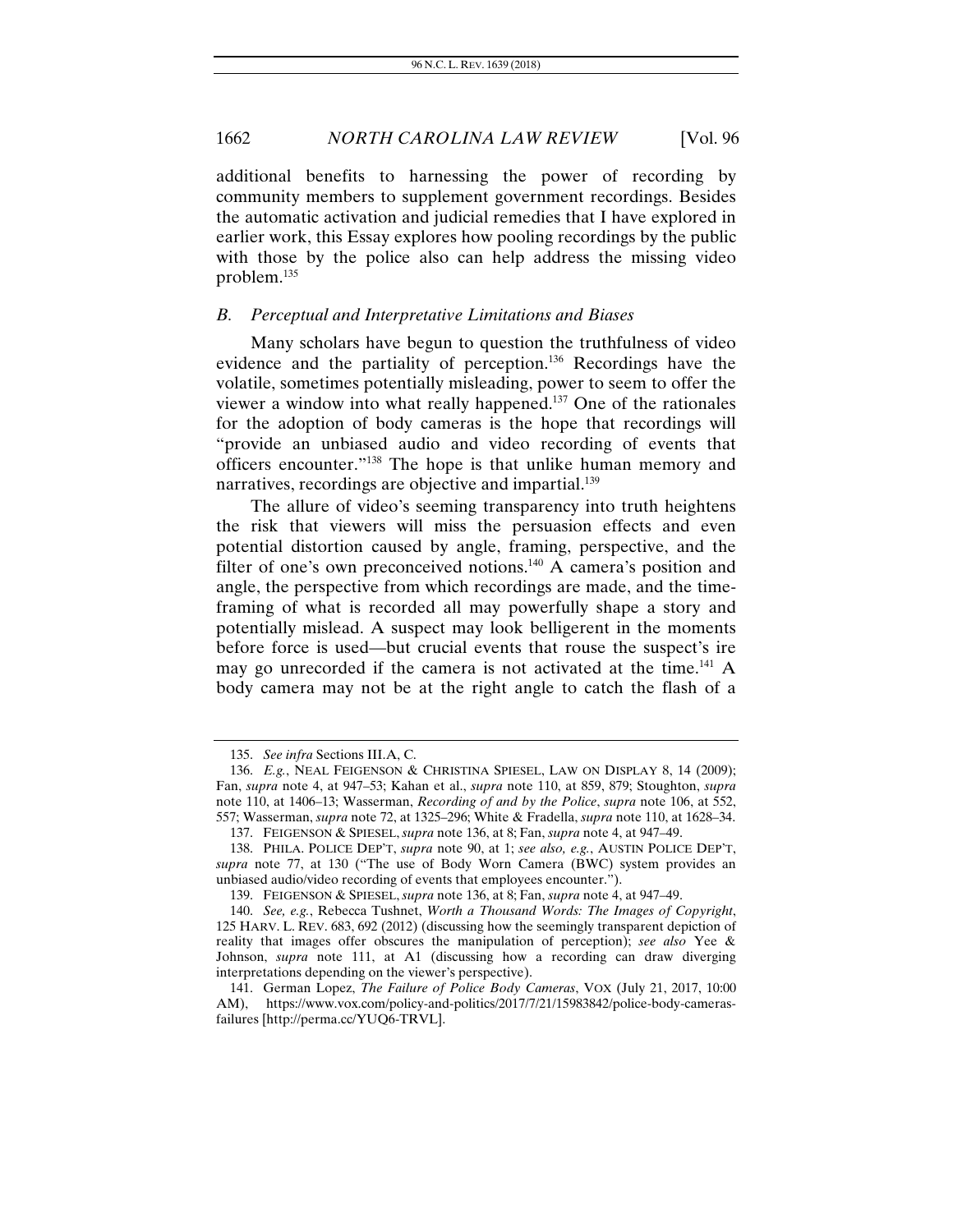suspect's weapon or the stomps of officers beating a suspect.<sup>142</sup> Depending on the position and angle of the camera, an encounter may look like an altercation with a writhing, uncooperative suspect rather than the rhythmic pounding on a prone suspect.<sup>143</sup> A contributor to this volume, Seth Stoughton, has created a collection of body-camera videos, shared with the *New York Times*, that powerfully shows how video evidence can be misleading depending on angle, perspective, and time-framing.144

When it comes to evaluating witness testimony, people are more apt to consider the source, and apply their reason and common sense to judge credibility, bias, and demeanor.<sup>145</sup> In contrast, how cameras can subtly persuade and shape the story is less well-known, particularly to the layperson.146 In the criminal procedure context, some of the most robust bodies of empirical research on how camera perspective can shape viewer judgments come from studies of police interrogation videos.<sup>147</sup> Seemingly small choices like whether a camera is aimed at the suspect rather than the interrogator can influence important legal judgments like the coerciveness of the interrogation or voluntariness of any admissions.<sup>148</sup> People tend to view the most salient person in the frame—the subject at whom the camera is aimed—as having more causal influence over the encounter.149

People's prior ideological commitments also can influence their interpretation of a recording. Dan Kahan's work on cultural cognition

<sup>142.</sup> *See, e.g.*, Andrew Davis, *Graphic Video: 4 SCMPD Officers Cleared by Grand*  Jury, WSAV (May 23, 2016, 6:35 PM), http://wsav.com/2016/05/23/graphic-video-shootingof-officers-and-suspect-in-savannah/ [http://perma.cc/QG5H-L6VA] (contrasting recordings from different body-camera angles, one of which did not capture the suspect's reach for his weapon and the other which did); Conor Friedersdorf, *The Conspiracy to Brutalize Derrick Prince*, ATLANTIC (Feb. 1, 2016), https://www.theatlantic.com/politics /archive/2016/02/the-conspiracy-to-brutalize-derrick-price/457134/ [http://perma.cc/D28M-J7X5] (contrasting body-camera video of the arrest of Prince with what private video surveillance recorded).

 <sup>143.</sup> Friedersdorf, *supra* note 142.

 <sup>144.</sup> Timothy Williams et al., *Police Body Cameras: What Do You See?*, N.Y. TIMES (Apr. 1, 2016), https://www.nytimes.com/interactive/2016/04/01/us/police-bodycam-video.html [http://perma.cc/PPR7-SWS4 (dark archive)].

 <sup>145.</sup> Steven I. Friedland, *On Common Sense and the Evaluation of Witness Credibility*, 40 CASE W. RES. L. REV. 165, 174–77 (1990).

 <sup>146.</sup> FEIGENSON & SPIESEL, *supra* note 136, at 8; Fan, *supra* note 4, at 947–49.

 <sup>147.</sup> Lassiter et al., *Evaluating Videotaped Confessions*, *supra* note 21, at 224–25; Lassiter et al., *Further Evidence of Bias*, *supra* note 21, at 267; *see* Lassiter et al., *Attributional Complexity and the Camera Perspective Bias*, *supra* note 21, at 28–29.

 <sup>148.</sup> Lassiter et al., *Attributional Complexity and the Camera Perspective Bias*, *supra*  note 21, at 28; Lassiter et al., *Further Evidence of Bias*, *supra* note 21, at 268–69.

 <sup>149.</sup> Lassiter et al., *Further Evidence of Bias*, *supra* note 21, at 269.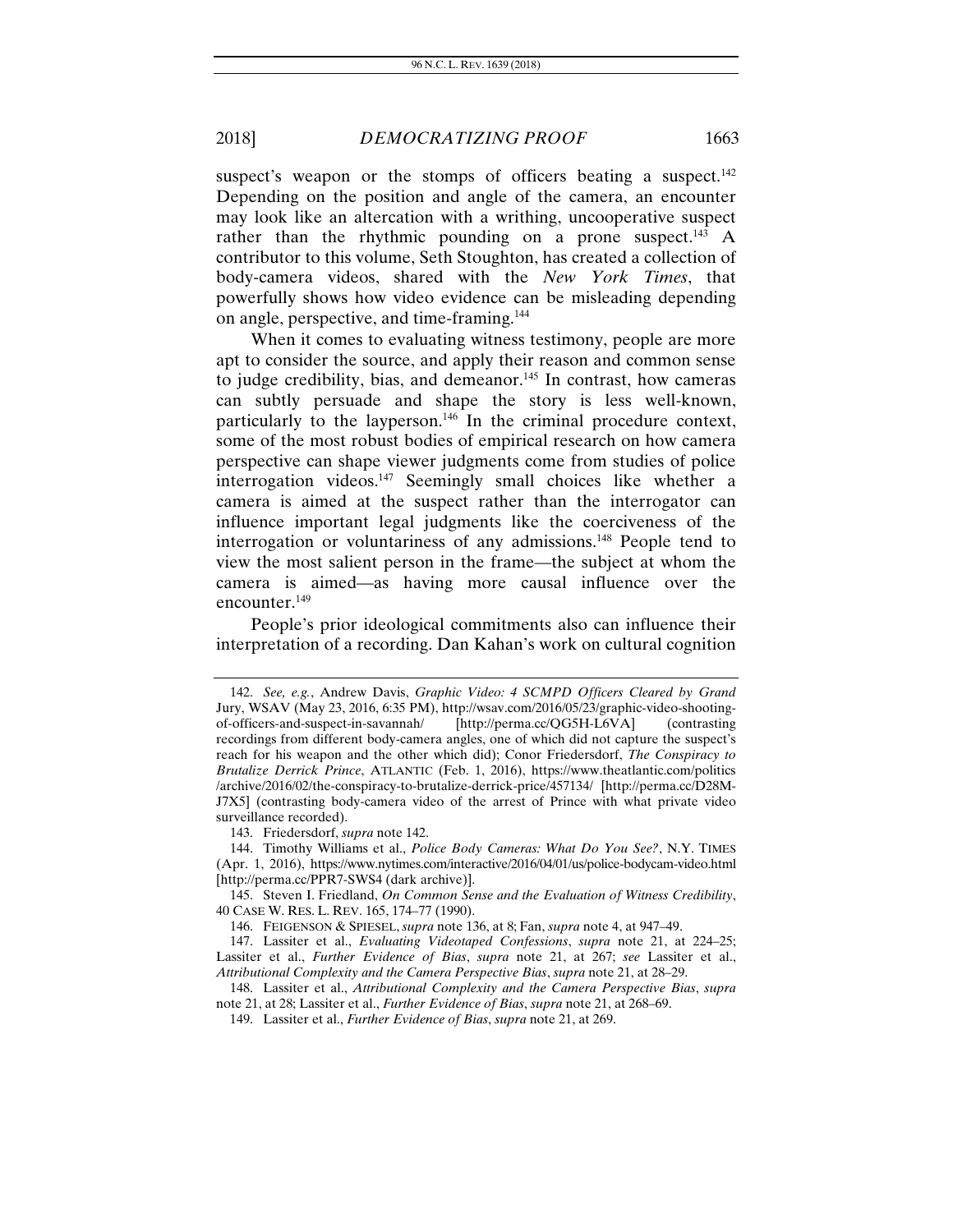has shown how differing worldviews are associated with diverging interpretations of whether a video depicts excessive or appropriate force.150 Subsequent work influenced by this school of research has found that the evaluation of recorded police encounters by mock jurors is influenced by their pre-existing perceptions of the police.<sup>151</sup> Social psychological work also has shown how perceptions of threat and danger are mediated by implicit racial biases.152 Thus, while recordings can provide more data to enrich analyses, video evidence is not a magic panacea for the deep divisions in perception about policing race and force in America.153

# *C. Nondisclosure Controversies and Limits on the Use of Body-Worn Camera Video for Detecting Violations*

A third set of emerging challenges with body-camera videos are controversies over refusals to disclose recordings to the public or delayed disclosure.154 The anger of protesters in Charlotte over the time it took authorities to release recordings of the shooting of Keith Scott is illustrative.<sup>155</sup> While the primary reasons for adopting policeworn body cameras differ depending on perspective, a widespread rationale, particularly embraced by civil rights and community groups, is rebuilding public trust through improved transparency.156

 156. Kami Chavis Simmons, *Body-Mounted Police Cameras: A Primer on Police Accountability vs. Privacy*, 58 HOW. L.J. 881, 884–87 (2015); Matthew Feeney, *Police Body* 

 <sup>150.</sup> Kahan et al., *supra* note 110, at 841.

 <sup>151.</sup> Roseanna Sommers, Note, *Will Putting Cameras on Police Reduce Polarization?*, 125 YALE L.J. 1304, 1336 (2016).

<sup>152.</sup> *E.g.*, Joshua Correll et al., *The Police Officer's Dilemma: Using Ethnicity to Disambiguate Potentially Threatening Individuals*, 83 J. PERSONALITY & SOC. PSYCHOL. 1314, 1314–28 (2002); James J. Fyfe, *Who Shoots? A Look at Officer Race and Police Shooting*, 9 J. POL. SCI. & ADMIN. 367, 381 (1981); William A. Geller & Kevin J. Karales, *Shootings of and by Chicago Police: Uncommon Crises Part I: Shootings by Chicago Police*, 72 J. CRIM. L. & CRIMINOLOGY 1813, 1826–64 (1981); James P. McElvain & Augustine J. Kposowa, *Police Officer Characteristics and the Likelihood of Using Deadly Force*, 35 CRIM. JUST. & BEHAV. 505, 510–19 (2008).

<sup>153.</sup> *See* Yee & Johnson, *supra* note 111, at A1 (quoting author on diverging interpretations of video).

 <sup>154.</sup> Kimberly Kindy & Julie Tate, *Police Withhold Videos Despite Vows of Transparency*, WASH. POST. (Oct. 8, 2015), http://www.washingtonpost.com/sf/national /2015/10/08/police-withhold-videos-despite-vows-of-transparency/?utm\_term=.3fea164905d7 [http://perma.cc/P73W-5UHG].

 <sup>155.</sup> Sarah Breitenbach, *Police Body Cameras Capture Hours and Hours of Footage with No National Consensus on How to Release It*, PBS (Oct. 11, 2016, 3:38 PM), https://www.pbs.org/newshour/nation/police-body-cameras-capture-hours-and-hours-offootage-but-little-consensus-over-how-to-release-it [http://perma.cc/5M4P-356L] ("Last month police in Charlotte, North Carolina, shot an African-American man and then sat on the footage from their body and dashboard cameras, refusing to release it until protesters' demands that the footage be shared turned violent.").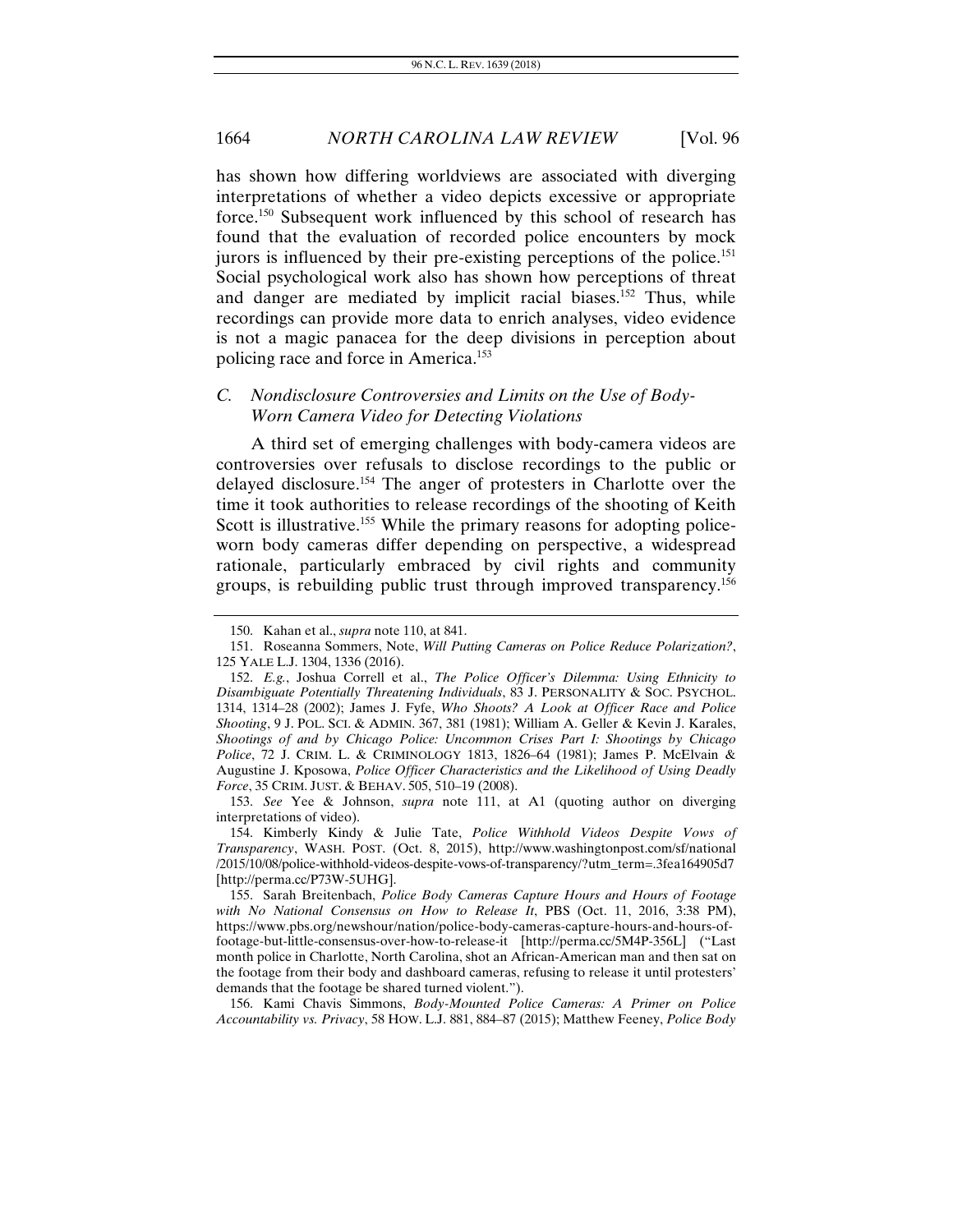Nondisclosure or delayed disclosure of body-camera footage has led to anger and outrage among some community groups.<sup>157</sup>

The perception among the disillusioned is that police-worn body cameras were presented to communities as a tool for improved transparency and accountability to address longstanding controversies over opacity.158 This hope was what led to the widespread support rather than the usual resistance to expanded surveillance.<sup>159</sup> Critics are arguing that rather than improving transparency and police accountability, body cameras have become just another way to get more evidence for investigation and prosecutions.<sup>160</sup> A related concern is that communities—especially the most heavily surveilled, disadvantaged minority communities—are paying the high privacy costs of more cameras without the promised benefits.161 Concern is further amplified by emerging limits on the use of recordings for officer evaluations or to search for violations under collectively bargained body-camera rules.162 The limits on access and use of the recordings for accountability creates a new frontier of controversy over opacity, Version 2.0—ironically, a new form of opacity surrounding a technology of transparency.

Important values are in tension when it comes to the disclosure and analysis of police body-worn camera videos. Police departments cite concerns that releasing their recordings might prejudice or jeopardize ongoing investigations or interfere with victim and witness protection.163 Privacy protection also looms as a major challenge.164 In

157. Kindy & Tate, *supra* note 154.

162. Fan, *supra* note 15, at 74–81.

*Cameras Do Not Guarantee Accountability*, NEWSWEEK (Nov. 15, 2015, 11:46 AM), http://www.newsweek.com/police-body-cameras-do-not-guarantee-accountability-393940 [http://perma.cc/6NS2-R84P]; Brent McDonald & Hillary Bachelder, *With Rise of Body Cameras, New Tests of Transparency and Trust*, N.Y. TIMES (Jan. 6, 2017), https://www.nytimes.com/2017/01/06/us/police-body-cameras.html [http://perma.cc/72CT-944E (dark archive)].

 <sup>158.</sup> Robinson Meyer, *Body Cameras Are Betraying their Promise*, ATLANTIC (Sept. 30, 2016), https://www.theatlantic.com/technology/archive/2016/09/body-cameras-are-justmaking-police-departments-more-powerful/502421/ [http://perma.cc/6C7P-PVGJ].

<sup>159.</sup> *Id.*

 <sup>160.</sup> Laurent Sacharoff & Sarah Lustbader, *Who Should Own Police Body Camera Videos?*, 95 WASH. U. L. REV. 269, 288 (2017); Meyer, *supra* note 158.

 <sup>161.</sup> Catherine Chapman, *Police Body Cams Spark Concerns About Privacy, Mass Surveillance*, NBC NEWS (Dec. 4, 2016, 5:23 AM), https://www.nbcnews.com/news/usnews/police-body-cams-spark-concerns-about-privacy-mass-surveillance-n690536 [http://perma.cc /AL6V-2MNV].

 <sup>163.</sup> Josh Sanburn, *Why Police Departments Don't Always Release Body Cam Footage*, TIME (Aug. 17, 2016), http://time.com/4453310/milwaukee-police-sylville-smith-bodycams/ [http://perma.cc/8ZMJ-ZCJT].

 <sup>164.</sup> Fan, *supra* note 59, at 411–12.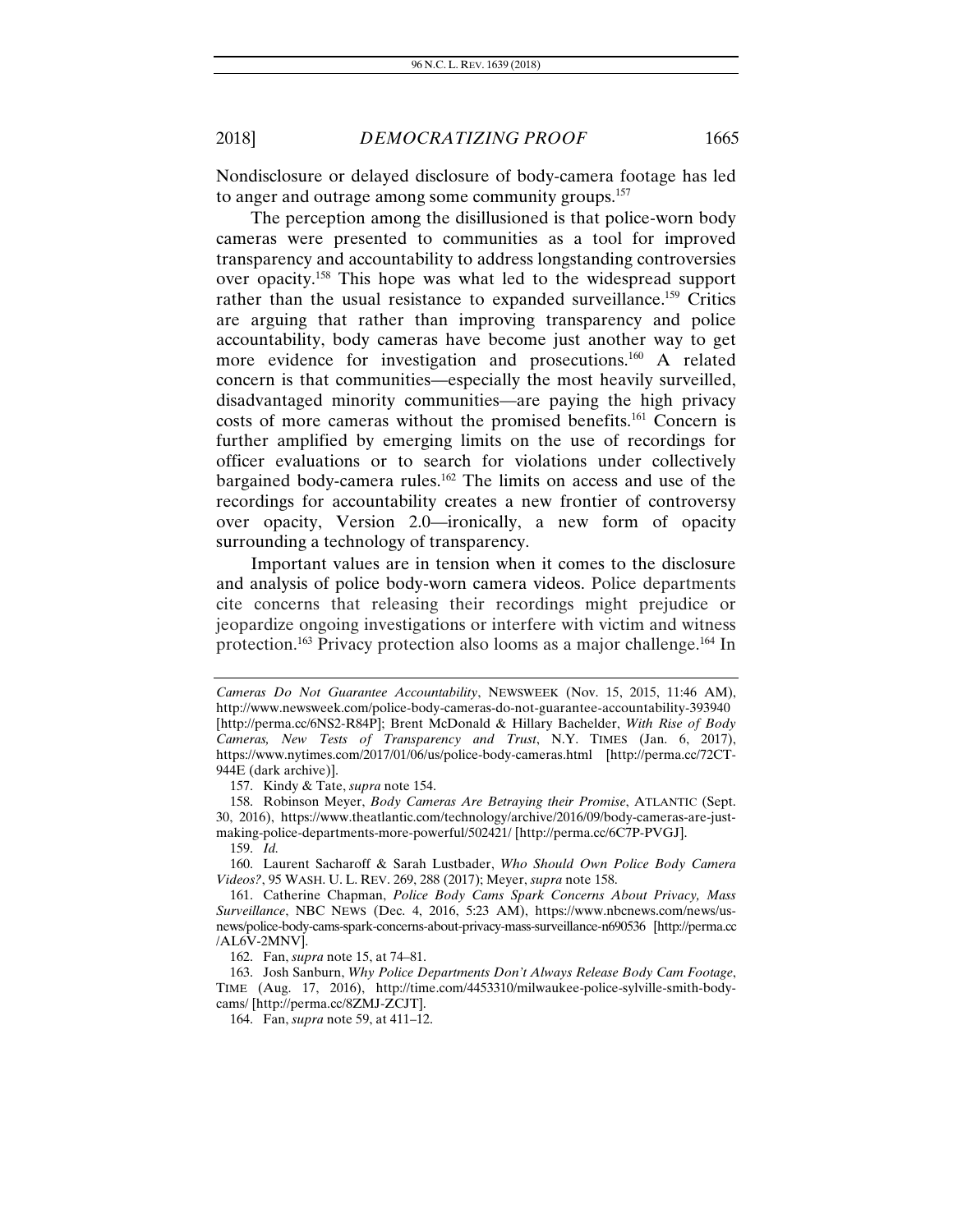the course of a shift, officers enter into the most painful and potentially embarrassing moments of our lives.165 They enter private homes, schools, hospitals, crime scenes, and other sites filled with sensitive, intimate information.<sup>166</sup> States with broad public disclosure laws like Washington have served as a cautionary tale for disclosure of body-camera videos.167 Publicly disclosed videos of sensitive situations like domestic violence calls have been posted on YouTube.168

Elsewhere, I have told the stories of some of the people affected, whose painful moments were posted online.<sup>169</sup> For example, a woman who called police to report an assault by her husband's ex-partner ended up on YouTube with intimate details revealed, from her stepchild's custody arrangements, to her home's front yard, to her bared torso revealing the scratches from the altercation.170 The public comments to the video were lacerating. "Jesus, have some self respect or at the least some for your neighbors and clean that shit up off your front yard!" wrote one commentator.171 Another commentator wrote, "Another white girl who hasn't realized that 'if you lay down with dogs, you get fleas!'"172

Releasing redacted video rather than refusing to disclose is one approach to balancing transparency, public disclosure, and privacy protection.173 The difficulty is the labor, time, and resource-intensive process of reviewing and redacting potentially embarrassing private details, such as the identity of juveniles or vulnerable victims and addresses. 174 Though automated-redaction technology is progressing in sophistication, redacting video in motion remains challenging.175

<sup>165.</sup> *Id.* at 397–98.

<sup>166.</sup> *Id.*

 <sup>167.</sup> Jessica Lee, *When Seattle Cops Start Wearing Body Cams, Who Can Watch All that Footage?*, SEATTLE TIMES (Feb. 29, 2016), https://www.seattletimes.com/seattlenews/crime/body-camera-bill-lawmakers-weigh-officer-accountability-vs-citizen-privacy/ [http://perma.cc/Q5NE-QLXW (dark archive)].

<sup>168.</sup> Fan, *supra* note 59, at 397 n.2.

 <sup>169.</sup> *See id.* at 397, 406.

 <sup>170.</sup> Police Video Requests, *Spokane Police Body Camera: Assault*, YOUTUBE (Dec. 22, 2014), https://youtube.com/watch?v=AuDebOUdo0Q [https://perma.cc/C483-64EP].

<sup>171.</sup> *Id*.

<sup>172.</sup> *Id*.

 <sup>173.</sup> Lee, *supra* note 167.

<sup>174.</sup> *Id.*

 <sup>175.</sup> *SmartRedaction for Police Body-Worn Video*, CISION PR NEWSWIRE (Sept. 14, 2015, 10:22 AM), https://www.prnewswire.com/news-releases/smart-redaction-for-policebody-worn-video-300142227.html [http://perma.cc/P2VY-RBS8] (discussing new redaction technology by Utility Associates, Inc. that can blur faces and other identifiable characteristics).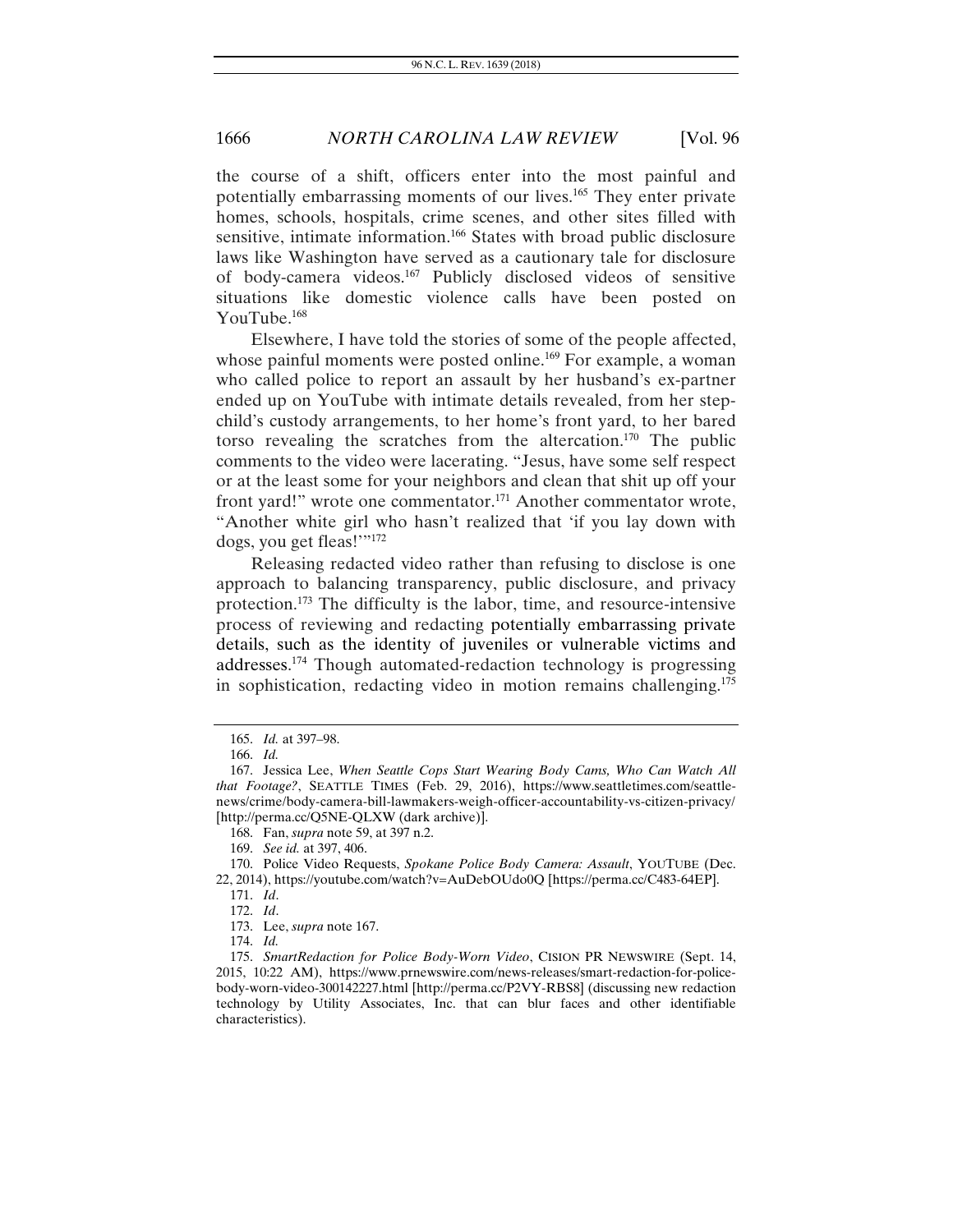Just a simple redaction in a one-minute video can take as long as thirty minutes of a specialist's time, according to estimates from the Seattle Police Department.<sup>176</sup> Now consider that a major-city police department like Washington, D.C.'s metropolitan police generates about a thousand hours of body-camera recordings in just one day.<sup>177</sup>

Finally, there is also a related but less well-known cluster of policy roadblocks to using body-camera recordings to detect and prevent patterns and practices of violations. Some body-camera policies promulgated by police departments have express limits against using the recordings to evaluate officers or to search for violations.178 These provisions often reflect the power of collective bargaining.179 Under federal labor laws, requiring officers to wear body cameras is arguably a material change in the conditions of employment, and thus necessitates collective bargaining with the police union over the terms and conditions of the change.180 Collective bargaining can lead to safeguards addressing officer concerns that recordings may be used to "nickel and dime" or harass an officer.<sup>181</sup> While these protections may be valuable for protecting officers from unwarranted harassment, they may also be barriers to analyzing the trove of audiovisual big data police departments are amassing to detect problematic patterns and practices and prevent harms.

# III. POOLING POLICE AND PUBLIC VIDEOS TO ADDRESS THE **CHALLENGES**

Pooling videos recorded by the public with police videos can help address the three major emerging challenges with body cameras discussed in Part II. In the literature, copwatching is presented as an adversarial approach to police reform, in contrast to collaborative models like community policing.<sup>182</sup> While competing cameras in clashes filled with mistrust can appear adversarial, the multiplicity of

 <sup>176.</sup> Lee, *supra* note 167.

 <sup>177.</sup> Amanda Ripley, *A Big Test of Police Body Cameras Defies Expectations*, N.Y. TIMES (Oct. 20, 2017), https://www.nytimes.com/2017/10/20/upshot/a-big-test-of-policebody-cameras-defies-expectations.html [http://perma.cc/2TNQ-NLU9 (dark archive)].

<sup>178.</sup> *See supra* Section II.C.

<sup>179.</sup> *See* 29 U.S.C. § 158(d) (2012) (describing the obligation to collectively bargain "terms and conditions of employment").

<sup>180.</sup> *See id.*

<sup>181.</sup> *See*, *e.g.*, Sheldra Brigham, *OKCPD Removes Body Cameras until Policy is in Place*, KFOR NEWS CHANNEL 4 (June 15, 2016, 7:14 PM), http://kfor.com/2016/06/15<br>/okcpd-removes-body-cameras-until-policy-is-in-place/ [htttp://perma.cc/7EVF-JPY4] /okcpd-removes-body-cameras-until-policy-is-in-place/ (quoting Police Officers Union President John George as stating, "We didn't want supervisors just to be able to go on a fishing expedition.").

 <sup>182.</sup> Simonson, *supra* note 70, at 394–95.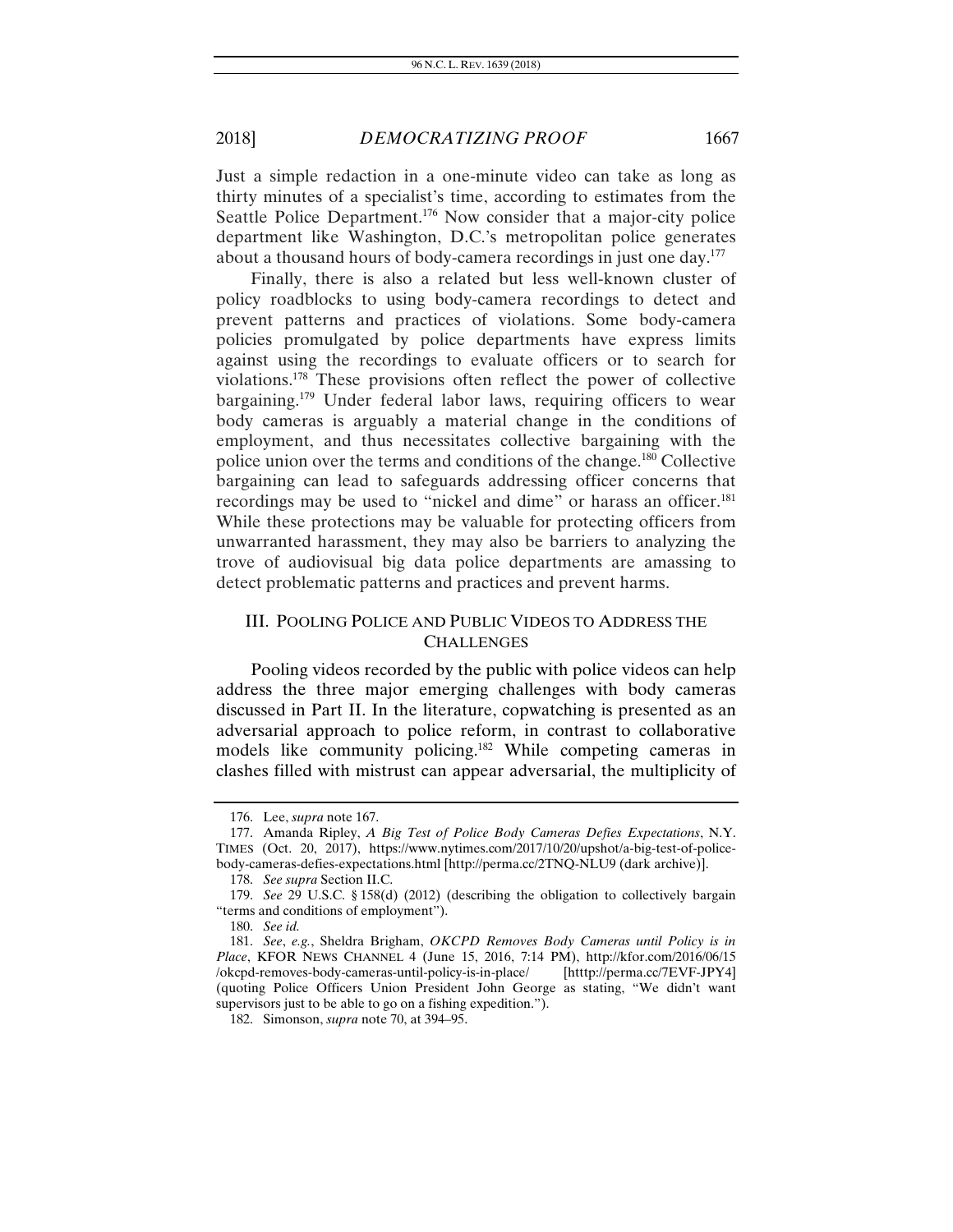recording from all sides and different perspectives can be complementary. The rise of recording by the public offers more investigative leads, allowing the police to crowdsource evidence to solve crimes, identify perpetrators, and prevent harms. The power to crowdsource evidence also can be channeled to help regulate the police. This Part first explains two approaches to pooling public videos and then discusses the advantages of doing so.

# *A. Advancing Beyond the Wild West of YouTube, Social Media, and Viral Police Videos*

Currently, public videos tend to be distributed in the unruly frontier of YouTube, media outlets, Facebook, and other social media. In this wild domain where going viral to get the message out is the goal, videos are neither systematically stored to maintain chain of custody and integrity for evidentiary purposes nor are they aggregated for analytical purposes. Yet, it is technologically feasible to aggregate and securely store videos recorded by the public to ensure evidentiary integrity and permit analyses of aggregated data.<sup>183</sup> One approach would be access to police evidentiary storage resources.184 A second approach would be to pool and share public videos independent of government systems in a repository with secure storage features.185

# 1. Quality Control by Pooling Police and Public Videos

Traditionally, video was seen as non-substantive demonstrative evidence that graphically illustrated a witness's live testimony.186 Today, the "silent witness" theory is increasingly prevalent, authorizing videos to be used as substantive direct or circumstantial evidence.187 For a video to be used as substantive evidence, a more rigorous foundation regarding evidentiary integrity is required.188 Potentially relevant factors in the authentication of video evidence include: (1) there have been no changes, additions or deletions to the recording; (2) the recording was preserved in a way that ensures its integrity; (3) the recording is correct and authentic; (4) the device used to record was capable of capturing the relevant events; (5) the person who recorded was competent to do so; (6) the recording was

<sup>183.</sup> *See infra* Section III.A.

<sup>184.</sup> *See infra* Section III.A.1.

<sup>185.</sup> *See infra* Section III.A.2.

 <sup>186.</sup> Jordan S. Gruber, *Videotape Evidence*, 44 AM. JURIS. TRIALS 171, § 45 (2017).

<sup>187.</sup> *Id.*

 <sup>188.</sup> ROBERT E. LARSEN, NAVIGATING THE FEDERAL TRIAL § 8.39 (2017).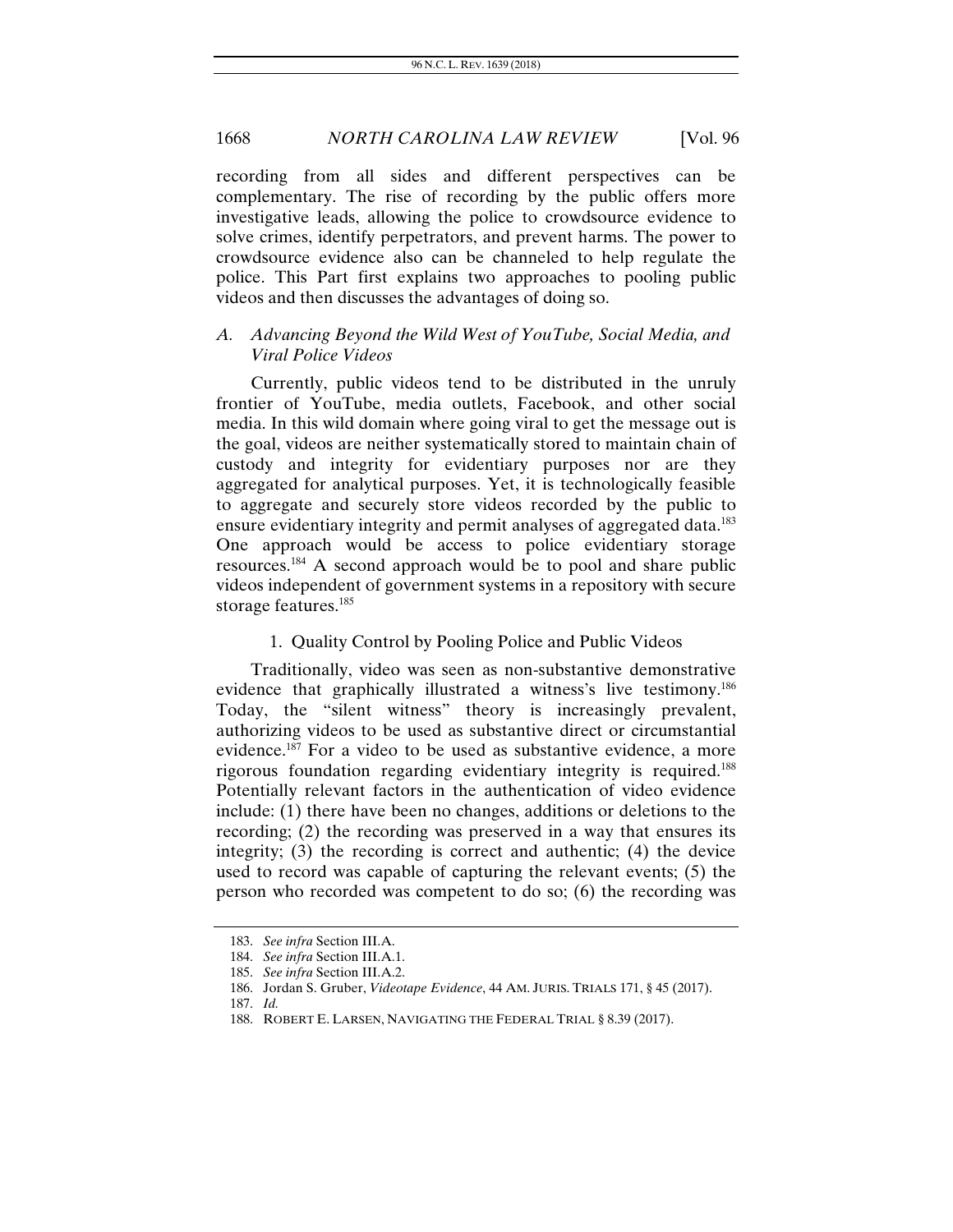made in good faith; and (7) participants on the recording are identified.<sup>189</sup>

A common accusation in challenges to video evidence is that it has been altered or edited.<sup>190</sup> Ensuring a secure chain of custody helps to address concerns regarding authenticity, alteration, deletions, or additions.191 Establishing the chain of custody also helps demonstrate that the recording was preserved in a manner that ensures its integrity.192

While the police are experts at ensuring chain of custody and preservation to maintain evidentiary integrity, laypersons with cell phone cameras are typically not well versed in such matters. Laypersons also typically lack access to the secure data storage infrastructure that police departments have. Recognizing that community members are generating potentially important video evidence, a major policing technology company recently unveiled a system that allows officers to invite people to upload their videos securely to the cloud.<sup>193</sup> While the idea is driven by the increasing utility of crowdsourcing evidence in investigations and prosecutions, it also has broader utility. Community members may have important recordings of officer conduct relevant to questions of, for example, suppression or citizen complaints. Secure storage of such recordings also can help promote the effective administration of justice.

192. *See McEntyre*, 717 S.W.2d at 146.

 <sup>189.</sup> McEntyre v. State, 717 S.W.2d 140, 146 (Tex. App. 1986) (discussing the sevenfactor test); *see* United States v. Munoz, 324 F.3d 987, 992 (8th Cir. 2003) (adopting an earlier seven-factor test).

<sup>190.</sup> *See, e.g.*, Planned Parenthood v. Smith, 236 F. Supp. 3d 974, 990–91 (W.D. Tex. 2017) (finding the video at issue suspect and lacking sufficient indicia that the video had not been altered); Jones v. Union Pac. R.R. Co., No. 12 C 771, 2015 WL 5252958, at \*10 (N.D. Ill. Sept. 8, 2015) (discussing challenge claiming video had been altered); Smith v. McGraw, No. 10-cv-02310-AW, 2012 WL 603238, at \*6 (D. Md. Feb. 23, 2012) (discussing plaintiff's contention that video had been altered).

<sup>191.</sup> *See, e.g.*, Gallego v. United States, 276 F.2d 914, 916–17 (9th Cir. 1960) ("Before a physical object connected with the commission of a crime may properly be admitted in evidence there must be a showing that such object is in substantially the same condition as when the crime was committed. . . . Factors to be considered in making this determination include the nature of the article, the circumstances surrounding the preservation and custody of it, and the likelihood of intermeddlers tampering with it."); Erin E. Kenneally, *Confluence of Digital Evidence and the Law: On the Forensic Soundness of Live-Remote Digital Evidence Collection*, 2005 UCLA J. L. & TECH. 5, 11–13 ("Chain-of-custody is one of the controls used by courts to satisfy admissibility standards. That is to say, the authenticity of physical evidence is shown by accounting for who, what, when, where and how a given piece of evidence was transferred from its initial discovery, through its collection, access, handling, storage and eventual presentation at trial.").

 <sup>193.</sup> *Axon Citizen*, AXON, https://www.axon.com/products/citzen [https://perma.cc /FR5L-RTCG].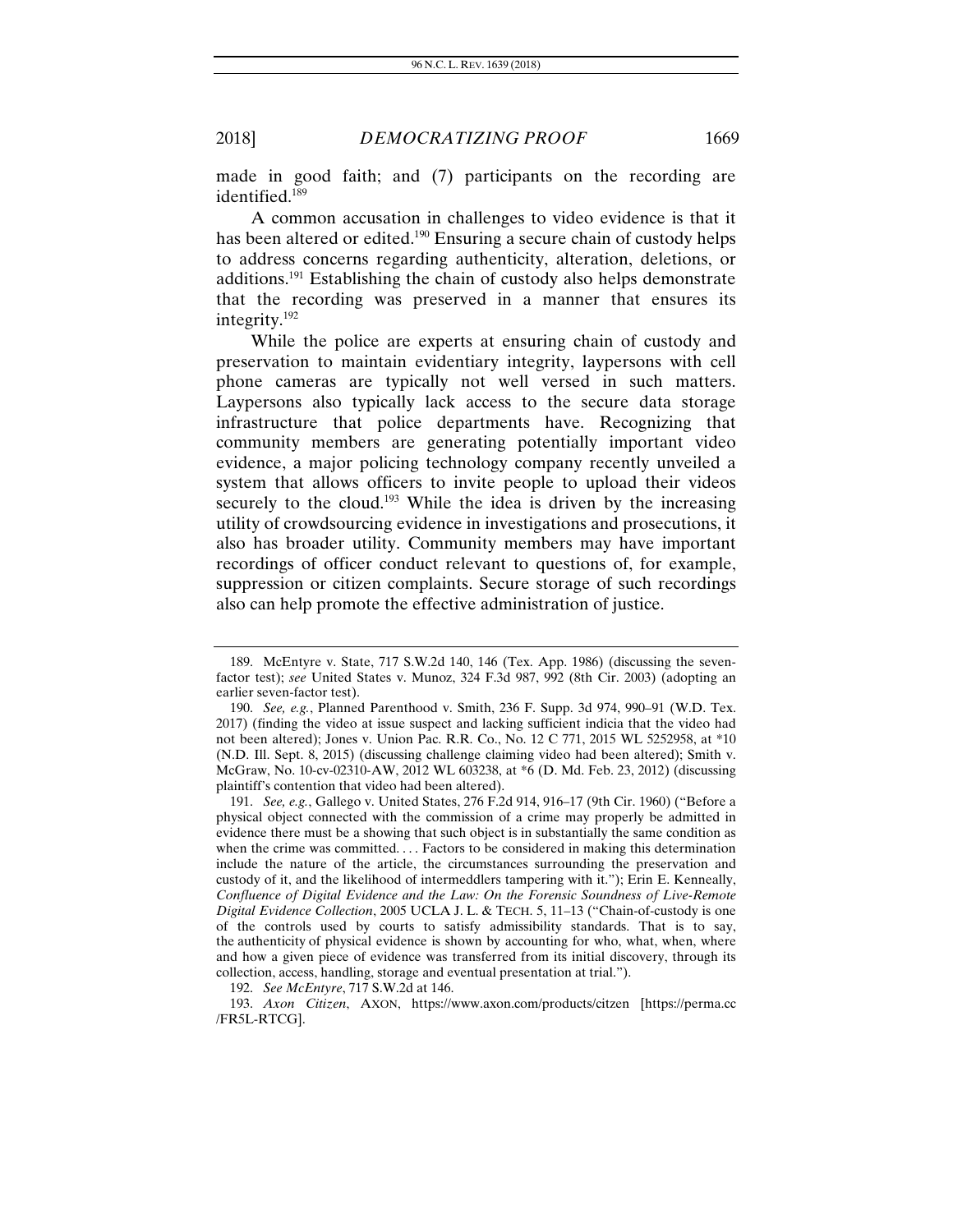#### 2. An Independent Repository of Public Videos for Analysis

While it may be efficient to piggyback onto the secure-storage and case-file structure of an existing police video data storage system, there are potentially important reasons to have an independent repository of public videos. Recordings made and controlled by the public help shift the balance of power when it comes to evidence.<sup>194</sup> Rather than relying on the police to allow access to infrastructure and stored materials, public repositories can set their own analyses and access rules. The access and data-mining polices can be based on separate independent evaluations of the proper balance between privacy and data analytics to detect potentially problematic practices and patterns. The aggregation of the videos offers a major analytical advantage because data can be examined across cases, officers, districts, and other units, rather than being confined to a particular seemingly isolated incident.

Two major challenges are cost and coordination. Secure data storage, maintenance, and related features remain some of the heaviest costs to police departments adopting body cameras.<sup>195</sup> Some departments have even stopped using body cameras because of the costs.196 Costs vary depending on anticipated volume of video, size of the jurisdiction, and contract negotiated, usually with a private cloud storage provider.<sup>197</sup> One major policing technology company charges approximately \$50 to \$100 per officer, per month, for cloud-based data storage.198 A major city such as San Diego would pay an estimated \$3.6 million for five years of storage for 1,000 body cameras, software licenses, warranties, maintenance, and associated equipment.199 Contracting with a private company to provide secure data storage can be financially daunting for many civic organizations,

<sup>194.</sup> *See* Simonson, *supra* note 72, at 1566 (discussing how public recordings are distinct from body-camera recordings and the resulting power balance shift).

 <sup>195.</sup> Bryan Bakst & Ryan J. Foley, *For Police Body Cameras, Big Costs Loom in Storage*, POLICEONE (Feb. 6, 2015), https://www.policeone.com/police-products/bodycameras/articles/8243271-For-police-body-cameras-big-costs-loom-in-storage/ [http://perma.cc /MS7B-5P4N].

 <sup>196.</sup> Sarah Breitenbach, *Police Body Cameras Capture Hours and Hours of Footage with No National Consensus on How to Release It*, PBS (Oct. 11, 2016), https://www.pbs.org/newshour/nation/police-body-cameras-capture-hours-and-hours-offootage-but-little-consensus-over-how-to-release-it [http://perma.cc/WK82-RCLN].

 <sup>197.</sup> Bakst & Foley, *supra* note 195.

 <sup>198.</sup> Jimmy Jenkins, *In the Police Body Camera Business, the Real Money's on the Back End*, MARKETPLACE (Apr. 18, 2017, 2:00 PM), https://www.marketplace.org/2017/04 /18/business/police-body-camera-business-real-moneys-on-back-end [http://perma.cc/UH2A-XRUU].

 <sup>199.</sup> Bakst & Foley, *supra* note 195.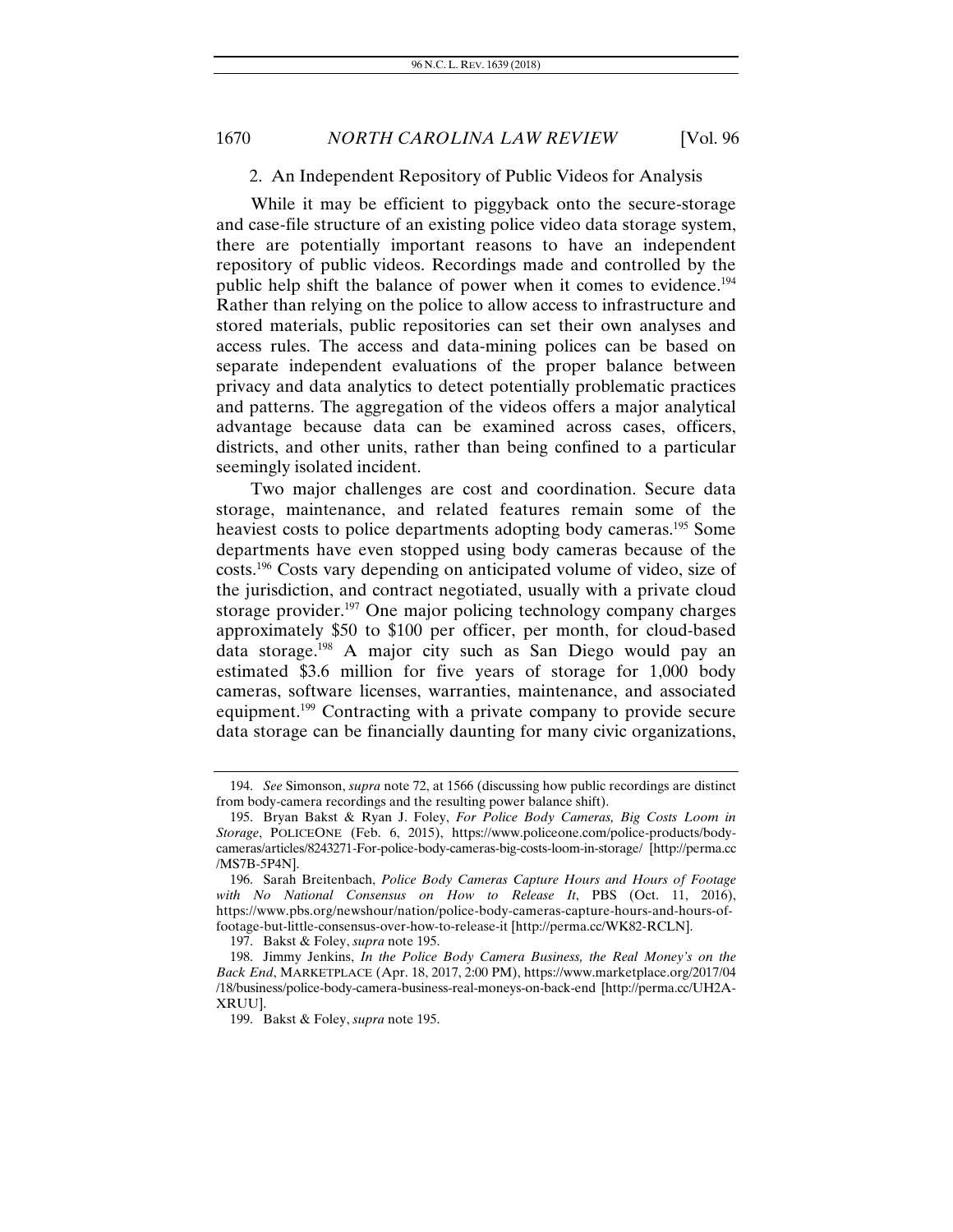particularly copwatch groups running largely on volunteerism. In addition, there are further coordination costs when it comes to educating the public on how to share their recordings with a central repository. It would take one or more major civic organizational actors with sufficient resources to fund and direct such an effort.

#### *B. The Advantages of Pooling Public Videos*

Recordings by members of the public and private entities already are widely recognized by the police as valuable in investigations because they generate leads and evidence.200 Recordings by the public also can open new avenues to crowdsource police accountability, filling in when police recordings are missing, creating pressure to disclose police videos, and offering competing perspectives.<sup>201</sup> If aggregated and de-identified to protect privacy, public and police videos also can reveal risk factors for escalation to violence that would be overlooked in an individual case, without a basis for comparison and analysis.202 Harnessing the dual recording revolutions can help address the missing video problem, perceptual limitations and biases, and nondisclosure or limits on the use of police bodycamera videos to detect and prevent problematic practices.203

#### 1. Crowdsourcing Evidence

Shortly after two bomb blasts detonated at the finish line of the Boston Marathon, the FBI sought to crowdsource investigative leads from cell phone videos and photos taken by members of the public.204 A breakthrough piece of evidence came from a spectator responding to the call for evidence from the public.<sup>205</sup> Investigators had stared fruitlessly at surveillance footage from a restaurant at one of the blast sites, searching for the source of the bomb.<sup>206</sup> The cell phone photo supplied the missing link: a photo of a black backpack on the ground

206. *Id.*

<sup>200.</sup> *See infra* Section III.B.1.

<sup>201.</sup> *See infra* Sections III.B.2–3.

<sup>202.</sup> *See infra* Section III.C.

<sup>203.</sup> *Id.*

 <sup>204.</sup> Spencer Ackerman, *Data for the Boston Marathon Bombing Will Be Crowd Sourced*, WIRED (Apr. 16, 2013, 1:18 PM), https://www.wired.com/2013/04/bostoncrowdsourced/ [http://perma.cc/L3VL-NFCP].

 <sup>205.</sup> Brian Ross, *Boston Bombing Day 2: The Improbable Story of How Authorities Found the Bombers in the Crowd*, ABC NEWS (Apr. 19, 2016, 6:00 AM), http://abcnews.go.com/US/boston-bombing-day-improbable-story-authorities-found-bombers /story?id=38375726 [http://perma.cc/ZM7H-YDBK].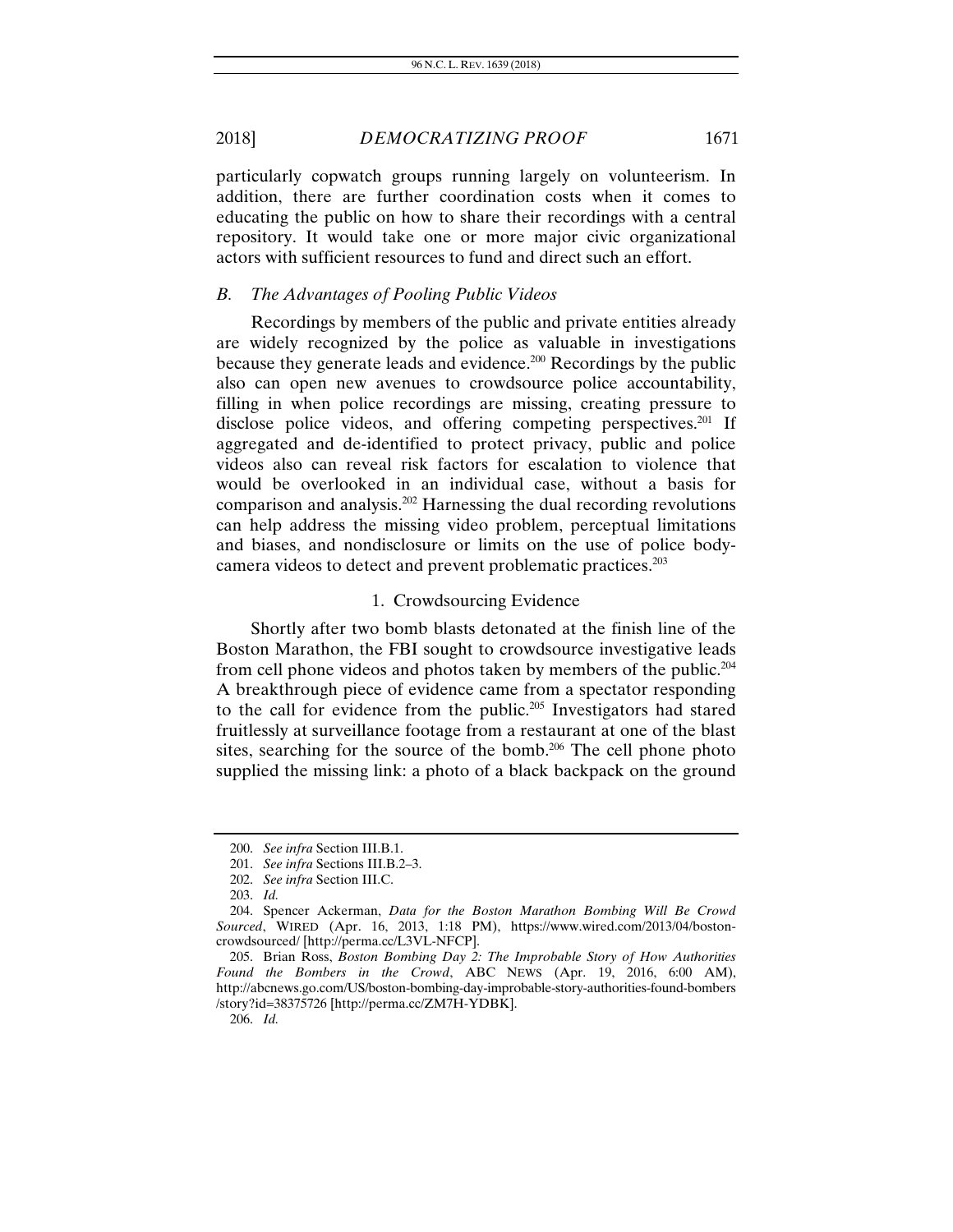by a tree behind an eight-year-old murdered in the bombing.<sup>207</sup> Standing above the backpack was a young man wearing a white baseball cap oriented backwards—Dzhokhar Tsarnaev, one of the two Boston bombers.208

The crowdsourcing of investigative leads in the urgent search for the Boston bombers still on the loose is just one dramatic example of the important role community-member recordings can play. At its base, crowdsourcing means taking a task formerly performed inhouse and outsourcing to a large network of people via an open call.209 When authorities issue an open call for public assistance in generating leads to solve crimes and assist in prosecution, the approach draws on the logic of crowdsourcing.

In an era of toutveillance, where everyone wields a camera, crowdsourcing recordings from the public and private entities can generate important leads.210 This is why there is a potentially powerful market for innovative technologies that allow police officers to invite members of the public to upload and share their videos securely.<sup>211</sup> Beyond investigation and prosecution, however, there are other valuable reasons to seek and secure recordings by members of the public and private entities.

#### 2. Remediating Perceptual Biases and Limitations

The recordings of the arrest of Florida resident Derek Price on charges of armed drug trafficking, possession, and resisting arrest illustrate the potential import of supplementing police body-camera videos with recordings by community members or private entities.<sup>212</sup> From the official police images of multiple seized firearms and stacks of drugs, the Price case seemed to be part of a major bust of potentially dangerous dealers.213 The body-camera footage of the take-down of Prince shows officers appearing to be struggling with a resistant suspect while yelling at him to stop resisting.214

<sup>207.</sup> *Id.*

<sup>208.</sup> *Id.*

 <sup>209.</sup> Daren C. Brabham, *Crowdsourcing as a Model for Problem Solving*, 14 CONVERGENCE: THE INT'L J. FOR RES. INTO NEW MEDIA TECH. 75, 76 (2008).

 <sup>210.</sup> For a discussion of toutveillance, see *supra* notes 4–6 and accompanying text.

<sup>211.</sup> *See Axon Citizen*, *supra* note 193.

 <sup>212.</sup> Friedersdorf, *supra* note 142.

<sup>213.</sup> *Drug Ringleader Busted in Marion Oaks*, OCALA POST (Aug. 8, 2014), http://www.ocalapost.com/drug-ringleader-busted-in-marion-oaks/ [http://perma.cc/DU22- N2H9].

 <sup>214.</sup> Friedersdorf, *supra* note 142.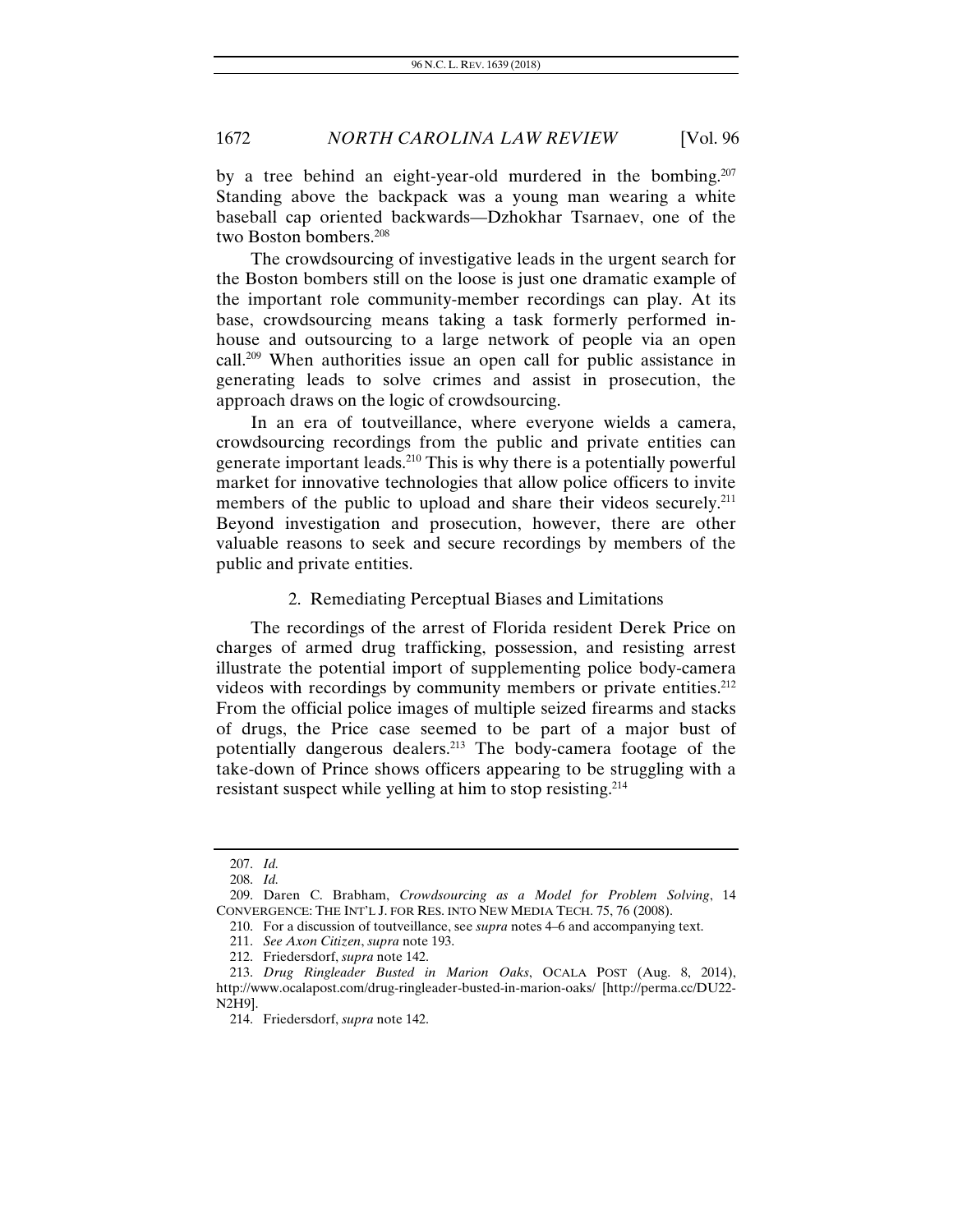Yet, a private surveillance camera mounted at a higher angle to capture the full scene gave a much different depiction of the arrest of Prince.<sup>215</sup> The private camera showed that Prince put his hands up and then lay prone with his hands behind him in surrender.<sup>216</sup> Multiple officers kicked and beat him as he lay prone, shouting at him to stop resisting, apparently in a display for the body cameras.<sup>217</sup> The contrasting revelations of the private camera with the body-camera footage illustrates both the perils of video evidence and the benefits of multiple cameras recording.

Cameras wielded by the public, or perhaps mounted as part of private surveillance, offer not only potentially different angles and frames for a scene but also present a different perspective. Cinematic theory suggests that the point of view of the camera is important in eliciting sympathy for that perspective.<sup>218</sup> Seeing from the point of view of the officer gives a sense of intimacy with the officer's perspective.219 The sense of seeing through the officer's eyes heightens the sympathy for that officer's perspective.<sup>220</sup> The same technique can be marshalled to the advantage of the community member recording from her perspective, offering a competing narrative. The private surveillance video mounted from above, surveying the scene from a seemingly omniscient perspective also can shift the balance of perspective and potential sympathies. Where private video exists, pooling the recordings with police videos can potentially offer a fuller record for decision-making.

# 3. Crowdsourcing Accountability

Bystander recordings have proven to be powerful supplements to body cameras in controversial cases. Consider, for example, the fatal shooting of Alton Sterling. Though the two Baton Rouge police officers involved in the shooting of Alton Sterling said their body cameras fell off,221 two bystanders were still able to capture graphic

<sup>215.</sup> *Id.*

<sup>216.</sup> *See id.*

<sup>217.</sup> *Id.*

 <sup>218.</sup> JENNIFER VAN SIJLL, CINEMATIC STORYTELLING 156 (Paul Norlen ed., 2005).

<sup>219.</sup> *Id.*

<sup>220.</sup> *See id.* ("The POV shot generally lends sympathy to the protagonist by allowing us to see through the character's eyes.").

<sup>221.</sup> *ACLU Questions Lack of Police Body Cams in Alton Sterling Shooting*, CBS NEWS (July 6, 2016, 7:30 PM), https://www.cbsnews.com/news/alton-%20sterling-batonrouge-police-shooting-aclu-questions-lack-of-body-cameras/ [http://perma.cc/9R5E-9RM6].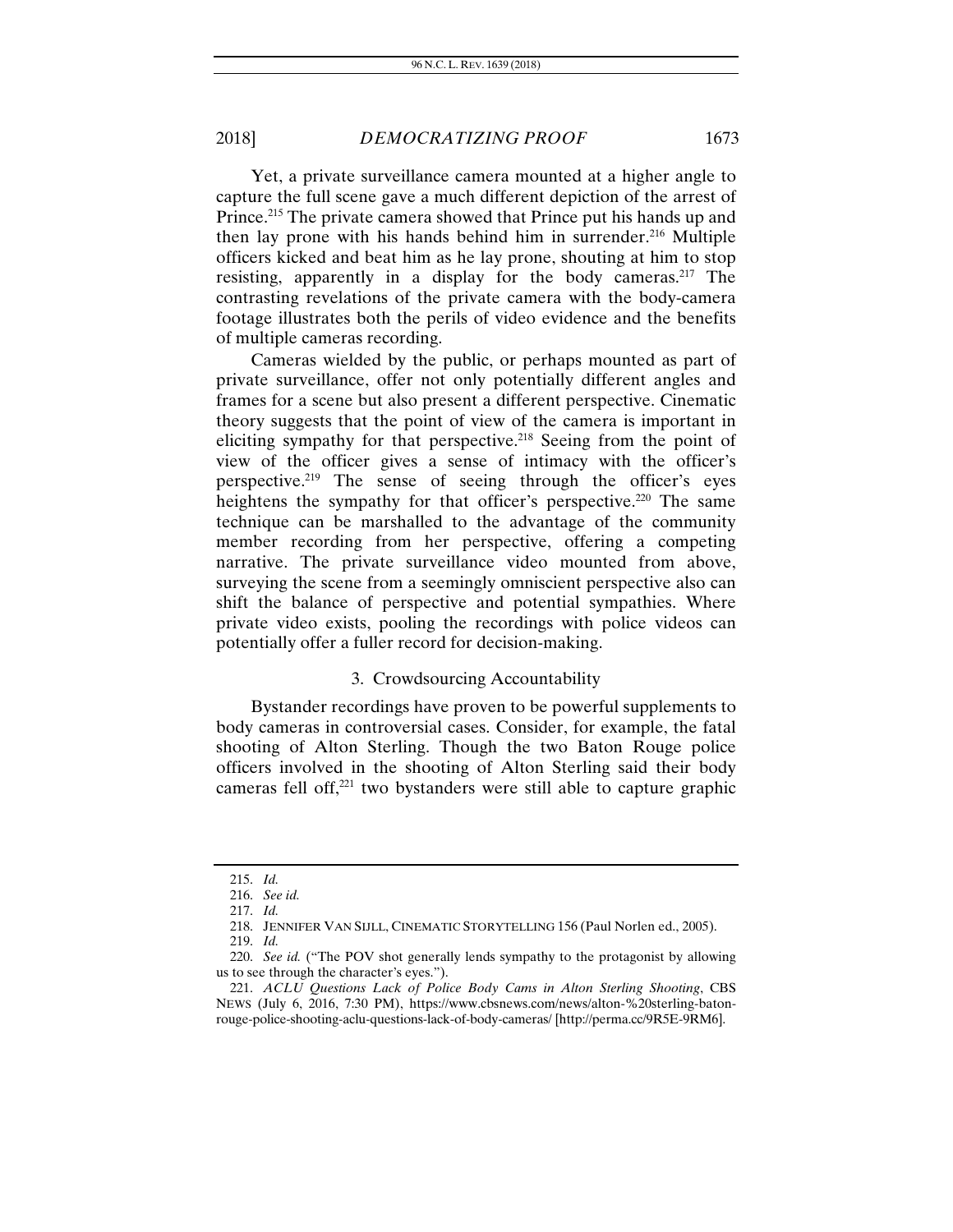footage of the tragic encounter.<sup>222</sup> Sterling died after he asked a homeless man who would not stop seeking money from him to leave him alone and displayed his gun.<sup>223</sup> The homeless man called 911 claiming that Sterling was "brandishing a gun."224 A bystander's video of the officers' subsequent shooting of Sterling, a father and CD salesman, went viral and commanded national attention.<sup>225</sup>

In Charlotte, cell phone camera footage of the shooting of Keith Scott, recorded by his wife Rakeyia Scott, intensified pressure on the Charlotte-Mecklenburg Police Department to release their videos of the fatal encounter.226 The father of seven parked his car in a spot where he often waited for his kids to come home from school, a visitor's space at his apartment complex located about half a mile from the University of North Carolina, Charlotte.<sup>227</sup> Around 4:00 p.m., Charlotte-Mecklenburg police officers arrived at the complex to serve a search warrant.<sup>228</sup> The officers claimed that they saw Scott holding a gun next to his SUV, then climb inside.<sup>229</sup> In her homemade recording, Mrs. Scott repeatedly begged the officers not to shoot, saying her husband was unarmed and had a traumatic brain injury.<sup>230</sup> The officers repeatedly yelled at Scott to drop a weapon.<sup>231</sup> It is unclear from Mrs. Scott's recording whether her husband was holding a weapon; Scott's family says he was holding a book.232

When authorities released their videos, further controversy arose over the failure to record the fatal moment by body camera.233 The plainclothes officers who initially responded were not wearing body cameras,<sup>234</sup> but a subsequent officer with a body camera who arrived

 <sup>222.</sup> Joshua Berlinger, Nick Valencia, & Steve Almasy, *Alton Sterling Shooting: Homeless Man Made 911 Call, Source Says*, CNN (July 8, 2016), http://www.cnn.com/2016 /07/07/us/baton-rouge-alton-sterling-shooting/index.html [http://perma.cc/U2NH-DBFV].

<sup>223.</sup> *Id.*

<sup>224.</sup> *Id.*

<sup>225.</sup> *Id.*

 <sup>226.</sup> Alan Blinder, *Charlotte Is Pressured to Release Police Video of the Fatal Encounter*, N.Y. TIMES (Sept. 23, 2016), https://www.nytimes.com/2016/09/24/us/keithscott-charlotte-shooting-arrest.html [http://perma.cc/DQ7B-T7VG (dark archive)].

 <sup>227.</sup> Richard Faussett & Yamiche Alcindor, *Video by Wife of Keith Scott Shows Her Pleas to Police*, N.Y. TIMES (Sept. 23, 2016), https://www.nytimes.com/2016/09/24/us /charlotte-keith-scott-shooting-video.html [http://perma.cc/4ZKK-UVSD (dark archive)].

<sup>228.</sup> *Id.*

<sup>229.</sup> *Id.*

<sup>230.</sup> *Id.*

<sup>231.</sup> *Id.*

<sup>232.</sup> *Id.* 

 <sup>233.</sup> Lowery, *supra* note 119.

<sup>234.</sup> *Id.*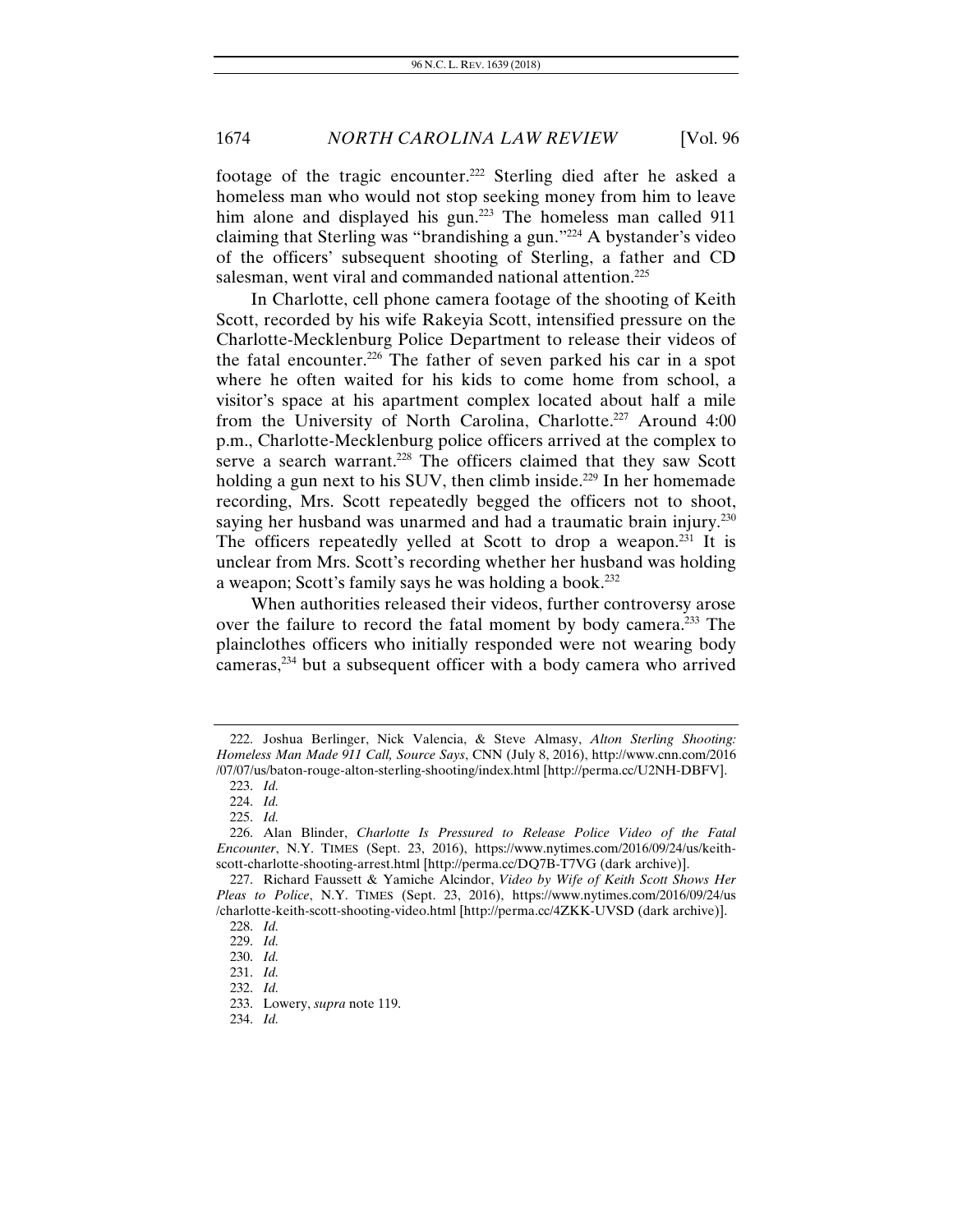at the scene did not activate the recording until after the fatal shooting.<sup>235</sup>

These controversies illustrate the import of recordings by community members to supplement the record even in jurisdictions that have deployed body cameras. In addition to offering a different perspective on a contested encounter, sometimes a community member's recording may be the sole usable video capturing the crucial moments. Addressing the missing video problem, bystander cameras can help provide information about crucial moments even when officers fail to activate their cameras. Bystander recordings also can give officers incentive to record and to capture a contested encounter from the police perspective.<sup>236</sup>

The rapid pace at which viral videos get disseminated on social media also places pressure on police departments to respond—and perhaps get their videos out more quickly.237 Even in jurisdictions that give law enforcement wide discretion over whether to disclose videos—or make disclosure onerous—the pressure of competing with a viral video gives law enforcement an incentive to expedite release. Finally, community-member videos are not subject to collectively bargained limits on the use of body-camera recordings for officer evaluation.238 This yields powerful potential if citizen recordings of the police are aggregated and mined for potentially problematic patterns and practices.

#### *C. Likely Concerns, Barriers, and Objections*

As with any advance beyond common practice, there are likely to be several concerns, barriers, and objections. Three chief concerns include resistance to sharing video data, privacy, and costs. First, residents of disadvantaged communities with strong levels of police mistrust are unlikely to want to relinquish control of their videos to the police.239 Given the controversies over nondisclosure or delayed disclosure of police videos in some jurisdictions, this reluctance may

<sup>235.</sup> *Id.*

 <sup>236.</sup> For a discussion of the partiality of perspectives, see *supra* Section II.B.

<sup>237.</sup> *See* Blinder, *supra* note 226.

<sup>238.</sup> *See supra* Section II.C.

<sup>239.</sup> *See generally* Rod K. Brunson & Ronald Weitzer, *Negotiating Unwelcome Police Encounters: The Intergenerational Transmission of Conduct Norms*, 40 J. CONTEMP. ETHNOGRAPHY 425 (2011) (discussing data on high mistrust of the police in disadvantaged minority communities); Tom R. Tyler, *Policing in Black and White: Ethnic Group Differences in Trust and Confidence in the Police*, 8 POLICE Q. 322 (2005) (discussing low trust and confidence in the police, especially among minority group members and the adverse impact on willingness to cooperate with the police).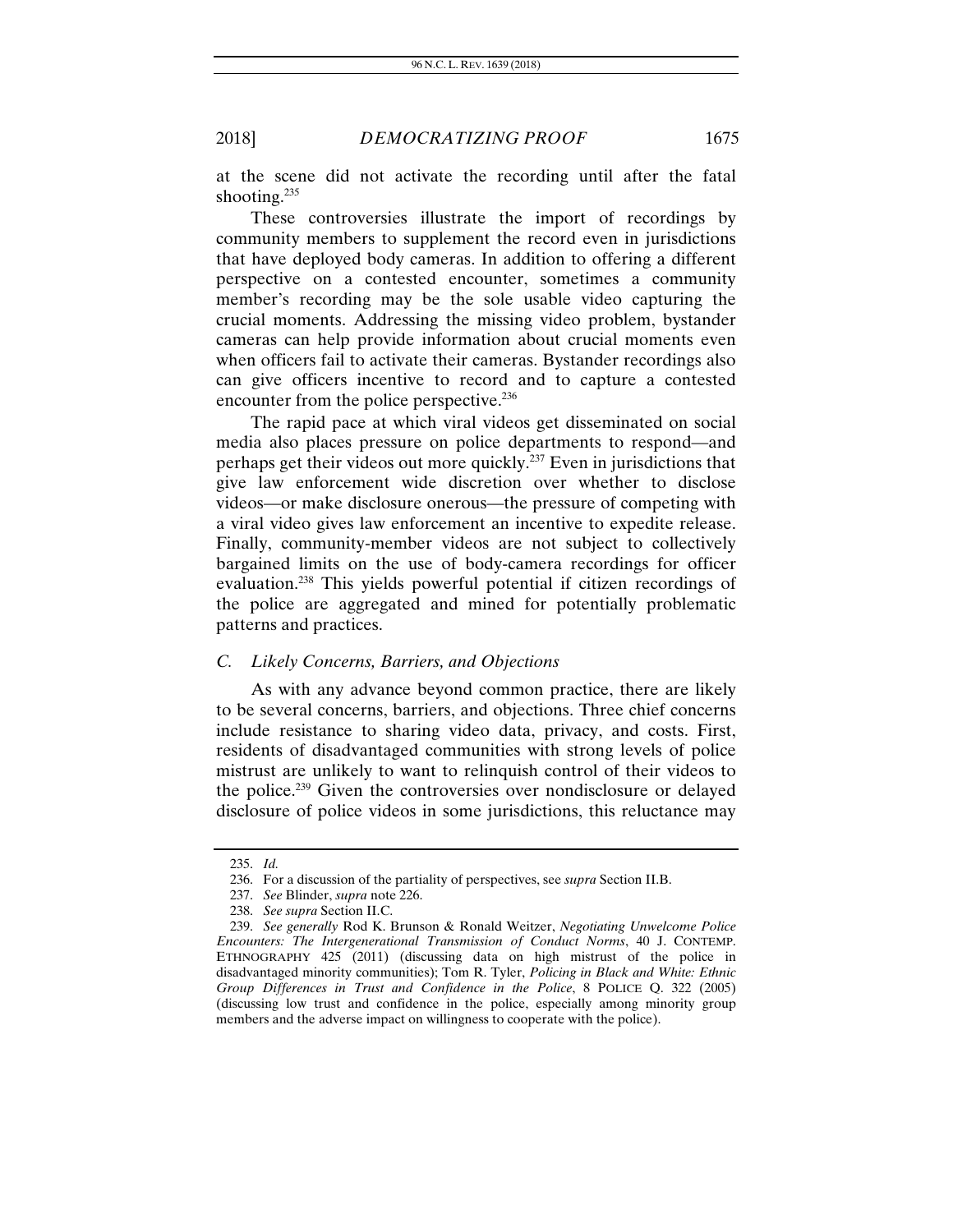be well-founded.240 The reluctance is not fatal. The benefits of pooling public videos may still be attained through an independent repository.

With the proper safeguards for data integrity, an independent repository would honor community control and the oft-voiced hopes for accountability and harm prevention. Quality and access control over the repository could be vested in a combined board of community members, copwatchers, and independent experts. The experts would donate time to advise on data integrity, quality control, and control of access to qualified researchers engaged in pattern and practice detection and harm prevention efforts. Independent datasets maintained with appropriate quality controls can be merged with other datasets, including police videos, obtained by independent analysts seeking to create larger datasets for pattern and practice detection.241

Currently, storage of volumes of video in a way that assures data integrity and analytical capability is one of the most costly parts of the police recording revolution.<sup>242</sup> Data storage cost estimates depend on the volume of video that must be stored and the contract each agency negotiates with a private company offering secure cloud storage services. Stored video can grow to petabytes of data, and one petabyte is the equivalent of twenty million four-drawer cabinets worth of files.<sup>243</sup> The smaller Bryan Police Department in Texas, with 143 sworn officers, negotiated a five-year contract that includes  $$135,564$  per year to pay for cloud storage and related licenses.<sup>244</sup> On the other end of the size spectrum, the Los Angeles Police Department estimated that unlimited data storage for 860 body

<sup>240.</sup> *See* Fan, *supra* note 59, at 413–15 (discussing the rise of legislation and policies limiting disclosure).

<sup>241.</sup> *See generally* Erika G. Martin & Grace M. Begany, *Opening Government Health Data to the Public: Benefits, Challenges, and Lessons Learned from Early Innovators*, 24 J. AM. MED. ASS'N 345 (2016) (discussing the challenges with promoting open data and analytics); Maureen A. Pirog, *Data Will Drive Innovation in Public Policy and Management Research in the Next Decade*, 33 J. POL'Y ANALYSIS & MGMT. 537 (2014) (discussing the importance of linking datasets in policy analysis).

<sup>242.</sup> *See, e.g.*, John Austin, *Focusing on Body Cameras*, JACKSONVILLE PROGRESS (Dec. 16, 2017), http://www.jacksonvilleprogress.com/news/focusing-on-body-cameras /article\_3dc0d5b4-e1e8-11e7-a84a-a30511caaa3c.html [http://perma.cc/YFC6-356P] (quoting Rita Watkins, executive director of the Bill Blackwood Law Enforcement Management Institute of Texas, as she proclaimed, "The big cost is the storage of the data."); Joshua Kotowski, *Money, Storage Primary Obstacles in Police Body Camera Implementation*, EMERGENCY MGMT. (Mar. 8, 2016), http://www.govtech.com/em/safety /Police-Body-Cam-Installation.html [http://perma.cc/4D55-RHYX] (noting that much of the costs of body cameras are associated with data storage).

 <sup>243.</sup> Austin, *supra* note 242.

<sup>244.</sup> *Id.*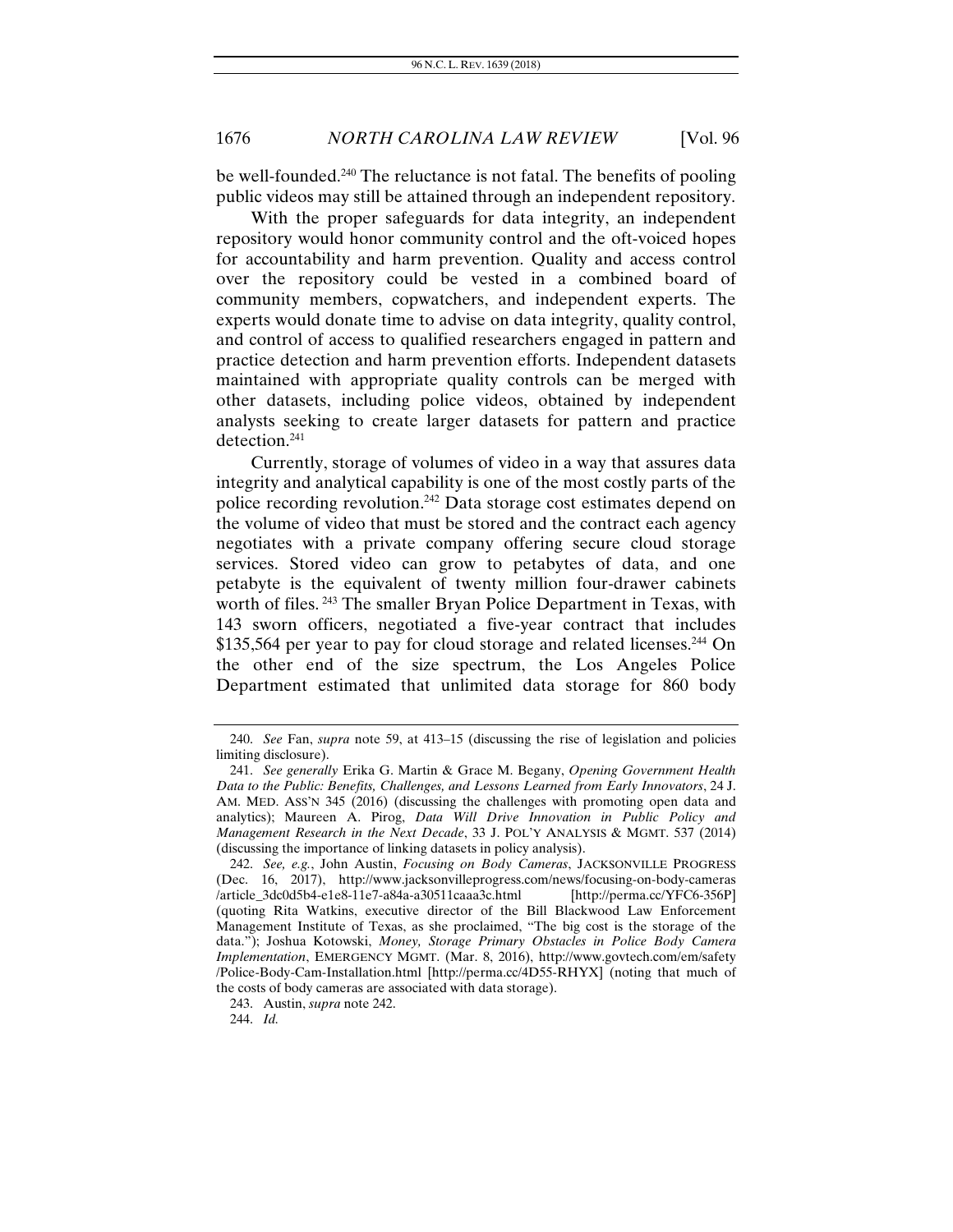cameras costs  $$868,428$  per year.<sup>245</sup> Though data storage costs are likely to fall as technology advances, the current costs remain a formidable challenge for the start-up of independent repositories. One way to address this challenge is to forge private- and publicsector partnerships between major private cloud storage companies and research universities. Major companies such as Microsoft have strong track records of partnering with universities and investing millions of dollars to engage in technology-related public service.<sup>246</sup> Part public service, part market development, these endeavors have the potential to generate a wealth of information to prevent harm and protect the public. State, local, and federal grants as well as private funding for projects by philanthropies, such as the Soros Foundation or the William and Flora Hewlett Foundation, can also help launch the endeavor. $247$ 

The third challenge, privacy, presents one of the hardest value trade-offs. Privacy proponents view video data retention and aggregation as alarming.<sup>248</sup> In the age of ubiquitous and intrusive data collection, deletion is viewed as a virtual human right.<sup>249</sup> Deletion certainly can be an important way to ensure that people are not frozen in their worst moments.250 The aggregation of information, such as data on bankruptcies or criminal history, can haunt people and stunt their potential to recover and flourish.251 Information-based approaches to improving regulation must acknowledge head-on the privacy costs that society must pay.

 <sup>245.</sup> Frank Stoltze, *\$7M Annual Cost for LAPD Body Cameras*, 89.3 KPCC (Mar. 30, 2015), https://www.scpr.org/news/2015/03/30/50678/7m-annual-cost-for-lapd-body-cameras/ [http://perma.cc/6QUS-QW82].

<sup>246.</sup> *See Microsoft Partners with the University of Washington to Create the Tech Policy Lab*, MICROSOFT (Sept. 13, 2013), https://blogs.microsoft.com/on-the-issues/2013/09/13 /microsoft-partners-with-the-university-of-washington-to-create-the-tech-policy-lab/ [http://perma.cc/V8JD-7MTP].

<sup>247.</sup> *See, e.g.*, *Grants to the University of Washington*, WILLIAM & FLORA HEWLETT FOUND., https://www.hewlett.org/grants/university-of-washington-for-the-center-forstudies-in-demography-and-ecology/ [http://perma.cc/MSV6-EN3V].

<sup>248.</sup> *See, e.g.*, STANLEY, *supra* note 89, at 6–7 (discussing concerns over data retention).

<sup>249.</sup> *See, e.g.*, Jeffrey Rosen, *The Right to Be Forgotten*, 64 STAN. L. REV. ONLINE 88, 88–90 (2012) (discussing European Commission proposals on the right to be forgotten when it comes to digital data).

<sup>250.</sup> *See, e.g.*, MEG LATA JONES, CONTROL+Z: THE RIGHT TO BE FORGOTTEN 3 (2016) (discussing the problem that not deleting videos can pose).

<sup>251.</sup> *See, e.g.*, Lior Jacob Strahilevitz, *Privacy Versus Antidiscrimination*, 75 U. CHI. L. REV. 363, 364–70, 371–75 (2008) (discussing adverse decisions based on assumptions about criminal history and bankruptcies).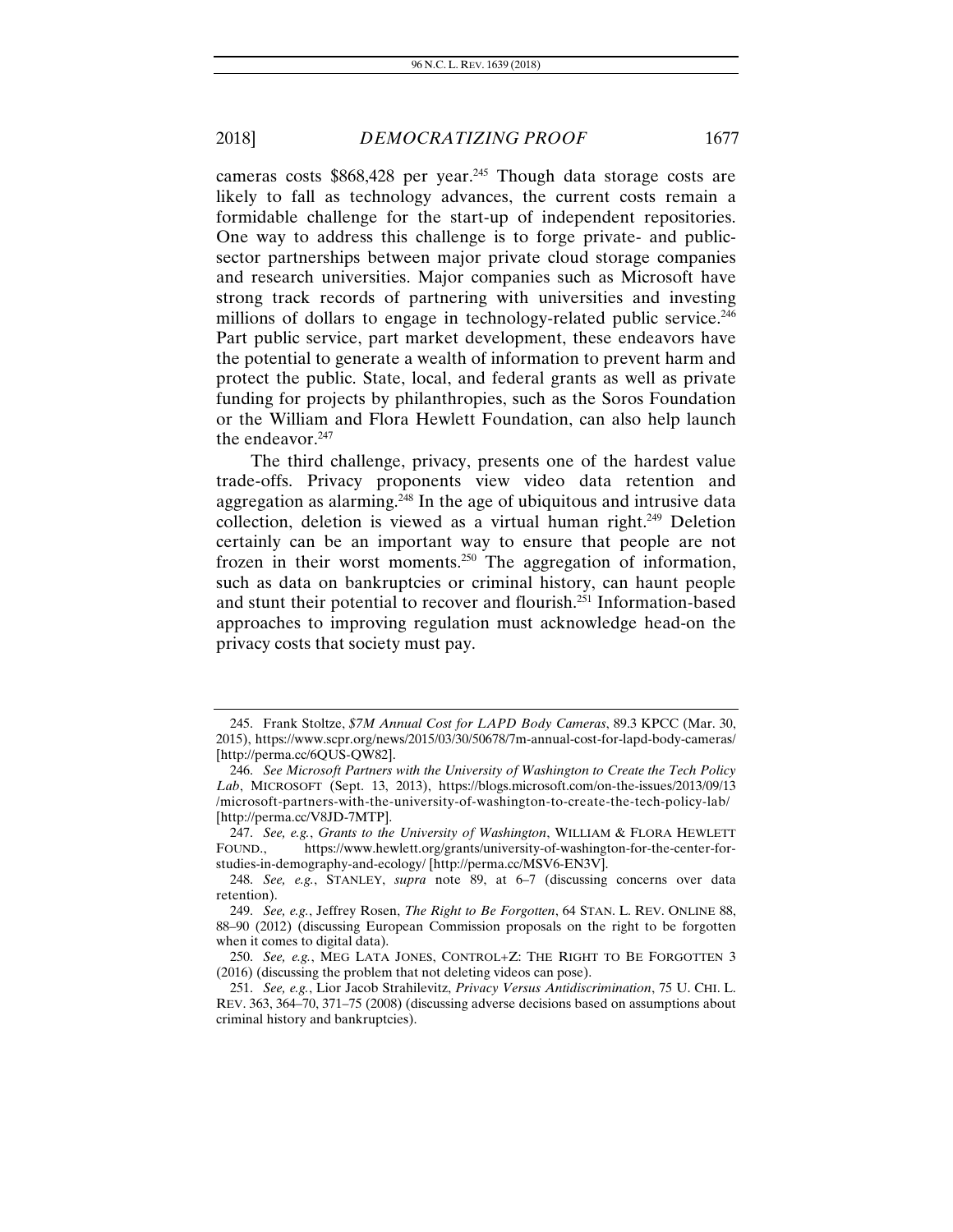I have written previously about the high privacy costs that communities pay for the strategy of police regulation by recording.<sup>252</sup> The privacy tax is potentially regressive in the sense that disadvantaged communities struggling with higher crime rates may bear the heavier brunt of recording.<sup>253</sup> I caveat the point about the potentially regressive nature of privacy costs because more empirical evidence is needed to draw such a conclusion. An alternative hypothesis is that communities with greater resources may enjoy more police patrols and readier responses when community members call the police for help. Police forces in better-resourced communities may actually be more likely to wear and activate body cameras. These alternative possibilities mean that the volume of body-camera video may not necessarily be concentrated in the most disadvantaged communities.

What is clearer is that the need for improved control and the democratization of proof is particularly acute in disadvantaged communities. When Michael Brown's grieving mother called for police-worn body cameras, and when civil liberties groups like the ACLU and NAACP did so too, these privacy costs and risks were known trade-offs. $254$  The hope was that communities would gain better surveillance of the police and better evidence and accountability.255 The challenge now is ensuring that the hoped-for benefits of improved harm prevention and accountability actually occur. Scholars and some civil rights advocates have expressed concern that body-camera recordings have become another way to get evidence against community members to speed the path to conviction.256 The power to use body-camera videos is often onesided, just like other controversial police powers, because law enforcement controls and limits access to videos. Indeed, a growing number of laws forbid disclosure of videos, often in the name of protecting privacy, among other concerns.257

Currently, transactional myopia limits the vision of the value of recordings. Theorized by Andrew Crespo, transactional myopia refers to a short-sighted focus on an individual case, missing systemic

 <sup>252.</sup> Fan, *supra* note 59, at 397–400, 405–07.

<sup>253.</sup> *See, e.g.*, Sacharoff & Lustbader, *supra* note 160, at 324 (noting that minority neighborhoods that face the "largest police presence" will experience "greater electronic surveillance" if officers are outfitted with body cameras).

<sup>254.</sup> See *supra* text accompanying notes 85–87 regarding calls for police-body worn cameras by Michael Brown's mother and civil liberties and civil rights groups.

 <sup>255.</sup> Sacharoff & Lustbader, *supra* note 160, at 279–88.

<sup>256.</sup> *Id.* at 293–94.

 <sup>257.</sup> Fan, *supra* note 59, at 397–400, 405–07.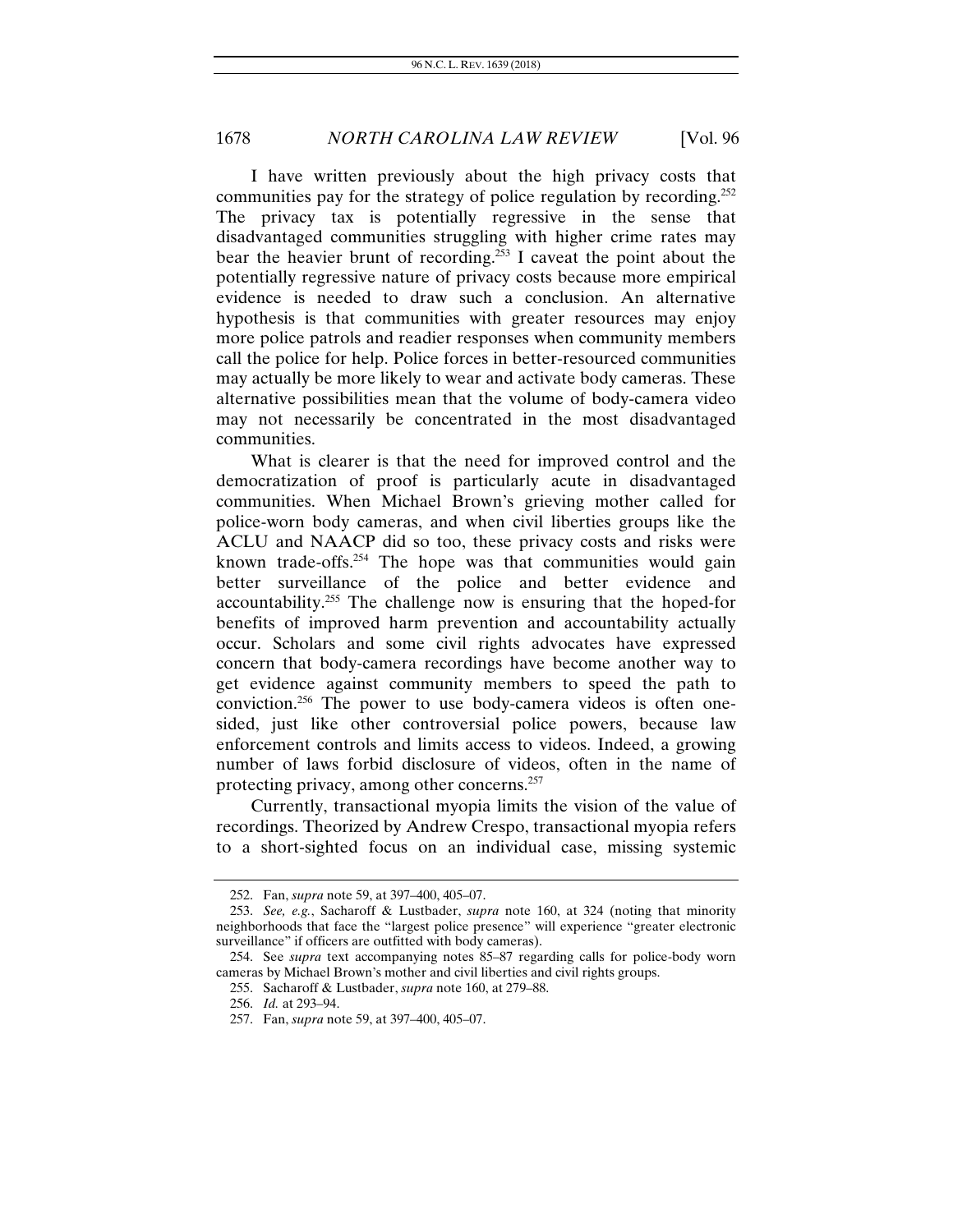patterns that may emerge by analyzing across cases.258 If the retention value of a police video is measured just by its evidentiary use in a particular case, then recordings will be primarily another way to strengthen the prosecutor's case. The ordinary definition of evidence in the criminal justice system is to prosecute misbehaving community members, not to police the police. Yet the power of aggregated video data is the ability to detect patterns and practices that may lead to escalation in injury or death. A recent study led by Stanford University's Jennifer Eberhardt shows the power of body-camera video analytics.259 The research team developed computational linguistic models to measure officers' respect and formality during traffic stops of community members.260 Applying the computational linguistic techniques to 183 hours of body-camera recordings documenting 981 traffic stops by officers of the Oakland Police Department, the investigators found strong evidence of racial disparities in officer respectfulness during traffic stops.<sup>261</sup> These disparities persisted after adjusting for officer, race, infraction severity, stop location, and outcome—and could even be detected at the outset of encounters, before the stopped person had much of a chance to talk at all.<sup>262</sup>

Audiovisual data mining can expand the utility of video evidence to better inform police regulation and address risk factors for harm during interactions. The Stanford team also illustrated how powerful analytical techniques can protect the privacy of individual community members and police officers by disaggregating the data from individual identities.263 The retention and aggregation of audiovisual data will likely still trouble some strong privacy proponents. Ultimately, the question is whether society values this potential benefit to pay the privacy price for it. We pay privacy prices for all sorts of social goods, from social media to Gmail to smartphones. These innovations offer us greater ease, convenience, and control over our relationships, but come at the steep price of an unprecedented erosion of privacy and the ability to aggregate and reveal our most intimate information. We have been willing to pay

 <sup>258.</sup> Andrew Manuel Crespo, *Systemic Facts: Toward Institutional Awareness in Criminal Courts*, 129 HARV. L. REV. 2049, 2051 (2016).

<sup>259.</sup> *See generally* Rob Voigt et al., *Language From Police Body Camera Footage Shows Racial Disparities in Officer Respect*, 114 PROC. NAT'L ACAD. SCI. 6521, 6521–26 (2017).

<sup>260.</sup> *Id.* at 6522–23.

<sup>261.</sup> *Id.* at 6524.

<sup>262.</sup> *Id.* at 6524–25.

<sup>263.</sup> *Id.* at 6524.